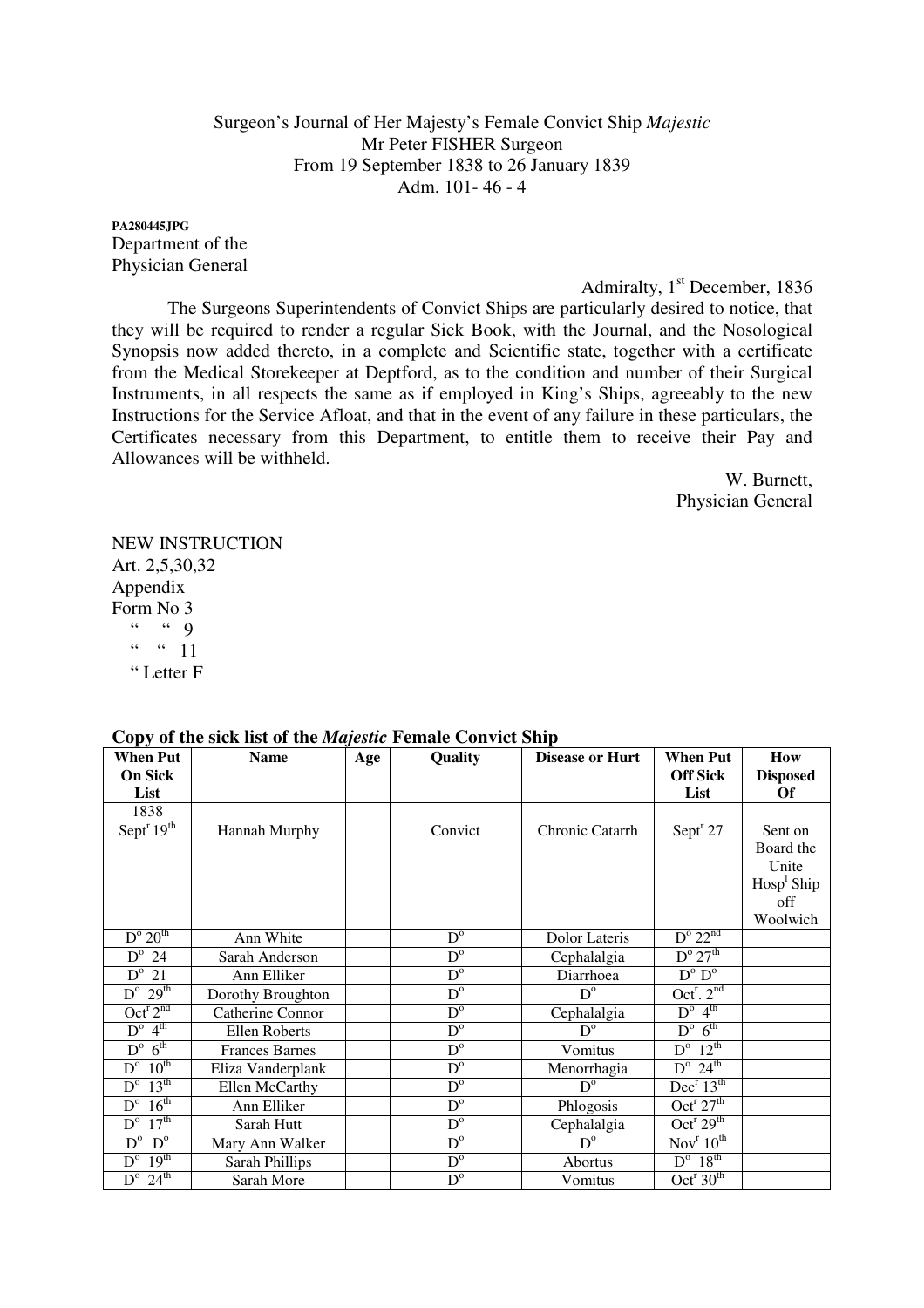| $D^{\circ}$ 23 <sup>rd</sup>     | Maria Fletcher               | $\overline{D^o}$        | Contusio               | Nov <sup>r</sup> 10 <sup>th</sup>         |  |
|----------------------------------|------------------------------|-------------------------|------------------------|-------------------------------------------|--|
| $D^{\circ}$ 18 <sup>th</sup>     | Eliza Blunden                | $D^{\circ}$             | Volatica               | Oct <sup>r</sup> $21st$                   |  |
| $D^{\circ}$ 27 <sup>th</sup>     | Sarah Brown                  | $D^{\circ}$             | Ophthalmia. Tarsi      | Nov <sup>r</sup> $11^{th}$                |  |
| $D^{\rm o} 28^{\rm th}$          | Elizabeth Kay                | $D^{\circ}$             | Constipatio            | Oct <sup>r</sup> $31st$                   |  |
| $D^{\circ}$ $D^{\circ}$          | Mary Farmer                  | $D^{\circ}$             | $\overline{D}^{\circ}$ | Nov <sup>r</sup> $11^{th}$                |  |
| Nov. $2nd$                       | Francis Hopkins              | $D^{\circ}$             | Cephalalgia            | Novr $6^{th}$                             |  |
| $D^{\circ}$ $D^{\circ}$          | Sarah Anderson               | $D^{\circ}$             | Anorexia               | Decr $6th$                                |  |
| $D^{\circ}$ 6 <sup>th</sup>      | Agnes Carr                   | $D^{\circ}$             | Phlogosis              | Nov <sup>r</sup> $19th$                   |  |
| $D^{\circ} 9^{th}$               | Ann Ridley                   | $D^{\circ}$             | Cephalalgia            | $D^{\circ} 11^{\text{th}}$                |  |
| $D^{\circ}$ $D^{\circ}$          | Ann Sullivan                 | $D^{\circ}$             | Constipatio            | $D^{\circ}$ 13 <sup>th</sup>              |  |
| $D^{\circ}$ 13 <sup>th</sup>     | Hannah Heath                 | $D^{\circ}$             | Diarrhoea              | $D^{\rm o}$ 22 <sup>nd</sup>              |  |
| $D^{\circ}$ 16 <sup>th</sup>     | Elizabeth Hitchens           | $D^{\circ}$             | Anorexia               | Dec <sup>r</sup> 5 <sup>th</sup>          |  |
| $D^{\circ}$ 18 <sup>th</sup>     | Ann White                    | $D^{\circ}$             | Cephalalgia            | Dec <sup>r</sup> 1 <sup>st</sup>          |  |
| <b>PA280446JP</b>                |                              |                         |                        |                                           |  |
| Nov $r$ 18 <sup>th</sup>         | Ann Davis                    | Convict                 | Diarrhoea              | $\text{Nov}^{\text{r} \, \text{20th}}$    |  |
| $D^o D^o$                        | Dorothy Broughton            | $\overline{D}^{\circ}$  | Furunclelus            | $D^{\circ}$ 24 <sup>th</sup>              |  |
| $D^{\mathrm{o}} D^{\mathrm{o}}$  | Mary Ann Cain                | $\mathbf{D}^{\text{o}}$ | Diarrhoea              | $D^{\rm o}$ 22 <sup>nd</sup>              |  |
| $D^{\circ}$ 19 <sup>th</sup>     | <b>Frances Hopkins</b>       | $\overline{D^o}$        | $D^{\circ}$            | $D^{\circ}$ 29 <sup>th</sup>              |  |
| $D^{\circ}$ 20 <sup>th</sup>     | Mary Farmer                  | $D^{\circ}$             | Scorbutus              | Dec <sup>r</sup> 6 <sup>th</sup>          |  |
| $D^{\circ}$ 21 <sup>st</sup>     | Phillis Lockyer              | D <sup>o</sup>          | Cephalalgia            | Nov <sup>r</sup> 23 <sup>rd</sup>         |  |
| $D^{\rm o}$ 22 <sup>nd</sup>     | Ann Goddard                  | $\mathbf{D}^{\text{o}}$ | Phlogosis              | $Dec^{r} 2^{nd}$                          |  |
| $D^{\circ}$ 23 <sup>rd</sup>     | Mary Ann Walker              | $\overline{D}^{\circ}$  | Menorrhagia            | Jan <sup>y</sup> 18 <sup>th</sup><br>1839 |  |
| $D^{\circ}$ 15 <sup>th</sup>     | Emma Walker, the             |                         | Chr. Diarrhoea         | Died 1/2                                  |  |
|                                  | above's child                |                         |                        | past one                                  |  |
|                                  |                              |                         |                        | o'clock pm                                |  |
|                                  |                              |                         |                        | $29th$ Nov.                               |  |
|                                  |                              |                         |                        | 1838 and                                  |  |
|                                  |                              |                         |                        | was buried                                |  |
|                                  |                              |                         |                        | in the evg.                               |  |
| $D^{\circ}$ 27 <sup>th</sup>     | Ann Mack                     | $\mathbf{D}^{\text{o}}$ | Cephalalgia            | Nov. $28th$                               |  |
| $D^{\circ} 28^{th}$              | Margaret Donahoe             | $\overline{D}^{\circ}$  | Diarrhoea              | $Dec^{r}2^{nd}$                           |  |
| $D^{o v}$                        | Frances Hutchinson           | $\overline{D}^{\circ}$  | Cephalalgia            | $D^{\circ}$ 4 <sup>th</sup>               |  |
| Dec <sup>r</sup> 1 <sup>st</sup> | Mary Kelly                   | $\overline{D^o}$        | $\overline{D^o}$       | $D^{o v}$                                 |  |
| $D^{\circ}$ $2^{\text{nd}}$      | Elizabeth King               | $\overline{D^o}$        | Vomitus                | $D^o$ $8^{th}$                            |  |
| $D^o D^o$                        | Maria Hitchens               | $\mathbf{D}^{\text{o}}$ | Dolor lateris          | $D^{\circ}D^{\circ}$                      |  |
| $D^{\circ}$ 4 <sup>th</sup>      | Phillis Lockyer              | $D^{\circ}$             | Phlogosis              | $D^o D^o$                                 |  |
| $D^{\mathrm{o}}\,D^{\mathrm{o}}$ | Mary Jones                   | $\overline{D}^{\circ}$  | Constipatio            | $D^{\circ}D^{\circ}$                      |  |
| $\overline{D^{\circ}D^{\circ}}$  | Jane Jackson                 | $D^{\circ}$             | Menorrhagia            | $\overline{D^{\circ}D^{\circ}}$           |  |
| $D^{\circ} 5^{\text{th}}$        | Cath <sup>e</sup> Coddington | $D^{\circ}$             | Constipatio            | $D^{\circ}$ 7 <sup>th</sup>               |  |
| $D^{\mathrm{o}} D^{\mathrm{o}}$  | Frances Elsom                | $\overline{D^o}$        | Cystitis               | $Jany 9th -39$                            |  |
| $D^{\circ}$ 12 <sup>th</sup>     | Harriet Thorney              | $D^{\circ}$             | Diarrhoea              | $Decr15th$ -                              |  |
|                                  |                              |                         |                        | 1838                                      |  |
| $D^{\circ}$ 15 <sup>th</sup>     | <b>Agnes Hutton</b>          | $D^{\circ}$             | Constipatio            | $D^{\circ}$ 20 <sup>th</sup>              |  |
| $D^{\circ}$ 17 <sup>th</sup>     | Ellen hart                   | $D^{\circ}$             | Cephalalgia            | $D^{\circ}$ 21 <sup>st</sup>              |  |
| $D^{\circ} 29^{\text{th}}$       | Hannah Spooner               | $D^{\circ}$             | Catarrh                | $Jany 12th$ -                             |  |
|                                  |                              |                         |                        | 1839                                      |  |

52 in number, all the cases contained in the Journals with the exception of Mary Ann Walker's Infant.

P. Fisher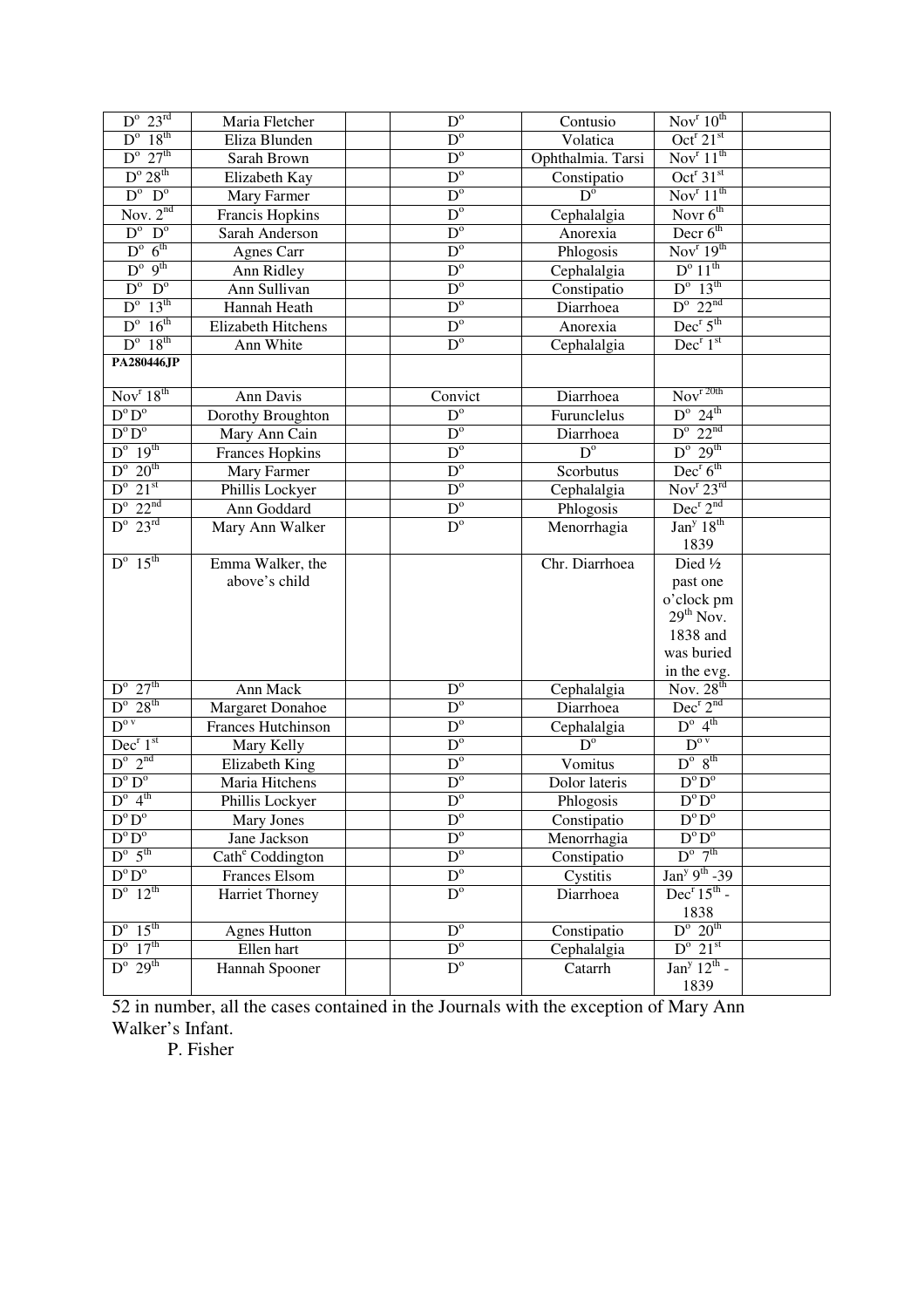**Medical and Surgical Journal of Her Majesty's Convict Ship Majestic between the 19 September 1838 and the 26 January 1839 during which time the said shop has been employed in a voyage from Woolwich, London to Hobart Town, Van Diemen's Land** 

| <b>Nature of</b><br><b>Disease</b>   | No.<br>of<br>Case | Men's Names, Ages,<br><b>Qualities, Time</b><br>when and where<br>taken ill, and how<br>disposed of.                                                                                                        | The History, Symptoms, Treatment, and Daily<br>Progress of the Disease or Hurt.                                                                                                                                                                                                                                                                                                                                                                                                                                                                                                                                                                                                                                                                                                                                                                                                                                                                                                                                                                                                                                                                                                                                                     |
|--------------------------------------|-------------------|-------------------------------------------------------------------------------------------------------------------------------------------------------------------------------------------------------------|-------------------------------------------------------------------------------------------------------------------------------------------------------------------------------------------------------------------------------------------------------------------------------------------------------------------------------------------------------------------------------------------------------------------------------------------------------------------------------------------------------------------------------------------------------------------------------------------------------------------------------------------------------------------------------------------------------------------------------------------------------------------------------------------------------------------------------------------------------------------------------------------------------------------------------------------------------------------------------------------------------------------------------------------------------------------------------------------------------------------------------------------------------------------------------------------------------------------------------------|
| Chronic Catarrh<br><b>PA280448JP</b> | 1                 | Hannah Murphy<br>Convict<br>Æ 50<br>Sept <sup>r</sup> $19th$<br>At anchor<br>Off Woolwich,<br>1838<br>Ther <sup>r</sup> at noon<br>Sept <sup>r</sup> $19^{th} - 67$<br>$20^{th}$ 69<br>69<br>61<br>63<br>64 | a.m. Complains of pain at the upper part of her breast,<br>she is of a sallow complexion large size and thin, coughs<br>a good deal. appl. Empl. Lytt. part affect. Sumat Vin<br>Antim et T. opii aa $g^t x$ . in aq. pro re nata. pm. states she<br>is easier, blister shifted and did not rise well - apply it<br>again.<br>$20th$ am. Cough easier, less pain of side, Blister has risen<br>well. Sumat P. Jalapa 3fs appetite pretty good - says she<br>has been unwell for years. Medicine has not operated -<br>gave her a dose of Epsom Salts.<br>$21st$ a.m. did not sleep well – medicine operated. To have<br>sago for dinner. 6 pm. Cough easier Nil Med.<br>$22nd$ a.m. Tongue clean and moist – states that she is<br>worse, pulse small & quick expectorates easier. To have<br>the cough medicine as above when it is urgent. pm. Is<br>better. Had sago for dinner.<br>23 <sup>rd</sup> a.m. Slept badly, cough softer, loss of appetite,<br>tongue furred this morning, she is considerably reduced<br>in body. Expectoration of a dark colour, and feels better.<br>Sumat Infus. Gent. Žij ter de die, Med pro Tuss. pro re                                                                                       |
|                                      |                   |                                                                                                                                                                                                             | nata. Is better she states; her pulse is small and above the<br>natural standard. Had some beef for dinner.<br>$24th$ a.m. States that she is better. <i>Med<sup>ia</sup> ut antea contin</i> <sup>"</sup> .<br>$25th$ a.m. Is griped & purged Med. Amar. omitt <sup>r</sup> -cough<br>and appetite bad. To have Sago for dinner, expectorates<br>yellowish matter. To have two glasses of port wine in the<br>course of the day. Has pain at the lower left false ribs<br>and when presses upon causing much pain.<br>2 p.m. Sent her to the Unite $Hos1$ Ship, and they did not<br>receive her. Hab. Med. Tuss. h.s.<br>$26th$ a.m. passed a bad night expectorates more freely –<br>pulse small and quick, states that she has less pain of<br>breast since the blister rose, it is still open and<br>discharging freely. To have Sago and some wine. Med.<br>Anodyn. ut antea.<br>27 <sup>th</sup> a.m. Feels oppressed about the chest, tongue pretty<br>clean, skin cool, pulse small. To have Sago Barley water<br>and some wine - cough less Nil Med. pm. was sent for<br>from the Unite Hosp <sup>1</sup> Ship by Mr Capper Home Affairs<br>Office's orders. The commander of the Unite came for<br>her, and received her. |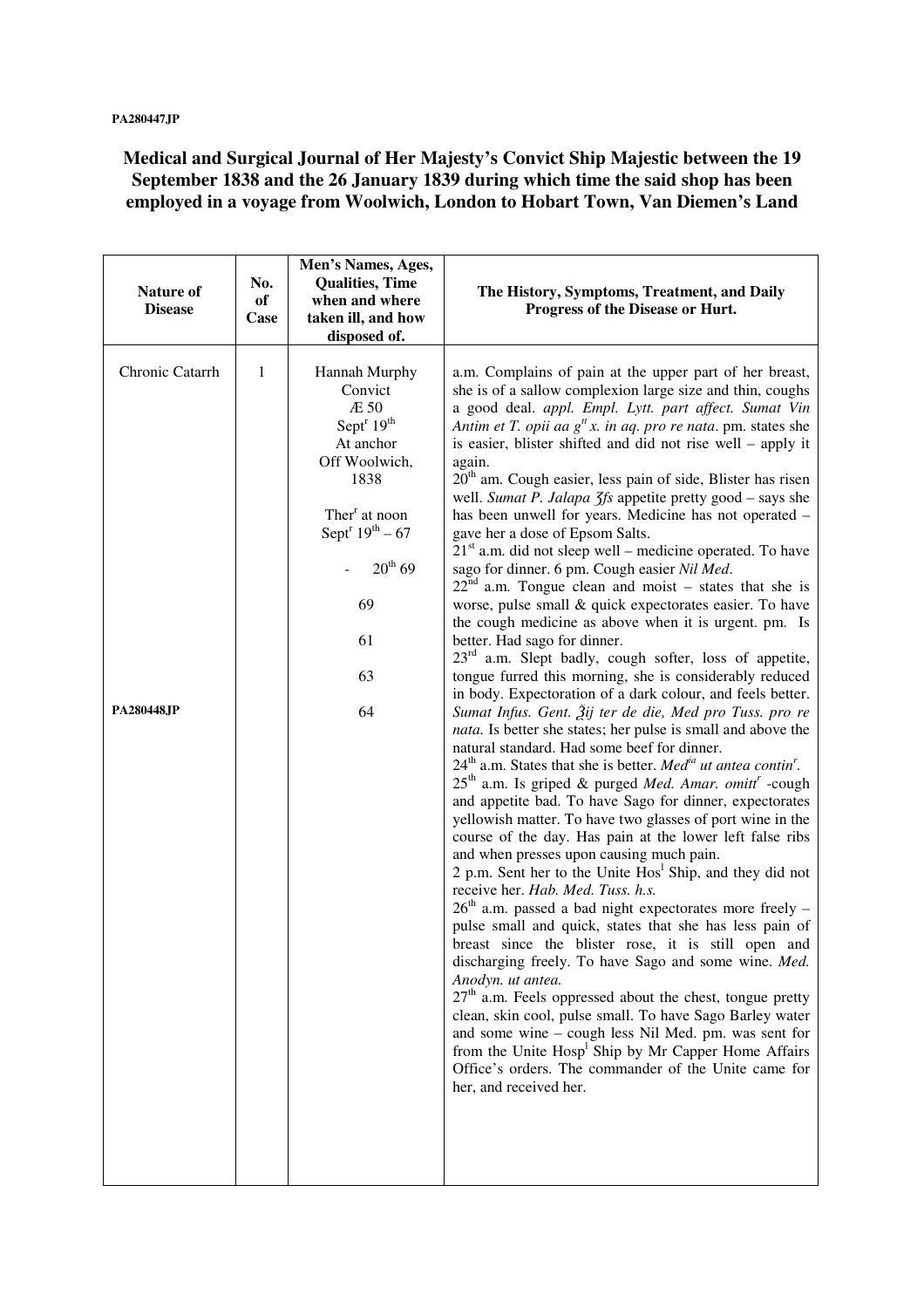| Dolor Lateris                  | 2              | Ann White<br>Convict<br>Æt. 20<br>$20th$ Sept <sup>r</sup> .<br>at anchor<br>Off Woolwich<br>Ther. at noon<br>69                  | a.m. She complains of pain in her right side about the<br>false ribs - bowels constipated, she is of a stout make<br>and short full habit of body, pulse and skin natural.<br>Sumat p. Jalap 3fs Empl. Lyttæ part dolent appl.<br>p.m. States that the pain of side is better. Medicine<br>operated freely. Blister is rising.<br>$21st$ am pain of side nearly gone, complains of a<br>headache. Nil Med. Dress the blister. It rose well.<br>$22nd$ a.m. no complaint, put her off the list.                                                                                                                                                                                                                                                                                                                                                  |
|--------------------------------|----------------|-----------------------------------------------------------------------------------------------------------------------------------|-------------------------------------------------------------------------------------------------------------------------------------------------------------------------------------------------------------------------------------------------------------------------------------------------------------------------------------------------------------------------------------------------------------------------------------------------------------------------------------------------------------------------------------------------------------------------------------------------------------------------------------------------------------------------------------------------------------------------------------------------------------------------------------------------------------------------------------------------|
| Cephalalgia                    | 3              | Sarah Anderson<br>Æt. 38 Convict<br>Sept <sup>r</sup> $24th$<br>1838<br>At anchor off<br>Woolwich<br>Ther. At noon<br>61          | a.m. pulse quick, skin hot, tongue foul, bad headache<br>with a Tremor of the body, bowels bound P. Jalap 3fs<br>statim sumend.<br>p.m. medicine operated, and she is better. Nil med.<br>$25th$ a.m. No complaint, put her off the list.                                                                                                                                                                                                                                                                                                                                                                                                                                                                                                                                                                                                       |
| Diarrhoea<br><b>PA280449JP</b> | $\overline{4}$ | Ann Elliker<br>Æt. 27 Convict<br>Sept $^r 21$ <sup>st</sup><br>1838<br>At anchor<br>Off Woolwich<br>Ther. at noon<br>61           | a.m. Complains of pain in her bowels with purging, pulse<br>quick, tongue foul slight headache Sumat Jalap. $p \text{ } 3fs$<br>pm. Bowels easier, headache. Nil Med.<br>$22nd$ a.m. pulse regular, still a headache, tongue clean Nil<br>med. pm. appetite bad - had some Sago for dinner. Nil<br>Med.<br>23 <sup>rd</sup> a.m. Tongue clean skin natural, giddiness, Bowels<br>regular no appetite and feels weak. Infus. Gent. $\tilde{\mathcal{Z}}$ j ter de<br>die sumend. To have Sago & Tea.<br>24 <sup>th</sup> a.m. Much the same she states. Omnia ut heri cont <sup>r</sup> .<br>$25th$ a.m. States that her appetite is better but still<br>complains of weakness. Omnia ut antea cont <sup>r</sup> . pm. Is<br>better.<br>$26th$ a.m. Improving. Omnia ut antea cont <sup>r</sup> .<br>$27th$ a.m. Is well – put her off the list. |
| Diarrhoea                      | 5              | Dorothy Broughton<br>Æt. 31 Convict<br>Sept <sup>r</sup> 29 <sup>th</sup> 1838<br>At anchor<br>Off Woolwich<br>Ther at noon<br>60 | a.m. Complains of much griping & purging accompanied<br>with weakness. Sumat T. opii $g^{tt}$ xxv<br>pm. better but still purged<br>30 <sup>th</sup> a.m. Still a little purged, and griped, loss of appetite.<br>Sumat p. Rhei 3fs. To have Sago for dinner.<br>pm. medicine operated with relief.<br>Oct <sup>r</sup> 1 <sup>st</sup> a.m. Loss of appetite, bowels easy, skin natural,<br>tongue clean. Infus. Gent. Žij ter de die.<br>$2nd$ a.m. No complaint, put her off list.                                                                                                                                                                                                                                                                                                                                                           |
| Cephalalgia                    | 6              | Cath <sup>e</sup> Connor<br>Æt. 21 Oct <sup>r 2nd</sup><br>At anchor off<br>Woolwich<br>Ther. At noon<br>62                       | a.m. Complains of a constant headache, and nausea,<br>pulse 74, skin natural, tongue moist. Sumat J.P. 3 fs<br>p.m. Medicine Operated, and states that she is better.<br>$3rd$ a.m. Headache still Loss of appetite. Inf Gent $\tilde{2}ij$ ter<br>de die<br>$4th$ a.m. Is well – put her off the list.                                                                                                                                                                                                                                                                                                                                                                                                                                                                                                                                         |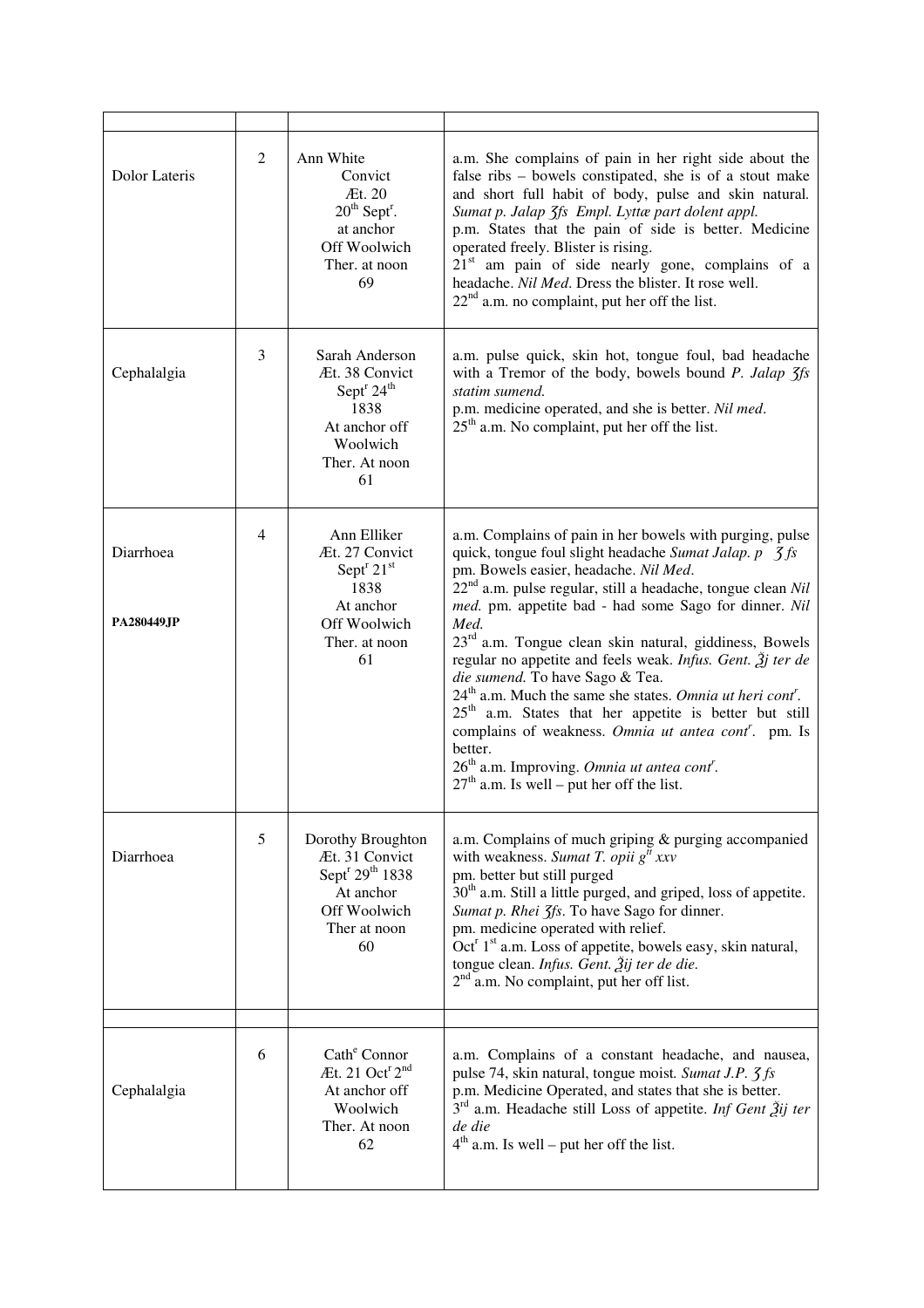| Cephalalgia                      | 7 | Ellen Roberts<br>Æt. 28 Convict<br>Oct <sup>r</sup> $4^{\text{th}}$ 1838<br>At sea running along<br>the Land off the<br>downs<br>The <sup>r</sup> at noon 65 | a.m. Complains of a bad headache. Tongue foul. Hab. p<br>Jalap 3fs statim.<br>p.m. medicine operated freely<br>$5th$ a.m. was sick at stomach and vomited in the night.<br>Sea sickness. Nil Med.<br>$6th$ a.m. put her off the list.                                                                                                                                                                                                                                                                                                                                                                                                                                                                                                                                                                                                                                                                                                                                                                                                                                                                                                                                                                                                                                                                                                                                                                                                                                                                                                                                        |
|----------------------------------|---|--------------------------------------------------------------------------------------------------------------------------------------------------------------|------------------------------------------------------------------------------------------------------------------------------------------------------------------------------------------------------------------------------------------------------------------------------------------------------------------------------------------------------------------------------------------------------------------------------------------------------------------------------------------------------------------------------------------------------------------------------------------------------------------------------------------------------------------------------------------------------------------------------------------------------------------------------------------------------------------------------------------------------------------------------------------------------------------------------------------------------------------------------------------------------------------------------------------------------------------------------------------------------------------------------------------------------------------------------------------------------------------------------------------------------------------------------------------------------------------------------------------------------------------------------------------------------------------------------------------------------------------------------------------------------------------------------------------------------------------------------|
| Vomitus                          | 8 | <b>Frances Barnes</b><br>Æt. 30 Convict<br>$Oct^r 6^{th} 1838$<br>at sea<br><b>English Channel</b><br>$Thr$ . at noon<br>59                                  | p.m. $4$ o'clock – loss of all the voluntary powers –<br>applied Amm. Carb. to her nostrils and a little of the Liq.<br>Vol. Corn. Cervi to her temples - pulse pretty good -<br>recovered so far as to be able to take some of the Tinct.<br>Cinn. Comp. which she soon vomited, she had been very<br>sea sick all day. She is a tall woman and of a spare habit<br>of body. 5 p.m. Is fallen back into the same state oo<br>insensibility as before accompanied with a spasmodic<br>state of the muscles of the neck & hands.<br>6. Sumat Ol. Menthe $g^t$ iv in aq; shortly after taking it,<br>vomited a good deal.<br>10 p.m. had some Sago and wine which she did not keep<br>long on her stomach. She is very low, and at times with a<br>little froth in her mouth.<br>$7th$ a.m. not much better, still the same sort of stupor –<br>swallowed a little sago & wine stomach still irritable.<br>p.m. Is better, retained some sago & wine on her<br>stomach in the course of the day.<br>8 <sup>th</sup> a.m. Id much better. To have Sago & Tea<br>$9th 10th$ a.m. Improving, same diet as above.<br>$11th 12th$ a.m. put her off the list.                                                                                                                                                                                                                                                                                                                                                                                                                        |
| <b>PA280450JP</b><br>Menorrhagia | 9 | Eliza Vanderplank<br>Æt. 20 Convict<br>Oct. 10 <sup>th</sup> 1838<br>at Sea<br>Lat. 42.59 N<br>Long. 14.27 W<br>Th <sup>r</sup> at noon<br>64                | a.m. states that she had a fall on deck, and shortly<br>afterwards was seized with a violent pain pf lower part of<br>abdomen and back with a considerable glow per<br>vaginam, put her in the Horizontal posture - applied cold<br>lotion to the external parts of generation administered $T$ .<br><i>Opii</i> $g''$ xxx an hour after, not much easier, repeat <i>T</i> . <i>Opii</i><br>5p.m. a little easier. Sumat opii crude g'i Lot.frigid cont'.<br>$11th$ a.m. Is pretty easy, very little discharge., To have<br>Sago for dinner. p.m. much the same Nil med.<br>$12^{\overline{h}}$ a.m. Bowels bound. Sumat p. Jalap. $\overline{f}j$ st. To have<br>Sago & rice for dinner. p.m. medicine rejected soon after<br>Taking it Ol. Tygl $gtt$ was administered and has operated.<br>13 <sup>th</sup> a.m. Improving Nil Med. Same diet as before<br>14 <sup>th</sup> a.m. Is much better, went on deck where she soon<br>felt faintish, was helped down - discharge of womb<br>returned accompanied with pain, opii crudi $g^r i$ sumend.<br>Vespere, a little easier<br>$15th$ a.m. states that she passed a bad night, pulse 68; skin<br>moist, loss of appetite, much uneasiness about the lower<br>part of abdomen, Tongue foul. Tinct Opii g <sup>tt</sup> xxv. To<br>have Sago. Infus. Gent. Žij bis de die.<br>$16th$ a.m. She is better <i>Infus. Gent et Sago ut antea cont'</i> .<br>$17th$ a.m. As yesterday – <i>Infus. Gent rept<sup>r</sup></i> preserved meat<br>for dinner<br>18 <sup>th</sup> a.m. complains of much pain of back, pulse 66, skin |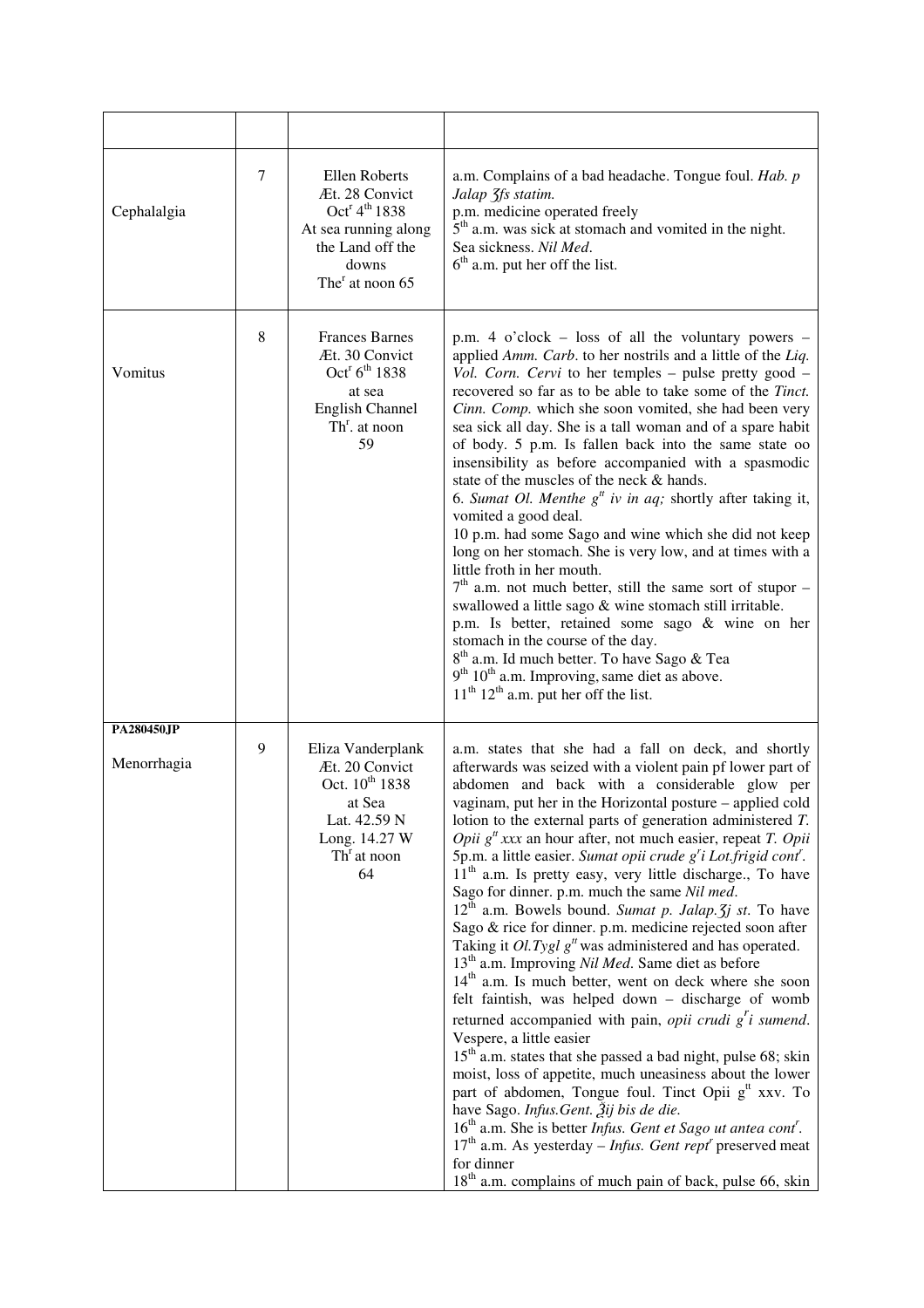|                                        |                                                                                                                                    | moist, loss of appetite, bowels bound. p. Rhei 3fs<br>p.m. medicine operated pain of back<br>$19th$ a.m. pulse about 70, skin moist, pain of back, loss of<br>appetite Med Amar ut antea. Sago, or rice for dinner<br>$20th$ a.m. Appetite better, still some pain of back- apply a<br>flannel bandage. Nil med. To have preserved meat for<br>dinner<br>$21st$ a.m. Is better bowels bound. S. Magn $\tilde{z}$ i p.m.<br>medicine operated<br>$22nd$ a.m. complains of headache- appetite improved.<br>$23^{\text{rd}}$ 24 <sup>th</sup> am put her off the list.                                                                                                                                                                                                                                                                                                                                                                                                                                                                                                                                                                                                                                                                                                                                                                                                                                                                                                                                                                                                                                                                                                                                                                                                                                                                                                                                                                                                                                                                                                                                                                                                                                                                                                                                                                                                                                                                                                                                                                                                                                                                                                                                    |
|----------------------------------------|------------------------------------------------------------------------------------------------------------------------------------|--------------------------------------------------------------------------------------------------------------------------------------------------------------------------------------------------------------------------------------------------------------------------------------------------------------------------------------------------------------------------------------------------------------------------------------------------------------------------------------------------------------------------------------------------------------------------------------------------------------------------------------------------------------------------------------------------------------------------------------------------------------------------------------------------------------------------------------------------------------------------------------------------------------------------------------------------------------------------------------------------------------------------------------------------------------------------------------------------------------------------------------------------------------------------------------------------------------------------------------------------------------------------------------------------------------------------------------------------------------------------------------------------------------------------------------------------------------------------------------------------------------------------------------------------------------------------------------------------------------------------------------------------------------------------------------------------------------------------------------------------------------------------------------------------------------------------------------------------------------------------------------------------------------------------------------------------------------------------------------------------------------------------------------------------------------------------------------------------------------------------------------------------------------------------------------------------------------------------------------------------------------------------------------------------------------------------------------------------------------------------------------------------------------------------------------------------------------------------------------------------------------------------------------------------------------------------------------------------------------------------------------------------------------------------------------------------------|
| Menorrhagia<br>10<br><b>PA280451JP</b> | Ellen McCarthy<br>Æt. 18 Convict<br>Oct <sup>r</sup> 13 <sup>th</sup> 1838<br>Lat. 32.58 N<br>Long. 17.31 W<br>$Thr$ at noon<br>73 | a.m. much discharge per vaginam of a bloody nature,<br>with pains of the fore, and lower part of the abdomen-<br>chiefly about the region of the womb. She also states that<br>she has been ill for six months. Lot. Acet. et aq. part<br>gener Extern. Appl. Opii crudi g' ij<br>$14th$ a.m. Bowels confined state that she is very little<br>better. Sumat p. Jalap $\Box j$ Lot. cont <sup>r</sup> . p.m. vomited the<br>Jalap a short time after taking it. Bowels not moved.<br>Sulph. Magn 3i st.<br>15 <sup>th</sup> a.m. medicine operated, passed a restless night,<br>much flow still loss of appetite, pulse small and about<br>80. Aq. Lith dilat pro lot. saepe $ut^r$ Sulph Quin: $g^r$ ifs<br>ter de di.e To have Sago or rice for dinner<br>p.m. Had a glass of wine much pain of womb. Opii crudi<br>$g'$ ifs sumat.<br>16 <sup>th</sup> a.m. oatmeal gruel for breakfast, appetite always bad<br>taste of mouth, tongue whitish in the centre, and moist<br>about the edges, states that she is a little better, pulse<br>natural. To have Sago or rice for dinner - a glass of port<br>wine in water twice a day. Lot. Frigid. pro re nata appl.<br>p.m. Is better<br>$17th$ a.m. Tongue clean, she is the same as last evening.<br>Omnia Cont <sup>r</sup> p.m. Had some preserved meat for dinner.<br>18 <sup>th</sup> a.m. Less discharge per vaginam, Tongue clean,<br>pulse about 78 – complains of pain in her right side –<br>Bowels bound. Hab. Sulph. Magn 2fs St.<br>p.m. medicine operated, appetite bad. Med. Tonic. cont'.<br>19 <sup>th</sup> a.m. States that she has pain of left side and back,<br>skin cool and moist – discharge less & whitish with pain<br>in making water, appetite bad, Med cont <sup>r</sup> . To have rice<br>for dinner.<br>20 <sup>th</sup> a.m. States that she has pain of back and more<br>discharge today and whitish - could not make water<br>without the appl. of warmth to the Genitals $-$ pulse 74,<br>skin moist and cool, tongue white, bad taste of mouth -<br>Had some thick gruel for breakfast – rice for dinner.<br>21 <sup>st</sup> a.m. Tongue and skin natural, complains of pain in<br>the Hypogastric region Foment Camom calid appl.<br>Bowels regular, Med. Tonic Cont'. p.m. Is better. Had<br>preserved soup $\&$ Bouilli for dinner – sat up for some<br>time to-day.<br>22 <sup>nd</sup><br>a.m. Still complains of shifting pains in the<br>Hypogastric and Lumbar regions - Had gruel for<br>Breakfast. To have pudding for dinner; Lot. Frigid. et<br>Med. Tonic Cont <sup>r</sup> . p.m. States that she is a good deal<br>better.<br>23 <sup>rd</sup> a.m. Complains of weakness, discharge less, still |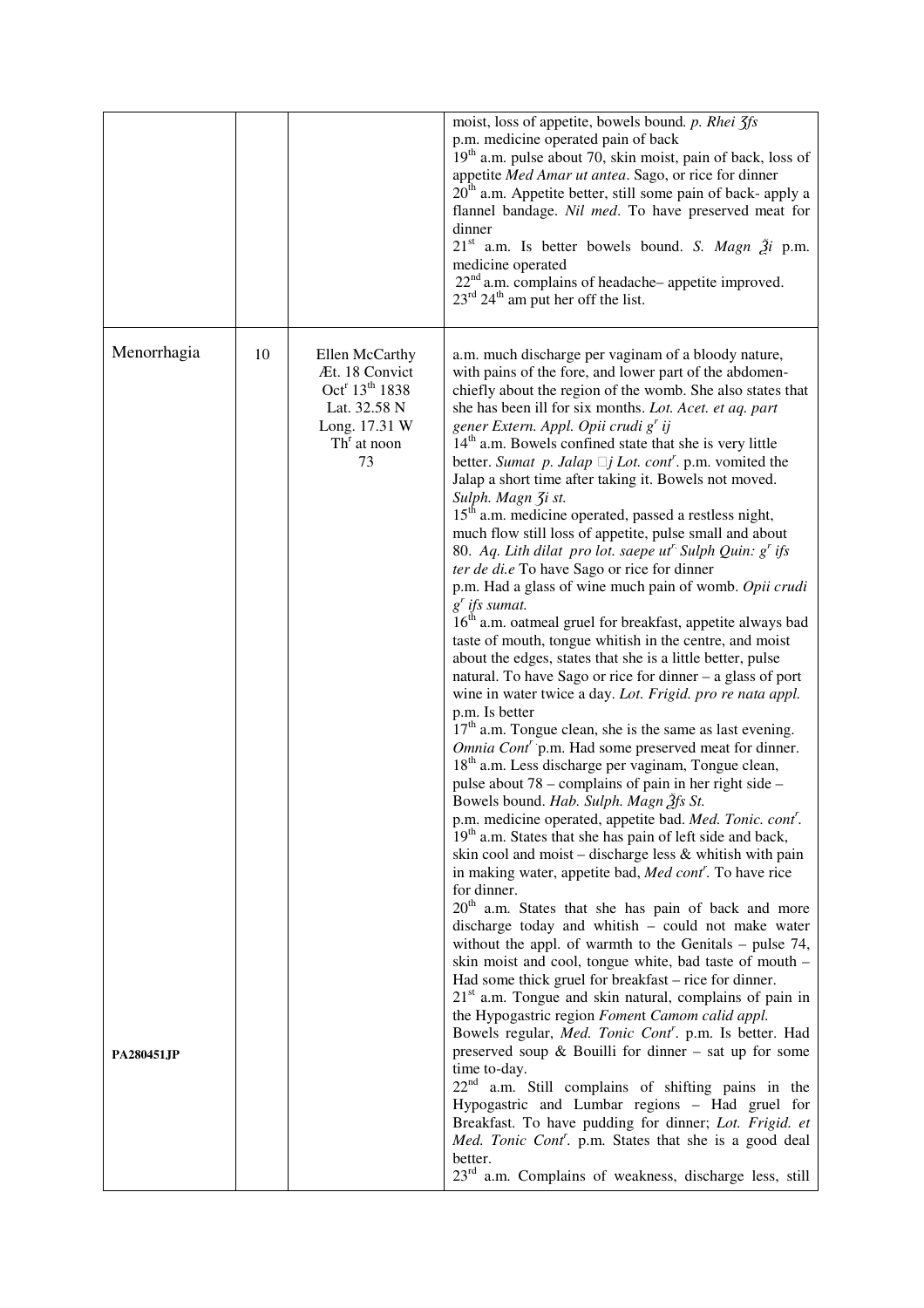| whitish – Med <sup>ta</sup> ut heri cont <sup>r</sup> . To have soup & Bouilli for                                                  |
|-------------------------------------------------------------------------------------------------------------------------------------|
| Dinner p.m. Improving                                                                                                               |
| $24th$ a.m. Keeps better – <i>omnia cont<sup>r</sup></i> .                                                                          |
| $25th$ a.m. As yesterday – omnia med <sup>ta</sup> ut heri, plum                                                                    |
| pudding for dinner. p.m. Improving                                                                                                  |
| $26th$ a.m. <i>omnia med<sup>ta</sup> cont<sup>r</sup></i> To have preserved soup &                                                 |
| Bonilla, glass of wine.                                                                                                             |
| $27th$ a.m. Bowels regular, complains of weakness & loss<br>of appetite, skin natural – omnia ut antea cont <sup>r</sup> . p.m. sat |
| up $&$ is better.                                                                                                                   |
| $28th$ a.m. much the same to have pudding etcetera <i>ut</i>                                                                        |
| antea                                                                                                                               |
| 29 <sup>th</sup> a.m. Improving Med Quin ut antea cont <sup>r</sup> Soup &                                                          |
| Bonilli for dinner                                                                                                                  |
| $30th$ a.m. Doing well pudding for dinner & a glass of port                                                                         |
| wine citric and diluted for drink.                                                                                                  |
| 31 <sup>st</sup> a.m. Improving. <i>Med Tonic u.a.</i> Soup & Bonilli for                                                           |
| dinner                                                                                                                              |
| Nov <sup>r</sup> 1 <sup>st</sup> a.m. Discharge per vagina is of a bloody nature                                                    |
| again, and slight a little every day Cont' med. et diet ut                                                                          |
| heri.                                                                                                                               |
| $2nd$ a.m. Much the same. continue the same diet – a glass<br>of wine & citric for drink.                                           |
| $3rd$ a.m. Better, same treatment in everything as before                                                                           |
| $4th 5th 6th 7th$ a.m. Doing well, <i>omnia ut antea cont</i> <sup>r</sup> .                                                        |
| 8 <sup>th</sup> am. Complains of pain about the pit of the stomach,                                                                 |
| loss of appetite, pulse and skin natural, bowels regular,                                                                           |
| tongue clean, Tinct Amn comp $gtt xx$ adde con Med Tonic                                                                            |
| statim sumend                                                                                                                       |
| $9th$ a.m Tongue & skin natural, ate nothing yesterday, no                                                                          |
| appetite, less pain in the Epigastr. to day. Empl. Lytt part                                                                        |
| dol appl. p.m. Blister has risen well, says she is better                                                                           |
| 10 <sup>th</sup> a.m. Is better and some thick gruel for breakfast,                                                                 |
| med. Tonic bis de die - preserved meat for dinner                                                                                   |
| $11th$ a.m. States that she has a whitish discharge per                                                                             |
| vaginam. To have her tonic medicine and pudding for                                                                                 |
| dinner with a glass of wine.<br>$12th$ a.m. Is better <i>med tonic ut antea</i> , preserved meat for                                |
| dinner $\&$ a glass of wine – let her sit in a Salt Water Bath                                                                      |
| p.m. states that she is easier since using the Bath.                                                                                |
| $13th$ a.m. complains of a headache, discharge whitish &                                                                            |
| slight, no pain with it, tongue clean, skin natural, bowels                                                                         |
| regular, loss of app <sup>e-</sup> med. Tonic etcetera rept <sup>r</sup> .                                                          |
| p.m. States that she feels better.                                                                                                  |
| 14 <sup>th</sup> a.m. Continues better. <i>Med. Tonic cont<sup>r</sup></i> . Rice                                                   |
| pudding $&$ a glass of wine                                                                                                         |
| $15th$ a.m. Much the same. <i>Med. rept</i> <sup><i>'</i></sup> . Preserved meat for                                                |
| dinner $\&$ a glass of wine.                                                                                                        |
| 16 <sup>th</sup> a.m. States that the discharge is considerable with                                                                |
| pain about the lower part of her abdomen. Med Tonic et                                                                              |
| Id. Diet ut antea.                                                                                                                  |
| $17th$ am. Skin & tongue natural, appetite bad and states<br>that the discharge is nothing less - apply cold lotions to             |
| the external organs of generation, same diet as yesterday                                                                           |
| - citric acid dil. for drink. P.m. Discharge mixed with                                                                             |
| blood and more profuse. Lot. Lith. Acet acet dil.per                                                                                |
| vagin.sæpe Inj <sup>r</sup> .                                                                                                       |
| $18th$ a.m. Thinks she is better. Lot. <i>ut heri cont</i> <sup>r</sup> . To have                                                   |
| preserved meat for dinner & a glass of port wine.                                                                                   |
| $19th$ a.m. Discharge less, and states that the pain is much                                                                        |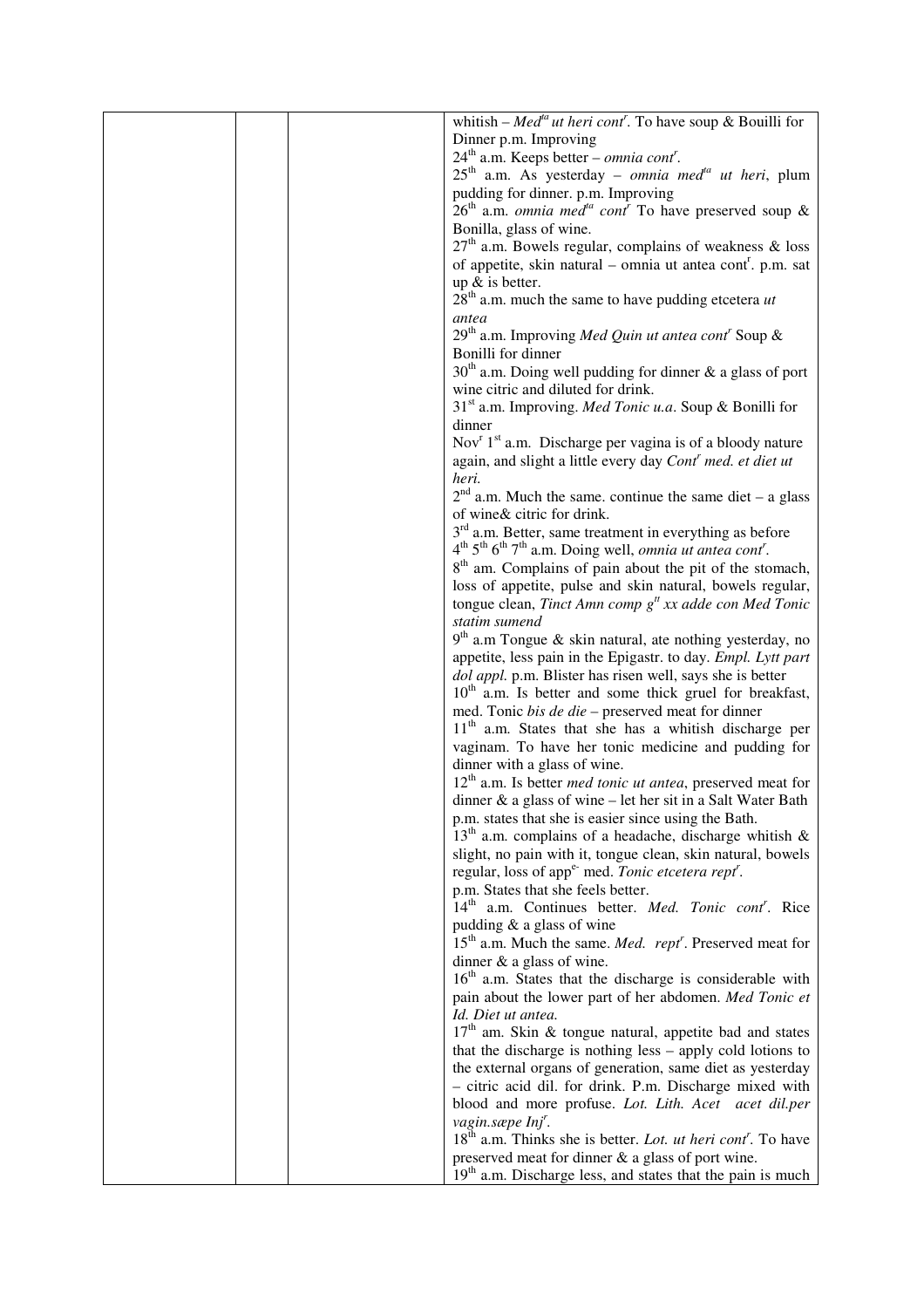|                         |    | Cape of Good Hope.                                                                                                            | the same as before - complains of headache. Lot per<br><i>inject. cont<sup>r</sup></i> . To have preserved meat for dinner<br>p.m. feels better<br>$20th$ a.m. Discharge less and bloody, she is better,<br>appetite bad Med Tonic bis de die. To have rice as she<br>prefers is $\&$ a glass of wine Inject. cont <sup>r</sup> .<br>$21st$ a.m. States that she is better; but that her appetite is<br>bad Med Tonic Id. Diet - glass of wine. Inject. cont'.<br>$22nd$ a.m. Keeps better – has some discharge today &<br>bloody with some pain in the lower part of her abdomen<br>med. Tonic cont'. Inj omitt'. To have pudding for dinner<br>and always gruel for Breakfast.<br>$23rd$ a.m. Complains of pain in her left side about the<br>lower false ribs appetite a little better. Med. Tonic u.a.<br>pudding for dinner $\&$ a glass of wine. p.m. was out of<br>bed the most of the day.<br>$24th$ a.m. Improved – Continue every thing as yesterday.<br>$25th$ a.m. As yesterday – Continue everything as before.<br>26 <sup>th</sup> a.m. States that she is not any better today. Continue<br>omni ut antea.<br>$27th$ a.m. Improving – To have rice for dinner and every<br>other thing as before.<br>$28th 29th 30th$ a.m. Much better- same treatment as above<br>Dec <sup>r</sup> 1 <sup>st</sup> a.m. Improving <i>omnia cont<sup>r</sup></i> .<br>$5^{\text{th}}$ $6^{\text{th}}$ $7^{\text{th}}$ a.m. To have fresh soup & Bonilli for dinner<br>8 <sup>th</sup> a.m. No complaint but weakness. Med omitt <sup>r</sup> .<br>$10^{th}$ $11^{th}$ $12^{th}$ $13^{th}$ a.m. Is quite well, put off list. |
|-------------------------|----|-------------------------------------------------------------------------------------------------------------------------------|----------------------------------------------------------------------------------------------------------------------------------------------------------------------------------------------------------------------------------------------------------------------------------------------------------------------------------------------------------------------------------------------------------------------------------------------------------------------------------------------------------------------------------------------------------------------------------------------------------------------------------------------------------------------------------------------------------------------------------------------------------------------------------------------------------------------------------------------------------------------------------------------------------------------------------------------------------------------------------------------------------------------------------------------------------------------------------------------------------------------------------------------------------------------------------------------------------------------------------------------------------------------------------------------------------------------------------------------------------------------------------------------------------------------------------------------------------------------------------------------------------------------------------------------------------------------------------------------------------------------------|
| PA280452JP<br>Phlogosis | 11 | Ann Miller<br>Æt. 27 Convict<br>Oct <sup>r</sup> 16 <sup>th</sup> 1838<br>Lat. 26.9 N<br>Long. 18.30 W<br>$Thr$ at noon<br>84 | a.m. Has Erysipelatous inflammation of the fore-arms &<br>right ankle & much pain appetite bad pulse small and a<br>little accelerated. Hab. P. Jalap 3fs apply a lotion of<br>vinegar and water to the parts affected. p.m. medicine<br>operated<br>18 <sup>th</sup> a.m. Complains of a bad headache states that she<br>throws up everything she takes Nil. Med. p.m. no better<br>18 <sup>th</sup> a.m. Tongue whitish and moist pulse 76 skin natural<br>says she still vomits every thing she takes. Bowels bound<br>Hab. Ol. Tygl $g^r$ iv st. p.m. medicine operated freely and<br>is better, continue the lotion – Had rice from dinner.<br>$19th$ Is better this morning, pulse 80, Tongue moist &<br>foul, had some gruel for breakfast. To have rice for<br>dinner. <i>Infus Gent.</i> $\tilde{A}$ ij ter de die very little pain from in<br>the<br>inflamed parts.<br>20 <sup>th</sup> a.m. Stomach retentive and she is better, tongue foul<br>& moist. Contin - Med et diet ut antea<br>$21st$ a.m. complains of headache & thirst. To have<br>acidulated drink et omnia ut antea cont <sup>r</sup> .<br>$22nd$ states that she is much better – very little infl <sup>n</sup> .<br>Discontinue the lotion. Id. Med et diet. cont <sup>r</sup><br>$23^{\text{rd}}$ a.m. <i>omnia ut antea cont</i> <sup>r</sup><br>24 <sup>th</sup> a.m. Complains of weakness. To have plum pudding<br>for dinner. Med et vin ut antea<br>$27th$ a.m. No complaint, put her off the list.                                                                                                                                   |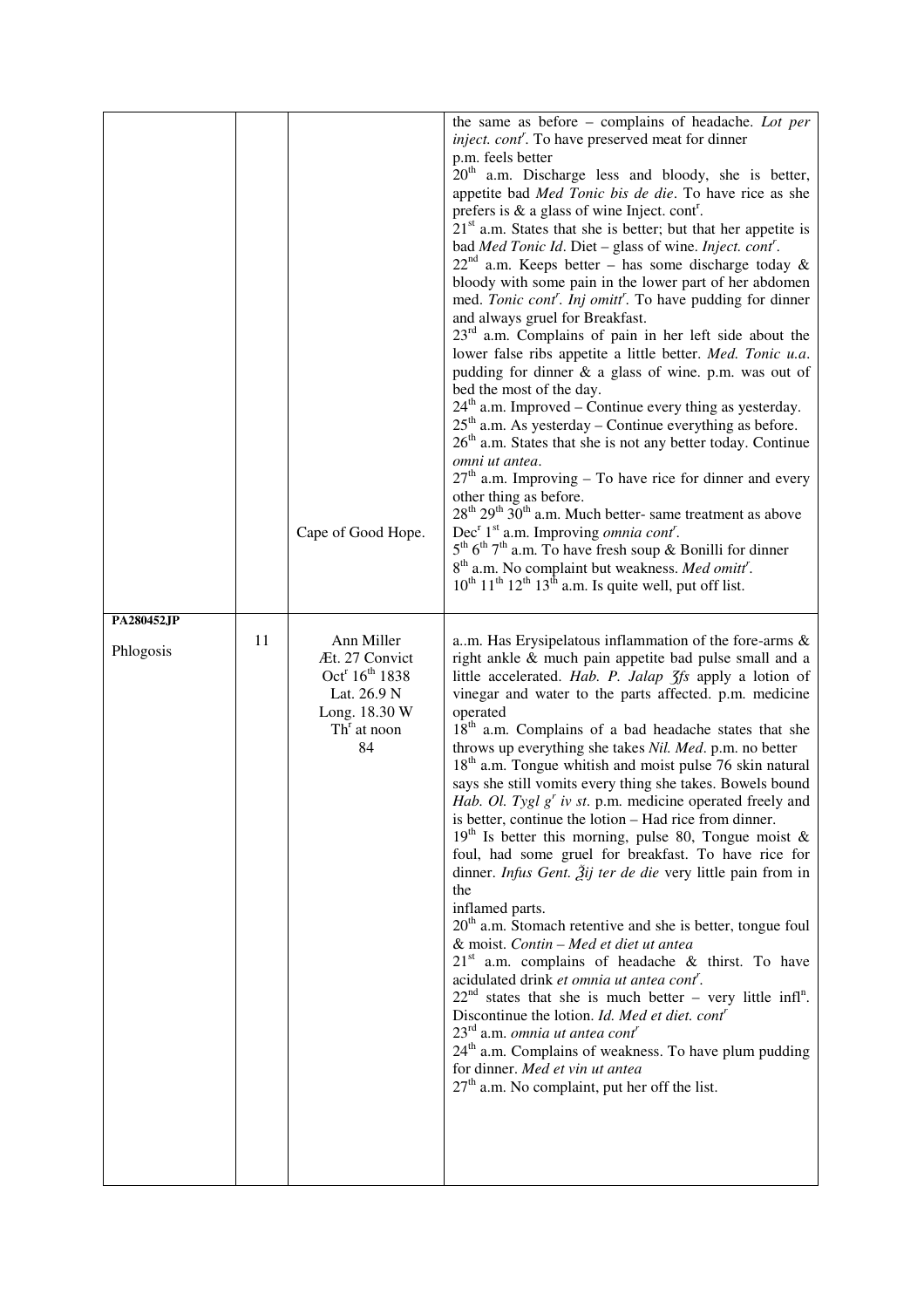| Cephalalgia       | 12 | Mary Ann Walker<br>Æt. 33 Convict<br>Oct <sup>r</sup> 17 <sup>th</sup> 1838<br>Lat. 23.34 N<br>Long. 20.30 W<br>$Thr$ at noon 79 | a.m. Complains of a violent pain in the crown of her<br>head, tongue clean, pulse small & weak, appetite very<br>bad, states that she has not menstruated for 16 months -<br>Is of a spare and delicate habit of body. Hab, Jalap. P.<br>3fs st. p.m. medicine operated freely.<br>$18th$ a.m. pulse about 90 and small, skin moist, appetite<br>pretty good - states that the pain of head is as if she was<br>making pressure on it – apply a cold lotion of vinegar<br>and water to it.<br>2p.m. Headache continues pulse about $82$ – <i>Empl. Lytt</i><br>inter scapula appl.<br>$19th$ a.m. passed a restless night, pulse 74, says she is<br>much better since the blister rose, skin moist, tongue<br>clean Had some tea, much thirst, loss of appetite $- Infus$ .<br>Gent Žiij ter de die. p.m. Had some pudding and ate it<br>with an appetite.<br>$20th$ a.m. no thirst, says her head is not so well as<br>yesterday, pulse 75 skin cool, tongue clean. Med ut heri<br>$\text{cont}^r$ p.m. Is better, had some preserved meat for dinner                                                                                                                                                                                                                                                                                                                        |
|-------------------|----|----------------------------------------------------------------------------------------------------------------------------------|-------------------------------------------------------------------------------------------------------------------------------------------------------------------------------------------------------------------------------------------------------------------------------------------------------------------------------------------------------------------------------------------------------------------------------------------------------------------------------------------------------------------------------------------------------------------------------------------------------------------------------------------------------------------------------------------------------------------------------------------------------------------------------------------------------------------------------------------------------------------------------------------------------------------------------------------------------------------------------------------------------------------------------------------------------------------------------------------------------------------------------------------------------------------------------------------------------------------------------------------------------------------------------------------------------------------------------------------------------------------------------|
|                   |    |                                                                                                                                  | $21st$ a.m. Is much better. <i>Hab. Med. Tonic</i> . Same diet as<br>yesterday<br>22 <sup>nd</sup> Improving <i>omnia ut antea cont<sup>r</sup></i> .<br>$23^{\text{rd}}$ $24^{\text{th}}$ $25^{\text{th}}$ a.m. Doing well continue as before. To<br>have a glass of wine<br>$26th 27th$ a.m. Doing well <i>omnia ut antea cont'</i> . 4 p.m.<br>was seized with labour pains and was delivered at half<br>past 6 o'clock of a small & delicate female child. I asked<br>her a few days ago if she was in the family way – her<br>answer was that at one time she thought so, gave her a<br>glass of wine and water immediately on being delivered.<br>- some time after complained of pains about the womb<br>for which I gave her an opiate.<br>$28th$ a.m. Mother & child doing well – mother had some<br>thick gruel for breakfast – let her have sago with a little<br>wine in it for dinner. Infant had a free passage in its<br>bowels at one o'clock this morning.<br>29 <sup>th</sup> a.m. Complains of pain in her back this morning.<br>Hab. Ol Ricini $\tilde{\mathfrak{Z}}$ statim. Child was very restless during<br>the night – It has not yet sucked, tongue has free motion<br>it takes milk out of a spoon that is got from a woman that<br>nurses on board. Mother has no milk yet. Infant takes<br>gruel sweetened with sugar, gave it a Tea spoonful of |
| <b>PA280453JP</b> |    |                                                                                                                                  | Castor Oil. The mother to have Sago & a little port wine<br>in it for dinner. p.m. Mother and Infants Bowels have<br>been acted on.<br>30 <sup>th</sup> a.m. occasional pains in small of back, appetite<br>good, child cried a good deal in the night, it is now<br>asleep.<br>$31st$ a.m. Doing well – preserved soup & Bouilli for<br>dinner.<br>Nov <sup>r</sup> 1 <sup>st</sup> a.m. no complaint, child does not yet suck, takes<br>gruel & sago, bowels regular, cries a good deal in the<br>night. Mother to have preserved soup & Bouilli as<br>before.<br>2 <sup>nd</sup> a.m. Complains of pain in her stomach. Hab. Ol.<br>Menth $g^t$ iv in aq. St. To have pudding for dinner & a<br>glass of wine. p.m. no complaint. Infant vomited its Sago<br>today.<br>3 <sup>rd</sup> a.m. Child has not yet sucked and was very restless in                                                                                                                                                                                                                                                                                                                                                                                                                                                                                                                              |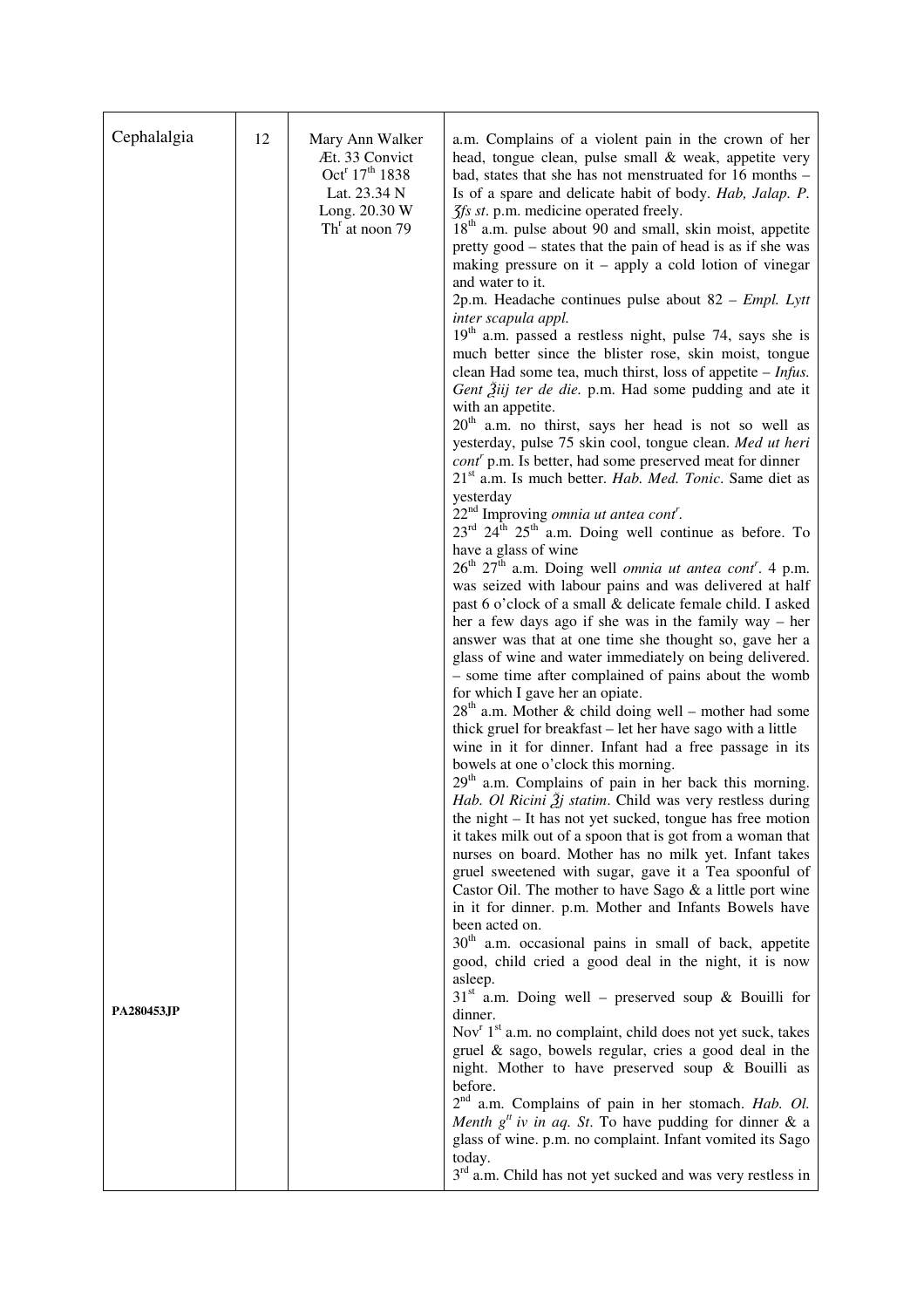|             |    | Buried child in the<br>forenoon of the $5th$                                                                                   | the night, it takes a little gruel $\&$ sago occasionally,<br>mother has milk now, and is sucked by one of the<br>prisoners. p.m. Applied the bowl of a Tobacco pipe to<br>the nipple and gave some of the milk procured to the<br>infant about 4 o'clock & about 8 o'clock it had a little<br>gruel since which time it has been asleep with occasional<br>sighs & gasps up to the $4th 8$ a.m. apparently dying, gave<br>it a little milk and a drop of <i>Ol. Menth</i> with a few drops<br>of T. Cinn. Comp which appeared to revive it a little,<br>extremities cold, gasps & has convulsive starts<br>occasionally-expired without a struggle half past 10a.m.<br>$5th$ States that she had pain in her right lumbar region – at<br>present no complaint. To have pudding for dinner<br>p.m. States that she had a considerable flow per vaginam.<br>To keep in the recumbent posture.<br>$6th$ a.m. Is better. <i>Nil med</i> . To have preserved soup for<br>dinner.<br>7 <sup>th</sup> am. No compliant. Nil med. diet as yesterday<br>8 <sup>th</sup> am. Complains of a headache, advised her to go on<br>deck in the open air Nil med. Preserved meat for dinner.<br>9 <sup>th</sup> am. No complaint - same diet continue<br>10 <sup>th</sup> am. Put her off the list.                                                                                                                                                                                                                                                                                                                                                                                                                                                                            |
|-------------|----|--------------------------------------------------------------------------------------------------------------------------------|-----------------------------------------------------------------------------------------------------------------------------------------------------------------------------------------------------------------------------------------------------------------------------------------------------------------------------------------------------------------------------------------------------------------------------------------------------------------------------------------------------------------------------------------------------------------------------------------------------------------------------------------------------------------------------------------------------------------------------------------------------------------------------------------------------------------------------------------------------------------------------------------------------------------------------------------------------------------------------------------------------------------------------------------------------------------------------------------------------------------------------------------------------------------------------------------------------------------------------------------------------------------------------------------------------------------------------------------------------------------------------------------------------------------------------------------------------------------------------------------------------------------------------------------------------------------------------------------------------------------------------------------------------------------------------------------------------------------------------------------------------------------|
| Cephalalgia | 13 | Sarah Hutt<br>Æt. 33 Convict<br>Oct <sup>r</sup> 17 <sup>th</sup> 1838<br>Lat. 23.34 N<br>Long. 20.30 W<br>$Thr$ at noon<br>79 | a.m. Complains of a violent & constant headache, tongue<br>moist, pulse natural, loss of appetite $p$ . Jalap $\frac{7}{5}$ fs statim<br>sumend<br>18 <sup>th</sup> am. Vomited her medicine, Bowels still confined,<br>appetite bad, pulse about 90, Skin natural pain of<br>forehead rejected the oil.<br>Sulphas Magn $\tilde{z}$ i medicine operated in the<br>$2$ p m.<br>evening very freely<br>19 <sup>th</sup> am. Still headache, pulse accelerated, tongue & skin<br>moist, the latter cool, bad taste of mouth, thirst. Hab.<br>Nitr potass $g^{r}$ v Solut in aq $\tilde{A}$ ij 3 <sup>tia</sup> quequa hora<br>$20th$ am. She is better, continue her medicine as<br>yesterday. To have Gruel for breakfast & sago for<br>dinner.<br>21 <sup>st</sup> a.m. No complaint. <i>Nil. Med.</i> Rice for dinner.<br>$22nd$ a.m. Feels sick at stomach, vomited this morning.<br>Hab. Med. Salin u.a.<br>$23^{\rm rd}$<br>am. Complains of nausea & of vomiting<br>occasionally, appetite bad, bad taste in mouth, bowels<br>regular, skin natural. Hab. Infus. Gent. Ži bis de die.<br>$24^{\text{th}}$ am. Improving. <i>Med. cont<sup>r</sup></i> . Rice or pudding for<br>dinner.<br>$25th$ am. Feels weak – her complaint has been caused by<br>the motion of the ship & heat. Med. Tonic, a glass of<br>wine, plum pudding for dinner. p.m. Is better.<br>$26th$ am. Weakness still, preserved soup for dinner &<br>Bouilli for dinner $-$ a glass of port wine. p.m. Better<br>always after.<br>$27th$ am. States that she vomited some this morning, had<br>gruel for breakfast - says is no better Hab. Omnia ut heri<br>$28th$ am. Improving. To have pudding for dinner and her<br>Tonics to be continued.<br>$29th$ am. Put her off the list. |
| Abortus     | 14 | Sarah Phillips                                                                                                                 | p.m. Complains of pains of back and lower part of                                                                                                                                                                                                                                                                                                                                                                                                                                                                                                                                                                                                                                                                                                                                                                                                                                                                                                                                                                                                                                                                                                                                                                                                                                                                                                                                                                                                                                                                                                                                                                                                                                                                                                               |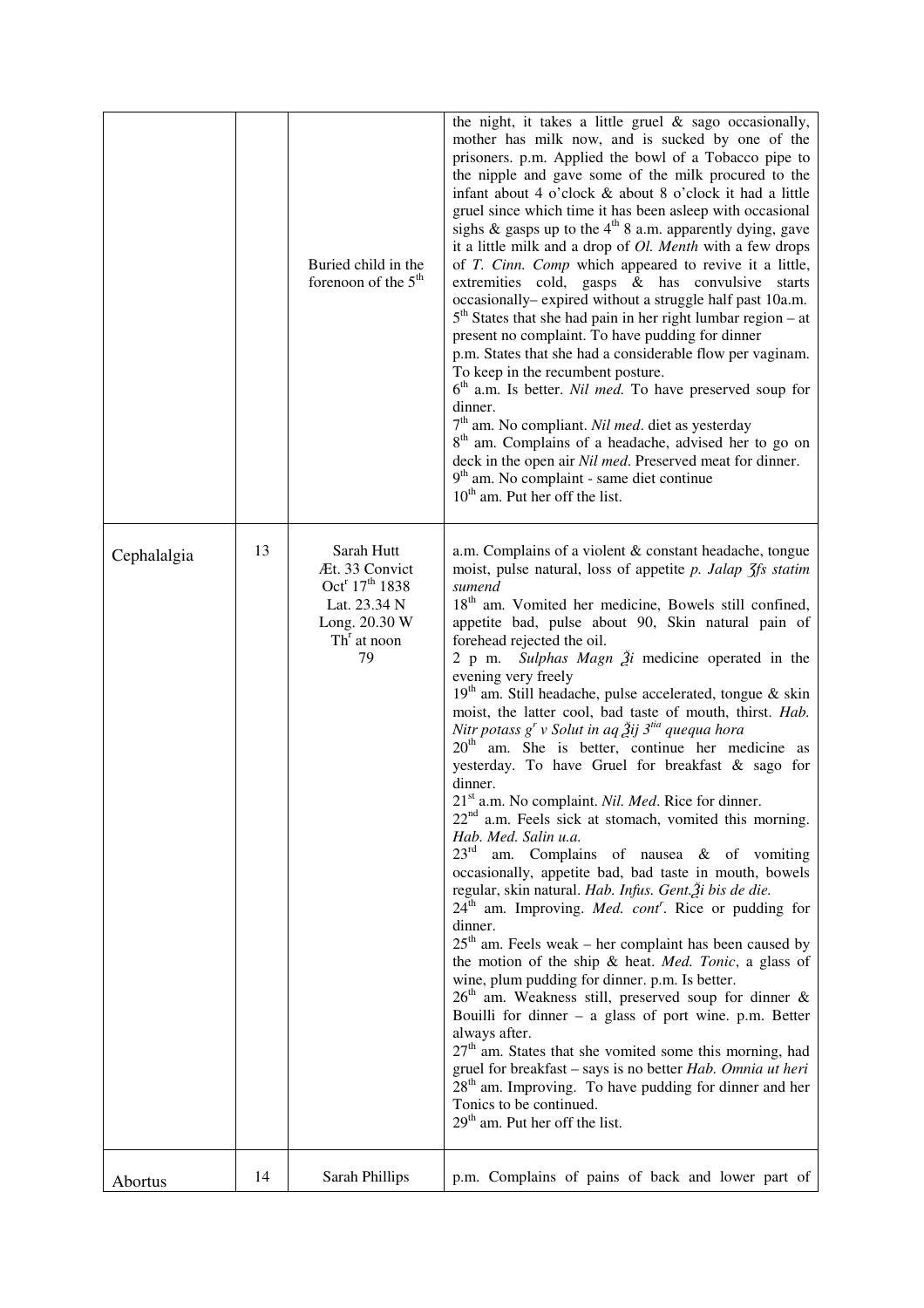|            | Æt. 19 Convict                         | abdomen which she states to have had for two or three                                    |
|------------|----------------------------------------|------------------------------------------------------------------------------------------|
|            | Oct <sup>r</sup> 19 <sup>th</sup> 1838 | days, also states that she is about six months $\&$ a half                               |
|            | Lat. 18.18 N                           | gone in pregnancy. Hab. Tinct opii $gtt xiv st$ . an hour and                            |
|            | Long. 25.58 W                          | a half after $g^t$ xxx                                                                   |
|            | Th <sup>r</sup> at noon 84             | $20th$ a.m. Medicine had scarcely any effect - pains                                     |
|            |                                        | continue irregularly, pulse full and pretty quick <i>V.S.</i> $\frac{3}{2}$ <i>xij</i>   |
|            |                                        | st et Hab.T. opii $g^t$ xiv p.m. Pains more regular half past                            |
|            |                                        | six in the evening miscarried - I assisted in cutting away                               |
|            |                                        | the Ovum which appeared to have been dead some time                                      |
|            |                                        | - gave her a glass of wine.                                                              |
|            |                                        | 21 <sup>st</sup> a.m. passed a good night, scarcely any pain since she                   |
| PA280454JP |                                        | aborted. To have some preserved soup & Bouilli for                                       |
|            |                                        | dinner. p.m. Pain of back. T. opii $g^t$ xxx                                             |
|            |                                        | $22nd$ a.m. Pain of back still <i>Nil med</i> . Sago for dinner                          |
|            |                                        | p.m. Better                                                                              |
|            |                                        | 23 <sup>rd</sup> a.m. Complains of much pain of back, appetite good,                     |
|            |                                        | tongue clean, has much flow of milk from her breast.                                     |
|            |                                        | Hab. Jalap. p. 3fs st. p.m. Medicine operated and states                                 |
|            |                                        | that she is better.                                                                      |
|            |                                        | $24th$ a.m. Improving. <i>Infus. Gent.</i> $\frac{3}{2}$ <i>yj bis de die</i>            |
|            |                                        | $25th$ a.m. Sat up out of bed yesterday a short time, and                                |
|            |                                        | since at different times discharge from the womb                                         |
|            |                                        | considerable with clots of blood. Apply a lotion of                                      |
|            |                                        | vinegar over the external organs of generation. Infus.                                   |
|            |                                        | Gent. Žij bis de die. Preserved soup & Bouilli for dinner,                               |
|            |                                        | and a glass of Port wine in water. p.m. Is better                                        |
|            |                                        | 26 <sup>th</sup> a.m. Keeps better. Infus. Gent. Žij bis de die                          |
|            |                                        | preserved meat & Bouilli for dinner, and a glass of Port                                 |
|            |                                        | wine in water.                                                                           |
|            |                                        | $27th$ am. Improving <i>Hab. omnia ut heri</i>                                           |
|            |                                        | $28th$ am. As yesterday. Has some flow of milk from the                                  |
|            |                                        | breast still. Plum pudding for dinner. To have acidulated                                |
|            |                                        | drink. .Med. Tonic omitt' - pil Calom. Scamm. et Jalap.                                  |
|            |                                        | p. a a Žiij st sumend.<br>29 <sup>th</sup> am. Bowels not moved yet. Sumat Ol. Ricini Ži |
|            |                                        | p.m. Medicine operated freely.                                                           |
|            |                                        | 30 <sup>th</sup> a.m. Milk flows without pain. Nil. Med. To have                         |
|            |                                        | citric acid diluted for drink, plum pudding for dinner.                                  |
|            |                                        | $31st$ a.m. One of her breasts is painful today – a flow of                              |
|            |                                        | milk from the other. To have gruel $&$ rice for dinner –                                 |
|            |                                        | acided drink to be continued.                                                            |
|            |                                        | Nov <sup>r</sup> 1 <sup>st</sup> a.m. Complains of pain and some hardness of             |
|            |                                        | right mamma, to be fomented low diet.                                                    |
|            |                                        | $2^{\overline{nd}}$ a.m. Pain of mamma still. Lot. Aq. Lith acet dil appl.               |
|            |                                        | Pudding for dinner.                                                                      |
|            |                                        | $3rd$ a.m. States that breast is easier this morning. Med.                               |
|            |                                        | contr. Soup & Bouilli for dinner. Acid <sup>d</sup> drink.                               |
|            |                                        | $4th$ a.m. <i>ut antea cont</i> <sup>r</sup> .                                           |
|            |                                        | 5 <sup>th</sup> a.m. No pain of breast, complains of a headache,                         |
|            |                                        | Tongue clean, milk flows still from the left nipple. Med.                                |
|            |                                        | omittr. Sumat p. Jalapa 3fs p.m Medicine operated                                        |
|            |                                        | freely.                                                                                  |
|            |                                        | $6th$ .m. No pain, still a discharge of milk from her breast.                            |
|            |                                        | Nil. Med. To have soup & Bouilli for dinner.                                             |
|            |                                        | $7th$ a.m. pain of right mamma with some enlargement                                     |
|            |                                        | near the nipple. Lot. frigid ut antea appl. To have low                                  |
|            |                                        | diet.                                                                                    |
|            |                                        | 8 <sup>th</sup> a.m. Much the same, <i>omnia cont<sup>r</sup></i> . 11 am. applied the   |
|            |                                        | mouth of a bottle to the nipple after emptying it of warm                                |
|            |                                        | water. Vespere. a spoonful of milk came away and                                         |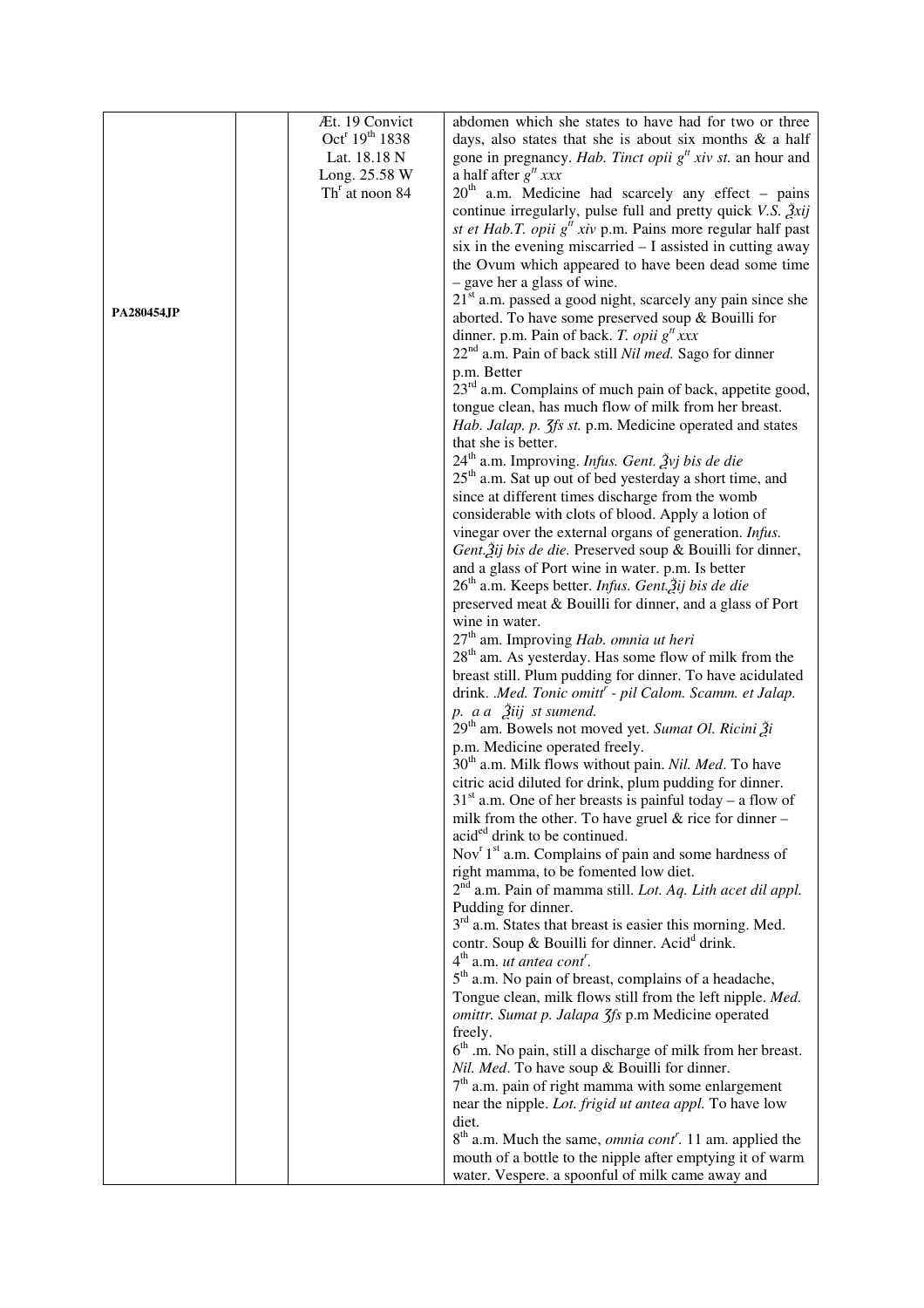|                               |    |                                                                                                                                    | repeated it with relief. Lot rept'.<br>$9th$ a.m. applied the bottle without benefit – there is a<br>flow from the other mamma. Hab. Cath. Jalap p. st. Let<br>it be fomented with <i>Decoct Camom</i> frequently.<br>p.m. Medicine operated freely - fomentation gave some<br>relief.<br>10 <sup>th</sup> a.m. Much the same foment and poultice it three or<br>four times a day. To have gruel from dinner.<br>$11th$ a.m. Is easier this morning – to have some pudding<br>for dinner, her appetite is good. Id. med ut heri cont <sup>r</sup> .<br>$12th$ a.m. Is better <i>omnia ut heri cont<sup>r</sup></i> ,<br>13 <sup>th</sup> a.m. There is a discharge of milk on the poultice and<br>she feels easier. Cont <sup>r</sup> omnia ut antea.<br>$14th$ a.m. Improved <i>Catapl. et foment bis de die.</i> Rice<br>pudding for dinner.<br>15 <sup>th</sup> a.m. Doing well, <i>omnia ut heri cont<sup>r</sup></i> ,<br>16 <sup>th</sup> 17 <sup>th</sup> No complaints <i>catapl. omitt<sup>r</sup></i><br>$18th$ a.m. put her off the list.                                                                                                                                                                                                                                                                |
|-------------------------------|----|------------------------------------------------------------------------------------------------------------------------------------|---------------------------------------------------------------------------------------------------------------------------------------------------------------------------------------------------------------------------------------------------------------------------------------------------------------------------------------------------------------------------------------------------------------------------------------------------------------------------------------------------------------------------------------------------------------------------------------------------------------------------------------------------------------------------------------------------------------------------------------------------------------------------------------------------------------------------------------------------------------------------------------------------------------------------------------------------------------------------------------------------------------------------------------------------------------------------------------------------------------------------------------------------------------------------------------------------------------------------------------------------------------------------------------------------------------------|
| Vomitus<br><b>PA280455,JP</b> | 15 | Sarah More<br>Æt. 34 Convict<br>Oct <sup>r</sup> 24 <sup>th</sup> 1838<br>Lat. 10.12 N<br>Long. 13.36 W<br>$Thr$ at noon<br>87     | Complains of headache & nausea,<br>vomits<br>a.m.<br>occasionally, tongue moist and a little furred in the<br>centre, skin cool, pulse small and a little accelerated.<br>Hab. p. Jalapii Calom. et p. Scamm aa <sup>gr</sup> ivfs in pilula st.<br>sumend. p.m. Her medicine operated twice, complaint is<br>from the motion of the ship $\&$ heat of the weather.<br>$25th$ a.m. complains of pain in her breast & vomits<br>occasionally, skin cool. Infus. Gent. $\tilde{\beta}$ ij ter de die.<br>p.m. Had some pudding for dinner.<br>$26th$ a.m. Tongue furred & moist, pain of breast continues<br>with difficulty of breathing - had some gruel for<br>breakfast - appetite bad. Empl. Lytt. part affect. appl. st<br>Sulph. Magn. $\tilde{A}$ i p.m. medicine operated – thinks that she<br>is better, and a little easier.<br>$27th$ a.m. Blister rose well, vomited this morning, skin<br>natural, complains of a headache still, appetite better,<br>had some thick gruel for breakfast. Infus. Gent $\tilde{\beta}$ ij bis de<br>die capiend, preserved soup & Bouilli for dinner<br>$28th$ a.m. Feels weak. Tonic medicine continue, plum<br>pudding for dinner.<br>$29th$ a.m. No complaint <i>Med. Amar. cont<sup>r</sup></i> , soup & Bouilli<br>for dinner.<br>$30th$ a.m. put her off the list. |
| Contusio                      | 16 | Maria Fletcher<br>Æt. 34 Convict<br>Oct <sup>r</sup> 23 <sup>rd</sup> 1838<br>Lat. 11.26 N<br>Long. 24.10 W<br>$Thr$ at noon<br>87 | a.m. Fell down yesterday afternoon on deck and hurt the<br>lower part of her os sacrum – states that the pain extends<br>to the pubis, and has some difficulty in making water.<br>Linim [Amar?] Vol. corn Cervi appl part aff. per<br>frictionis.<br>$24th$ a.m. Much the same as yesterday <i>Id appl</i> .<br>$25th$ a.m. States that she has much pain on motion, also<br>states that there is still difficulty in making water.<br>Horizontal posture and continue the liniment as before.<br>$26^{th}$ $27^{th}$ a.m. Much the same Lin. cont <sup>r</sup> .<br>28 <sup>th</sup> a.m. Improving. Linim. cont'.<br>29 <sup>th</sup> a.m. Can make water pretty well but complains of<br>much pain in the bruised part. Lin. cont'. Sulph. Mag. dos<br>p.m. Medicine operated.<br>30 <sup>th</sup> 31 <sup>st</sup> a.m. Is out of bed and states that she has much                                                                                                                                                                                                                                                                                                                                                                                                                                             |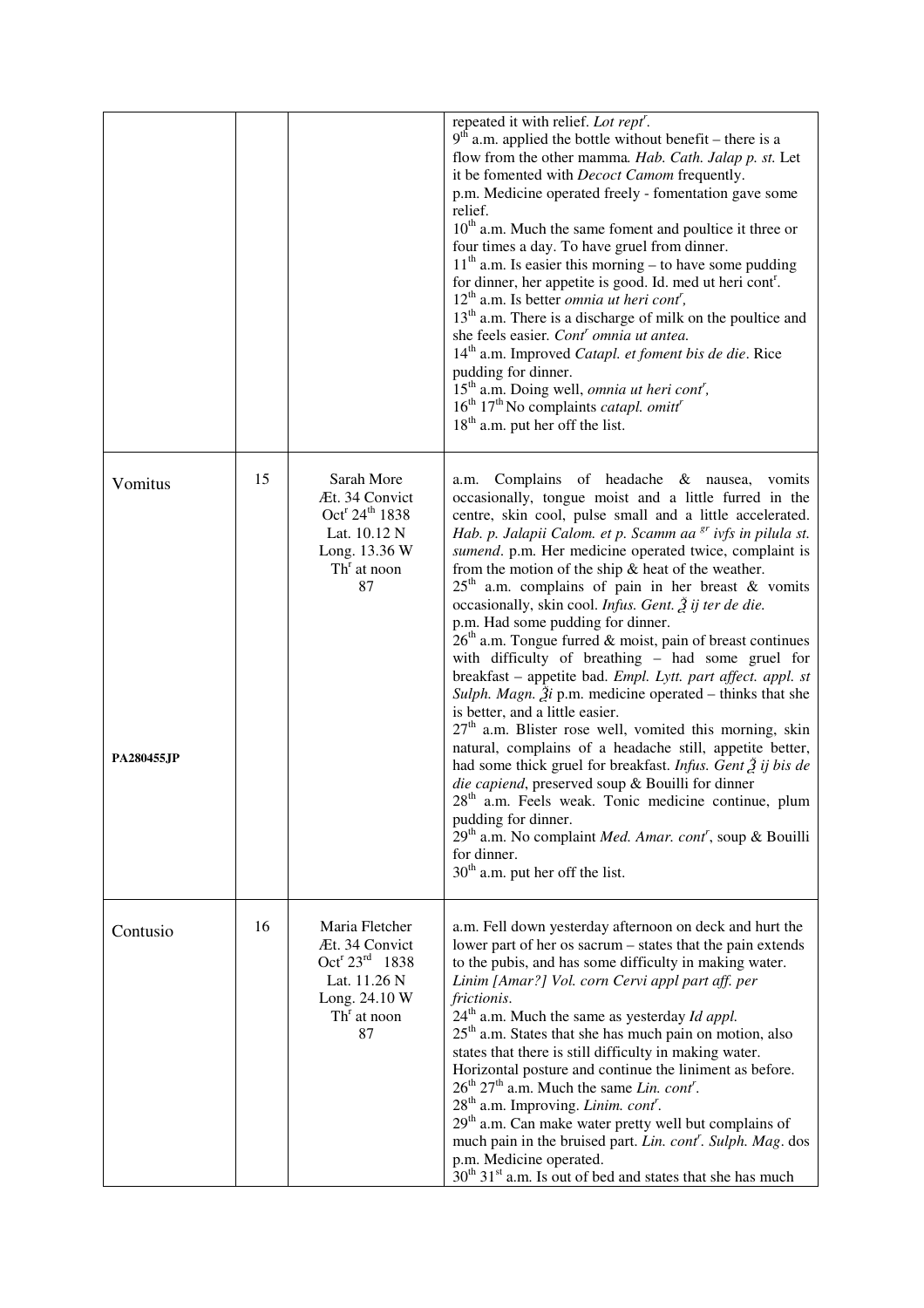|                     |    |                                                                                                                                    | pain and difficulty in walking, makes water well enough.<br>Linim. cont'.<br>Nov <sup>r</sup> 1 <sup>st</sup> a.m. Improving. <i>Linim. cont<sup>r</sup></i><br>$2nd 3rd$ a.m. <i>ut antea Linim. cont'</i><br>$4th 5th 6th$ a.m. Linim. cont <sup>r</sup> .<br>8 <sup>th</sup> a.m. Nearly well<br>$9th 10th$ a.m. She can walk pretty well, put her off the list.                                                                                                                                                                                                                                                                                                                                                                                                                                                                                                                                                                                                                                                                                                                                                                                                                                                                                                                                                                                                                                                                                                                                                                                                                                                                                                             |
|---------------------|----|------------------------------------------------------------------------------------------------------------------------------------|---------------------------------------------------------------------------------------------------------------------------------------------------------------------------------------------------------------------------------------------------------------------------------------------------------------------------------------------------------------------------------------------------------------------------------------------------------------------------------------------------------------------------------------------------------------------------------------------------------------------------------------------------------------------------------------------------------------------------------------------------------------------------------------------------------------------------------------------------------------------------------------------------------------------------------------------------------------------------------------------------------------------------------------------------------------------------------------------------------------------------------------------------------------------------------------------------------------------------------------------------------------------------------------------------------------------------------------------------------------------------------------------------------------------------------------------------------------------------------------------------------------------------------------------------------------------------------------------------------------------------------------------------------------------------------|
| Volatica            | 17 | Eliza Blundent<br>Æt. 18 Convict<br>Oct <sup>r</sup> 18 <sup>th</sup> 1838<br>Lat. 20.52 N<br>Long. 22.36 W<br>$Thr$ at noon<br>83 | a.m. Complains of pain right side of lumbar region,<br>occasional flying pains of the chest right side, - tongue<br>foul, pulse small and quick, skin cool. Hab. p. Jalap $\tilde{\mathcal{Z}}$ fs<br>st. p.m. Medicine operated slightly.<br>$19th$ a.m. States that she is a little better, skin natural,<br>tongue moist still foul. Hab. Magn. Sulph 3fs<br>p.m. Medicine operated and is better.<br>$20^{\text{th}}$<br>a.m. Continues better, tongue covered with a<br>yellowish fur but moist - appetite not very good. Hab.<br>Infus Gent Žij bis de die<br>$21st$ a.m. States that she is well put her off the list.                                                                                                                                                                                                                                                                                                                                                                                                                                                                                                                                                                                                                                                                                                                                                                                                                                                                                                                                                                                                                                                   |
| Ophthalmia<br>Tarsi | 18 | Sarah Brown<br>Æt. 17 Convict<br>Oct <sup>r</sup> 27 <sup>th</sup> 1838<br>Lat. 9.7 N<br>Long. 22.15 W<br>$Thr$ at noon<br>86      | a.m. Slight ulceration of the interior eye-lid – states that<br>she has pain from them extending down the face $-$ has<br>not menstruated for two months - complains pain.<br>Calom. Jalap et Scamm a a $g^r$ iifs in pilul No 1 st<br>sumend. appl Tarsi. Colly. Lith. acet Ži aq. font. lb i<br>p.m. Medicine did not operate Sumat Sulph Magn 2 i<br>$28th$ a.m. States that the eyelids are easier – no motion in<br>her bowels yet – p. Jalap $\tilde{g}$ fs st sumend p.m. medicine<br>operated.<br>29 <sup>th</sup> a.m. Improving a little. To have low diet such as rice<br>& gruel. $Colly'$ cont'.<br>$30th$ a.m. Much the same <i>Colly' cont'</i> . Pudding for dinner<br>$31st$ a.m <i>ut heri. Colly' cont'</i> – Soup & Bouilli for dinner.<br>Nov <sup>r</sup> $1st$ a.m. Tarsi Better. Colly <sup>r</sup> cont <sup>r</sup> . Pudding for<br>dinner.<br>2 <sup>nd</sup> 3 <sup>rd</sup> 4 <sup>th</sup> a.m. Tarsi doing well, states that she has a<br>discharge from her right ear for a year occasionally -<br>originated from a cold. Emp. Lytt. infra aur. appl.<br>poultice $&$ foment the ear – diet as yesterday.<br>$5th$ a.m. Blister rose well. There is a discharge from the<br>left ear. Emp. Lytt. infra aur. appl.<br>$6th$ a.m. Blister rose well poultice the ears, preserved<br>meat for dinner.<br>$7th 8th$ a.m. Blister open omit poulticing – let the ears be<br>syringed with a strong solution of soap (warm)<br>afterwards apply a dossil of lint<br>9 <sup>th</sup> a.m. Says they are easier Syringe as before. The same<br>diet.<br>10 <sup>th</sup> am. Nearly dried up. Syringe them occasionally, and<br>put her off the list. |
| Constipatio         | 19 | Elizabeth Kay<br>Æt. 36 Convict<br>Oct <sup>r</sup> $28^{th}$ 1838                                                                 | a.m. Bowels much constipated with uneasiness of<br>stomach Pil Calom. Scamm et Jalap p. a a g' iifs st<br>sumend p.m. medicine operated. She feels rather easier.<br>29 <sup>th</sup> a.m. States that she had much pain in her stomach                                                                                                                                                                                                                                                                                                                                                                                                                                                                                                                                                                                                                                                                                                                                                                                                                                                                                                                                                                                                                                                                                                                                                                                                                                                                                                                                                                                                                                         |
| <b>PA280456JP</b>   |    | Lat.6.58 N<br>Long. 21.21 W<br>$Thr$ at noon                                                                                       | bowels and stomach in the night - had some gruel for<br>breakfast. Hab. Sulph. Magn. $\tilde{\beta}$ i St. p.m. medicine<br>operated and is better. Had soup and Bouilli for dinner.                                                                                                                                                                                                                                                                                                                                                                                                                                                                                                                                                                                                                                                                                                                                                                                                                                                                                                                                                                                                                                                                                                                                                                                                                                                                                                                                                                                                                                                                                            |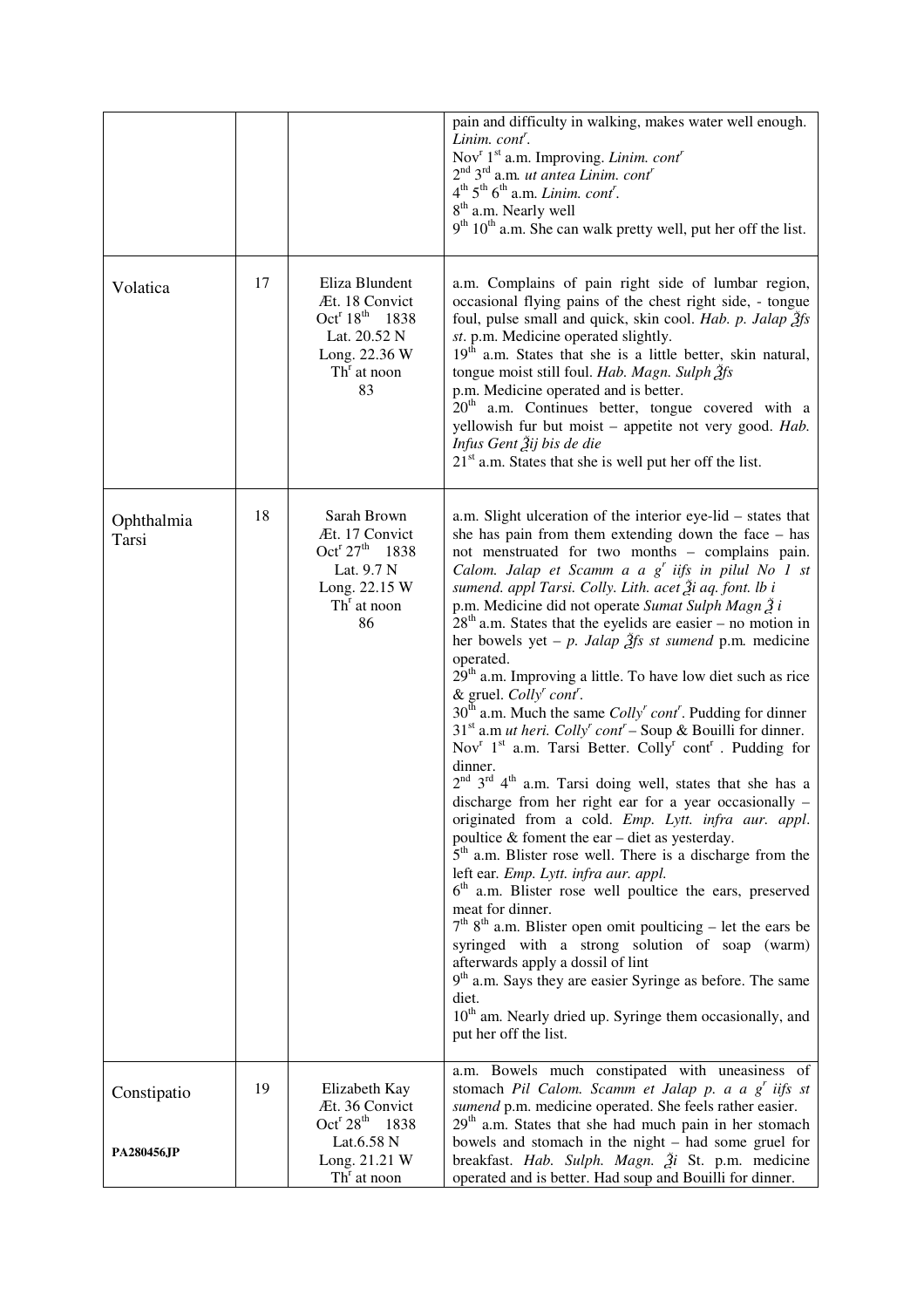|             |    | 82                                                                                                                                      | 30 <sup>th</sup> a.m. Complains of some giddiness - says her<br>appetite is bad. Had thick gruel for breakfast. Sumat<br><i>Infus. Gent <math>\frac{7}{5}</math> bis de die - pudding for dinner.</i><br>$31st$ a.m. No complaint put her off the list.                                                                                                                                                                                                                                                                                                                                                                                                                                                                                                                                                                                                                                                                                                                                                                                                                                                                                                                                                                                                                                                                                                                                                                                                                                                                                                                                                                                             |
|-------------|----|-----------------------------------------------------------------------------------------------------------------------------------------|-----------------------------------------------------------------------------------------------------------------------------------------------------------------------------------------------------------------------------------------------------------------------------------------------------------------------------------------------------------------------------------------------------------------------------------------------------------------------------------------------------------------------------------------------------------------------------------------------------------------------------------------------------------------------------------------------------------------------------------------------------------------------------------------------------------------------------------------------------------------------------------------------------------------------------------------------------------------------------------------------------------------------------------------------------------------------------------------------------------------------------------------------------------------------------------------------------------------------------------------------------------------------------------------------------------------------------------------------------------------------------------------------------------------------------------------------------------------------------------------------------------------------------------------------------------------------------------------------------------------------------------------------------|
| Constipatio | 20 | Mary Turner<br>Æt. 18 Convict<br>Oct <sup>r</sup> 28 <sup>th</sup> 1838<br>Lat.6.58 N<br>Long. 21.21 W<br>$Thr$ at noon<br>82           | p.m. Bowels bound, belly tumid & tender with<br>uneasiness, skin & pulse natural. p. Jalap3 fs statim.<br>$29th$ a.m. Is easier, no motion yet. <i>Ol. Tygl g<sup>tt</sup> iv</i> Vespere,<br>medicine operated freely, tension of abdomen removed,<br>and is better. States that she vomited blood since she<br>took the Croton Oil. Had some Sago.<br>$31st$ a.m. States that she feels uneasy about her stomach,<br>and vomited this morning. I have no doubt partly from<br>the motion of the ship. Had some gruel for breakfast.<br>Soup & Bouilli for dinner.<br>Nov <sup>r</sup> $1st$ a.m. Says she has pains at the pit of the stomach.<br>Had gruel for breakfast. Skin natural Nil Med. Soup &<br>Bouilli for dinner.<br>$2nd$ a.m. Tongue & skin moist, bowels regular, complains<br>of pain at the pit of the stomach, and difficulty of<br>breathing. Had gruel for breakfast. Emp. Lytt. part.<br>affect. appl. Vespere. Had some pudding for dinner.<br>Blister rising. States that she is no easier.<br>3 <sup>rd</sup> a.m. Complains today loss of appetite, thirst, pain<br>much the same, bowels regular. To have Lemonade for<br>drink. Blister rose well.<br>$4th$ a.m. Skin, tongue and pulse natural – only pain today<br>is in the left Lumbar region. Nil. Med. Soup & Bouilli for<br>dinner.<br>5 <sup>th</sup> a.m. Is better. Hab. Infus. Gent. Žij bis de die. appetite<br>improving., pudding for dinner pudding for dinner and<br>gruel for breakfast. p.m. Doing well<br>$6^{th}$ 7 <sup>th</sup> 8 <sup>th</sup> 9 <sup>th</sup> 10 <sup>th</sup> 11 <sup>th</sup> am. Says she is well put her off the<br>list. |
| Cephalalgia | 21 | <b>Frances Hopkins</b><br>Æt. 33 Convict<br>Nov <sup>r</sup> 2 <sup>nd</sup> 1838<br>Lat.5.11 N<br>Long. 20.34 W<br>$Thr$ at noon<br>84 | a.m. Complained last evening of a bad headache &<br>sickness at stomach. Had $\zeta$ fs of the powder of Jalap<br>which she states to have vomited $-$ This morning tongue<br>covered with a brown fur $-$ her complaint is owing to the<br>heat and motion of the ship with constipated bowels.<br>Hab. Calom p. Jalapii – Scamm: aa $g^r$ iifs in pilul.<br><i>statim</i> . She soon vomited the pill. Hab. Ol. Tygl. $g^{\mu}$ iij<br>which was also soon rejected. p.m. Had some sago in the<br>course of the day.<br>3 <sup>rd</sup> a.m. Bowels not yet acted upon. Tongue furred, skin<br>natural. Hab. Calom. Jalap. et Scamm. ut antea.<br>5 p.m Ol. Croton $gtt$ iij statim, vomited soon after taking<br>it. Bowels freely opened in the evening. Had some sago<br>for dinner.<br>4 <sup>th</sup> a.m. Better. Infus. Gent. 3 ij bis de die.<br>$6th$ a.m. No complaint, put her off the list.                                                                                                                                                                                                                                                                                                                                                                                                                                                                                                                                                                                                                                                                                                                                           |
| Anorexia    | 22 | Sarah Anderson<br>Æt. 38 Convict<br>Nov <sup>r <math>2nd</math> 1838</sup><br>Lat.5.11 N<br>Long. 20.34 W                               | a.m. Complains of much weakness, and says she cannot<br>eat the food allowed her- is of a very spare habit of body<br>& tall. To have Hospital diet $-$ pudding today for dinner,<br>thick gruel for breakfast $\&$ a glass of port wine after<br>dinner.                                                                                                                                                                                                                                                                                                                                                                                                                                                                                                                                                                                                                                                                                                                                                                                                                                                                                                                                                                                                                                                                                                                                                                                                                                                                                                                                                                                           |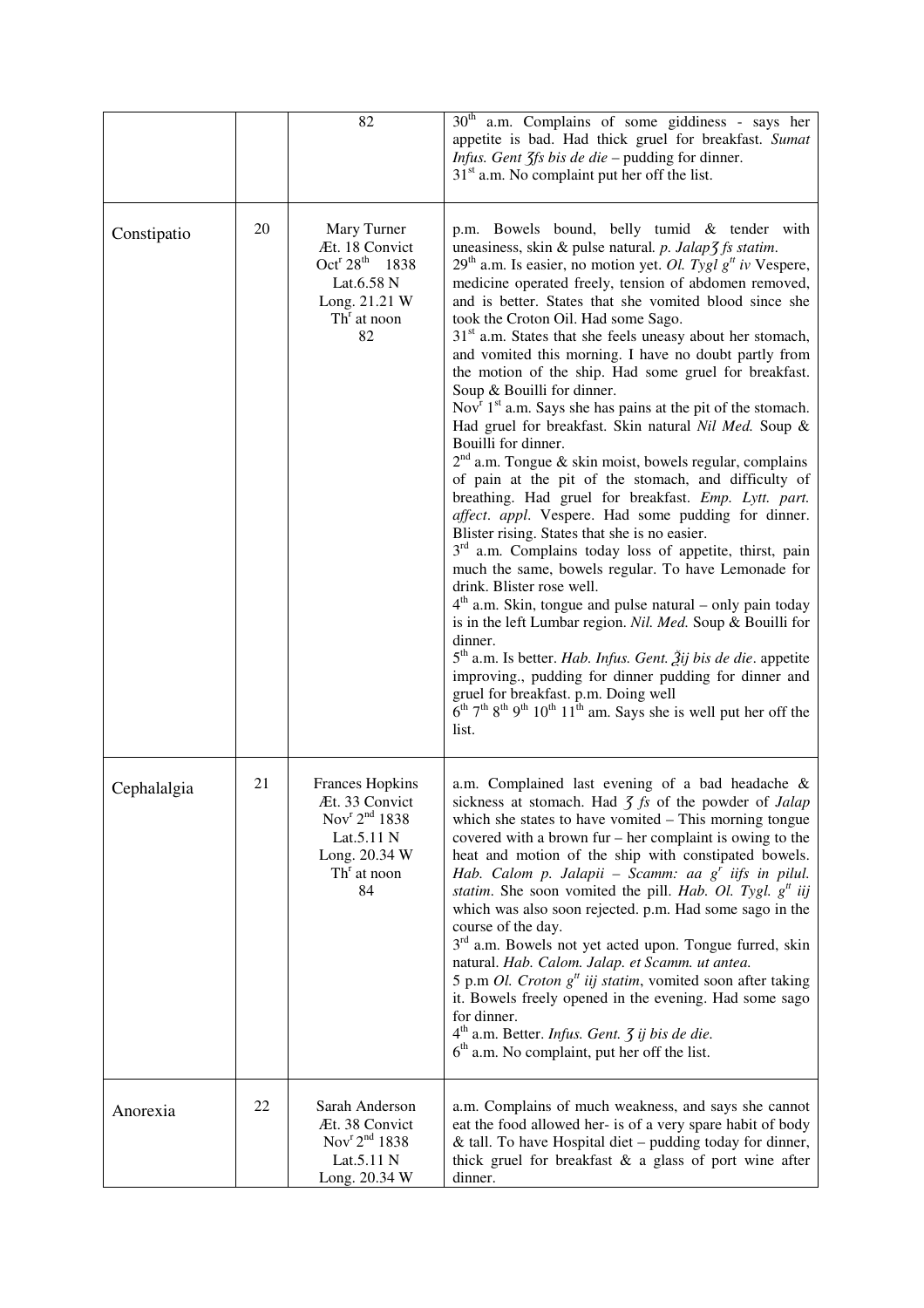|                        |    | $Thr$ at noon<br>84                                                                                                          | $3^{rd}$ a.m. <i>Infus Gent <math>\overline{3}</math>ij bis de die</i> Soup & Bouilli for<br>dinner, gruel for breakfast glass of port wine after dinner.<br>$4^{\text{th}}$<br>a.m. Improving a little <i>omnia ut antea cont'</i> .<br>complains<br>much of the heat below at night.<br>$6^{\text{th}}$ 7 <sup>th</sup> 8 <sup>th</sup> am. <i>omnia ut cont<sup>r</sup></i> .<br>9 <sup>th</sup> a.m. She looks better, but is still weak Med Amar et<br>Id. diet u a<br>10 <sup>th</sup> a.m. complains of general pains, bowels loose Med.<br>amar. omitt <sup>r</sup> , pudding for dinner.<br>11 <sup>th</sup> 12 <sup>th</sup> a.m. Bowels still loose Hab p. Rhei 3i Sago for<br>dinner. p.m. Says she is better<br>$13th$ a.m. Improving Infus. <i>Gent. J ij bis de die</i> – glass of<br>p. wine after dinner.<br>$14^{th}$ $15^{th}$<br>a.m. Complains of looseness. Nil. Med.<br>Preserved soup & Bouilli for dinner, a glass of port wine<br>$16th$ a.m. Is better, <i>omnia ut heri cont</i> <sup>r</sup> .<br>$17^{\text{th}}$ a.m. Improving $ut$<br>$heri$ 18 <sup>th</sup> 19 <sup>th</sup> 29 <sup>th</sup> 21 <sup>st</sup> 22 <sup>nd</sup> 23 <sup>rd</sup> 24 <sup>th</sup> 25 <sup>th</sup> 26 <sup>th</sup> 27 <sup>th</sup> 28 <sup>th</sup> 29 <sup>th</sup> 30 <sup>th</sup><br>$Decr 1st$ a.m. Improving continue as before<br>$2nd$ 3 <sup>rd</sup> 4 <sup>th</sup> 5 <sup>th</sup> 6 <sup>th</sup> am Feels pretty strong put her off the<br> |
|------------------------|----|------------------------------------------------------------------------------------------------------------------------------|--------------------------------------------------------------------------------------------------------------------------------------------------------------------------------------------------------------------------------------------------------------------------------------------------------------------------------------------------------------------------------------------------------------------------------------------------------------------------------------------------------------------------------------------------------------------------------------------------------------------------------------------------------------------------------------------------------------------------------------------------------------------------------------------------------------------------------------------------------------------------------------------------------------------------------------------------------------------------------------------------------------------------------------------------------------------------------------------------------------------------------------------------------------------------------------------------------------------------------------------------------------------------------------------------------------------------------------------------------------------------------------------------------------------------------------------------------------------------------|
| PA280457JP<br>Phlegmon | 23 | Agnes Carr<br>Æt. 15 Convict<br>Nov <sup>r</sup> $6^{th}$ 1838<br>Lat 2.53 N<br>Long. 26.11 W<br>$Thr$ at noon<br>86         | 8 a.m. Left foot scaled by boiling water, cover it with lint<br>& a bandage p.m. appl. acted as a charm.<br>$7th$ a.m. Slight pain this morning – dressing not to be<br>touched.<br>$8th$ a.m. Let the water out of a pretty large blister -<br>covered it $\&$ a small sore with a simple dressing – no<br>pain of consequence, bandage over all as yesterday.<br>$9th$ a.m. Walked about on it yesterday – states that she<br>had much pain in the night, looks inflamed about the<br>sores, cover them with lint and a bandage. Lot. Lith Acet.<br>dil appl. p.m. Feels easier<br>$10^{th}$ a.m. Much the same – <i>lot. cont<sup>r</sup></i> .<br>11 <sup>th</sup> a.m. Doing well, dress it with simple cerate and<br>apply the lotion occasionally<br>$12^{\text{th}}$ am. Improving. Treatment as yesterday.<br>$13th$ am. Lot. is omitted – simple dressing.<br>$14^{\text{th}} 15^{\text{th}} 16^{\text{th}} 17^{\text{th}} 18^{\text{th}} 19^{\text{th}}$ Is healed, put her off the list.                                                                                                                                                                                                                                                                                                                                                                                                                                                                           |
| Cephalalgia            | 24 | Ann Ridley<br>Æt. 20 Convict<br>Nov <sup>r 9th</sup> 1838<br>Lat.1.28 N<br>Long. 30.25 W<br>$Thr$ at noon<br>84              | a.m. complains of a bad headache, bowels bound, she is<br>of a full habit of body, pulse a little accelerated, tongue<br>foul. Hab. p. Jalapii 3fs st. p.m. Medicine operated and<br>feels rather better.<br>10 <sup>th</sup> a.m. Complains of headache still, skin cool and<br>moist, tongue foul. Hab. Magn. Sulph. dos statim<br>p.m. medicine operated freely and she is better.<br>$11th$ a.m. No complaint put her off the list.                                                                                                                                                                                                                                                                                                                                                                                                                                                                                                                                                                                                                                                                                                                                                                                                                                                                                                                                                                                                                                        |
| Constipatio            | 25 | Ann Sullivan<br>Æt. 18 Convict<br>Nov <sup>r</sup> 9 <sup>th</sup> 1838<br>Lat.0.28 N<br>Long. 30.25W<br>$Thr$ at noon<br>84 | p.m. States that her bowels are constipated accompanied<br>with pain of abdomen, tongue foul, skin natural. Hab.<br>Sulph Magn. Ži st.<br>$10th$ a.m. Bowels not yet moved, complains of uneasiness<br>in them $-$ rept <sup>r</sup> med Salin. p.m. no motion yet. Ol Crot.<br>Tigl. $g^t$ iij statim<br>11 <sup>th</sup> a.m. Medicine operated four times freely                                                                                                                                                                                                                                                                                                                                                                                                                                                                                                                                                                                                                                                                                                                                                                                                                                                                                                                                                                                                                                                                                                            |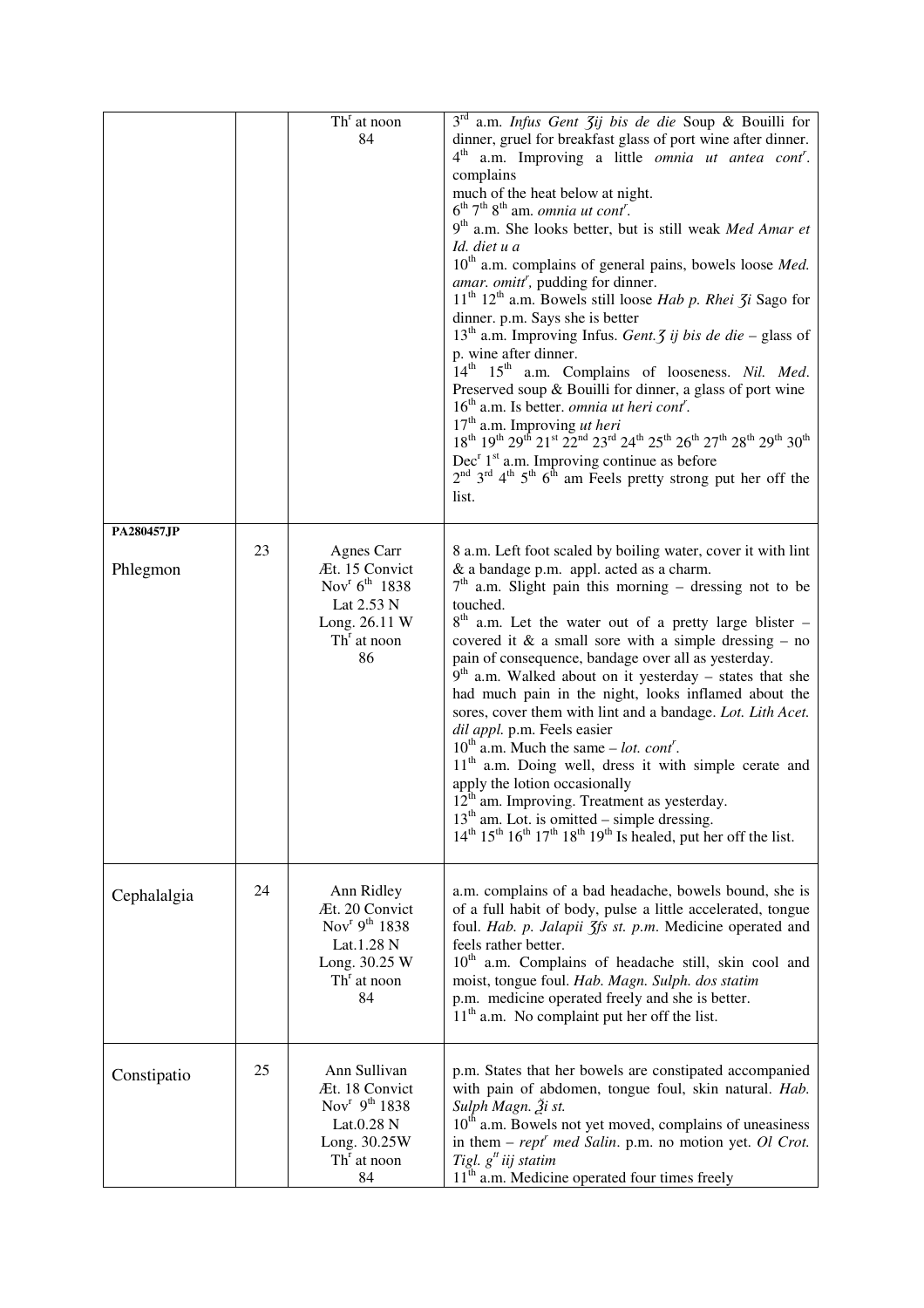|                           |    |                                                                                                                                                | $12th$ am. Complains of headache. Sumat – p. Jalapii<br><i>comp</i> $\tilde{A}$ <i>i</i> p.m. Medicine operated freely and is better.<br>$13th$ a.m. No complaint, put her off the list.                                                                                                                                                                                                                                                                                                                                                                                                                                                                                                                                                                                                                                                                                                                                                                                                                                                                                                                                                                                                                                                                                                                                                   |
|---------------------------|----|------------------------------------------------------------------------------------------------------------------------------------------------|--------------------------------------------------------------------------------------------------------------------------------------------------------------------------------------------------------------------------------------------------------------------------------------------------------------------------------------------------------------------------------------------------------------------------------------------------------------------------------------------------------------------------------------------------------------------------------------------------------------------------------------------------------------------------------------------------------------------------------------------------------------------------------------------------------------------------------------------------------------------------------------------------------------------------------------------------------------------------------------------------------------------------------------------------------------------------------------------------------------------------------------------------------------------------------------------------------------------------------------------------------------------------------------------------------------------------------------------|
| Diarrhoea                 | 26 | Hannah Heath<br>Æt. 56 Convict<br>Nov <sup>r</sup> 15 <sup>th</sup> 1838<br>Lat.13.26 S<br>Long. 31.52 W<br>$Thr$ at noon<br>84                | a.m. Complains of looseness and pain of stomach. Hab.<br>p. Rhei $g^r xv$ Ol. Menth $g^u$ ij aq. q. s. statim sumend<br>p.m. medicine operated well.<br>16 <sup>th</sup> a.m. Skin natural, bitter taste of mouth, skin natural<br>tongue moist, had no purging since last night, feels<br>squeamish - brought up her breakfast which was gruel. I<br>have no doubt it proceeds partly from the motion of the<br>ship. To have some preserved meat for dinner. p.m.<br>States that she vomited her dinner.<br>$17th$ a.m. States having been purged and vomited in the<br>night – had gruel for breakfast this morning, pudding for<br>dinner.<br>18 <sup>th</sup> a.m. States that she is better but has some pain about<br>her stomach. Infus. Gent. Žij bis de die, preserved meat<br>for dinner.<br>$19th$ a.m. Is better – vomited in the night – diet as<br>yesterday.<br>20 <sup>th</sup> a.m. States that she is better. Nil. med. Diet as<br>yesterday.<br>$21st 22nd$ a.m. No complaint put her off the list.                                                                                                                                                                                                                                                                                                                    |
| Anorexia                  | 27 | Elizabeth Hitchens<br>Æt. 29 Convict<br>Nov <sup>r</sup> 15 <sup>th</sup> 1838<br>Lat.16.12 S<br>Long. 37.53W<br>Th <sup>r</sup> at noon<br>84 | a.m. Complains of general debility, bowels regular,<br>depression of spirits and loss of appetite, put her on<br>Hospital diet. She is of swarthy complexion, and quiet<br>disposition, middling size and rather spare habit of body.<br>Preserved meat for dinner and a glass of port wine.<br>$17th$ a.m. Bowels regular, states that she has pain of left<br>Hypochondriac region. Infus Gent. Ži bis de die. Had<br>gruel for breakfast. To have boiled rice for dinner.<br>$18th$ a.m. Med Amar st Id. diet ut heri<br>$19th$ a.m. Scarcely any pains of side. Improving <i>Infus</i> .<br>Gent Žij preserved meat& a glass of wine for dinner.<br>$20th$ a.m. No pain, appetite improving. Omnia cont <sup>r</sup> .<br>$21st 22nd$ . a.m. Complains of weakness. The heat is the<br>cause of her complaint favoured by her brooding over<br>her unfortunate situation.<br>$23rd$ a.m. States that she feels better; continue her<br>medicine and same diet.<br>$25th$ a.m. Prefers rice & preserved meat – to have it –<br>dislikes wine discontinue it. Med Amar cont'.<br>$26^{\text{th}}$ $27^{\text{th}}$ $28^{\text{th}}$ $29^{\text{th}}$ $30^{\text{th}}$ am. She is much better <i>omnia ut</i><br>antea cont'.<br>Dec <sup>r</sup> 1 <sup>st</sup> $2^{nd}$ $3^{rd}$ 4 <sup>th</sup> 5 <sup>th</sup> put her off the list. |
| PA280458JP<br>Cephalalgia | 28 | Ann White<br>Æt. 29 Convict<br>Nov <sup>r</sup> 18 <sup>th</sup> 1838<br>Lat.20.29 S                                                           | a.m. complained last evening of pain in her stomach $\&$<br>headache, bowels constipated - for which she had Calom.<br><i>p. Jalapii Scamm.</i> $\underline{a} \underline{a} \underline{g}^r$ <i>iij</i> – bowels were moved – states<br>that she vomited a good deal in the night $- I$ have no                                                                                                                                                                                                                                                                                                                                                                                                                                                                                                                                                                                                                                                                                                                                                                                                                                                                                                                                                                                                                                           |
|                           |    | Long. 30.8W<br>$Thr$ at noon                                                                                                                   | doubt from the motion of the ship. Headache continues,<br>tongue foul & moist, skin natural. Forehead to be kept                                                                                                                                                                                                                                                                                                                                                                                                                                                                                                                                                                                                                                                                                                                                                                                                                                                                                                                                                                                                                                                                                                                                                                                                                           |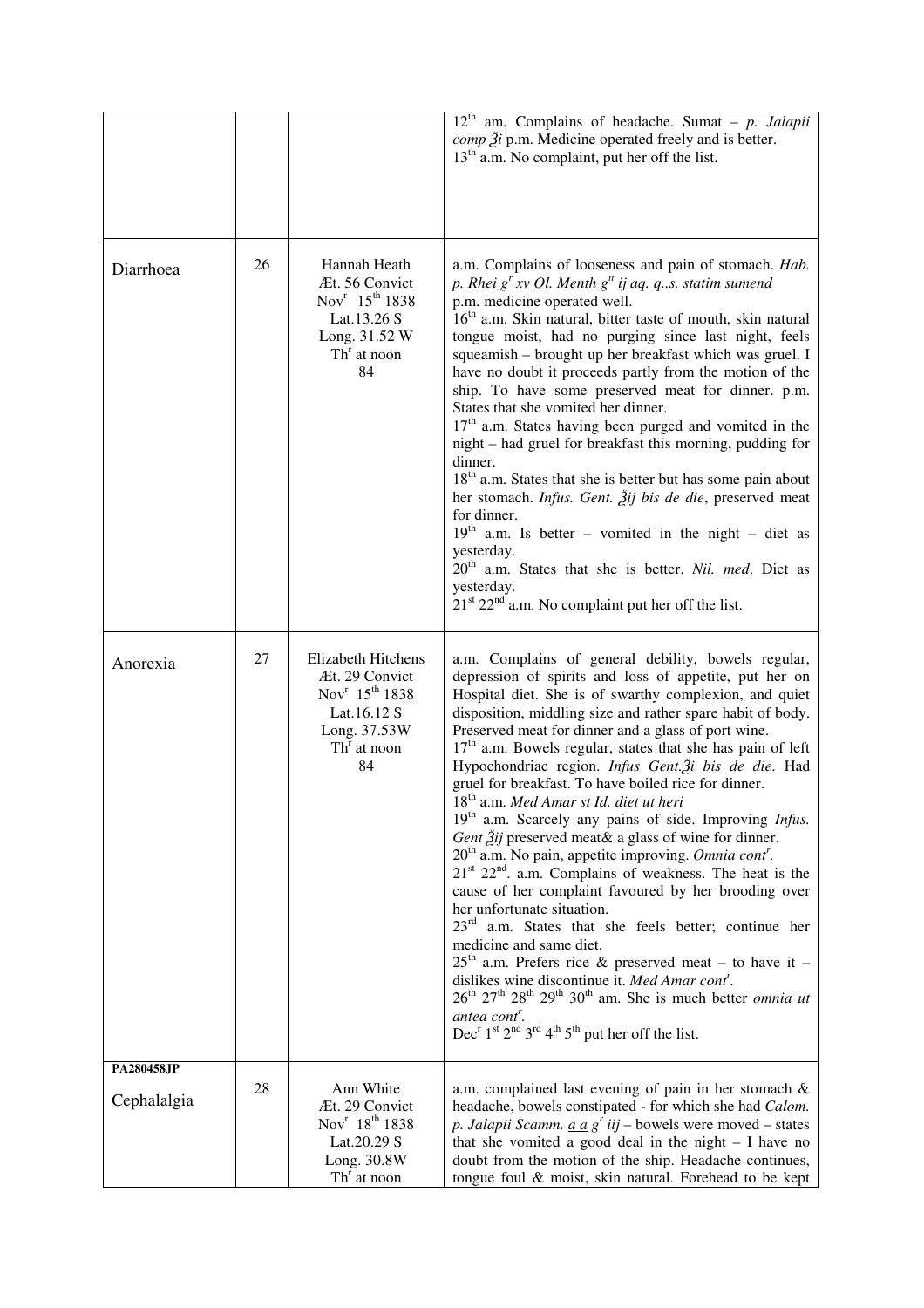|            |    | 83                                                                                                                                       | wet with vinegar & water. Barley water for drink. Rice<br>boiled for dinner Nil Med.<br>$19th$ a.m. Is better. <i>Nil Med</i> . To have gruel for breakfast<br>& rice boiled for dinner.<br>$20^{\text{th}}$<br>a.m. Pain of stomach with nausea has not<br>menstruated for some months has general pains more<br>particularly referred to the back and lower part of<br>abdomen. Hab. p. Rhei $\Box$ I p. Zingib g' iv aq statim<br>sumend. p.m. medicine has not operated, her tongue is<br>whitish in the centre, with moist edges, repeat her<br>medicine.<br>21 <sup>st</sup> a.m. Medicine operated freely in the night,<br>complains of pain in her bowels, tongue clean, skin<br>natural, loss of appetite. Hab. Infus Gent . 3ij bis de die<br>preserved meat for dinner. p.m. Feels better.<br>$22nd$ am. Pulse a little accelerated, tongue clean, loss of<br>appetite, Hab. Infus. Gent $\frac{3}{2}$ ij bis de die. States that she<br>has always a gnawing pain at the pit of her stomach, and<br>that it hurts her a little on making a full inspiration.<br>Bowels regular, Rice for dinner. Emp. Lytt. part affect.<br>appl. p.m. not much better yet blister is rising<br>$23rd$ a.m. States that she feels easier since the blister rose,<br>skin moist, tongue clean. Nil Med. had gruel for<br>breakfast. To have rice for dinner.<br>24 <sup>th</sup> a.m. Complains of occasional pain in Lumbar<br>region, appetite not very good Infus. Gent. Žij bis de die.<br>$25^{\text{th}}$ $26^{\text{th}}$ $27^{\text{th}}$ $28^{\text{th}}$ $29^{\text{th}}$ $30^{\text{th}}$ Dec <sup>r</sup> 1 <sup>st</sup> am. No complaint put<br>her off the list. |
|------------|----|------------------------------------------------------------------------------------------------------------------------------------------|----------------------------------------------------------------------------------------------------------------------------------------------------------------------------------------------------------------------------------------------------------------------------------------------------------------------------------------------------------------------------------------------------------------------------------------------------------------------------------------------------------------------------------------------------------------------------------------------------------------------------------------------------------------------------------------------------------------------------------------------------------------------------------------------------------------------------------------------------------------------------------------------------------------------------------------------------------------------------------------------------------------------------------------------------------------------------------------------------------------------------------------------------------------------------------------------------------------------------------------------------------------------------------------------------------------------------------------------------------------------------------------------------------------------------------------------------------------------------------------------------------------------------------------------------------------------------------------------------------------------------------------------------------------------------|
| Diarrhoea  | 29 | Ann Davis<br>Æt. 19 Convict<br>Nov <sup>r</sup> 18 <sup>th</sup> 1838<br>Lat.20.29 S<br>Long. 30.8W<br>$Thr$ at noon<br>83               | a.m. Complains of purging & nausea, skin natural, loss<br>of appetite, tongue moist & whitish. Hab. p. Rhei $g'$ xv in<br>aq. statim. To have boiled rice for dinner. p.m. Is better<br>$19th$ a.m. Continues better, no purging. Nil Med. same<br>diet. p.m. Doing well. Omit med.<br>$20th$ a.m. Is well, put her off the list.                                                                                                                                                                                                                                                                                                                                                                                                                                                                                                                                                                                                                                                                                                                                                                                                                                                                                                                                                                                                                                                                                                                                                                                                                                                                                                                                          |
| Diarrhoea  | 30 | Mary Ann Cain<br>Æt. 33 Convict<br>Nov <sup>r</sup> 18 <sup>th</sup> 1838<br>Lat.20.29 S<br>Long. 30.8W<br>Th <sup>r</sup> at noon<br>83 | a.m. Complains of headache, purging, skin natural, loss<br>of appetite. Hab. p. Rhei $\Box i$ p.m. Medicine operated<br>and considers herself rather better.<br>19 <sup>th</sup> a.m. States that she passed a bad night, alternately<br>hoy $\&$ cold, no purging – she is better this morning had<br>thick gruel for breakfast. To have rice for dinner. Nil<br>med.<br>$20th$ a.m. No complaint. To have rice for dinner. Nil med.<br>$21st$ a.m. States that she feels weak. Infus. Gent. $\tilde{A}$ i bis de<br>die, pudding for dinner.<br>$22nd$ a.m. Is well, put her off the list.                                                                                                                                                                                                                                                                                                                                                                                                                                                                                                                                                                                                                                                                                                                                                                                                                                                                                                                                                                                                                                                                               |
| Furunculus | 31 | Dorothy Broughton<br>Æt. 31 Convict<br>Nov <sup>r</sup> 18 <sup>th</sup> 1838<br>Lat.20.29 S<br>Long. 30.8W<br>$Thr$ at noon<br>83       | a.m. Has a bad boil, of a very hard & dark red base,<br>accompanied with much pain over the left lower ribs<br>near the spine, it has been opened this morning – apply a<br>large poultice three times a day. Bowels bound. Hab. p.<br>Jalapii 3fs boiled rice for dinner.<br>$19th$ a.m. Boil still painful discharge free & of a dark<br>colour. Boiled rice for dinner. Catapl. ut heri cont <sup>r</sup> .<br>$20^{th}$ $21^{st}$ $22^{nd}$ a.m. much better dress it simply.                                                                                                                                                                                                                                                                                                                                                                                                                                                                                                                                                                                                                                                                                                                                                                                                                                                                                                                                                                                                                                                                                                                                                                                          |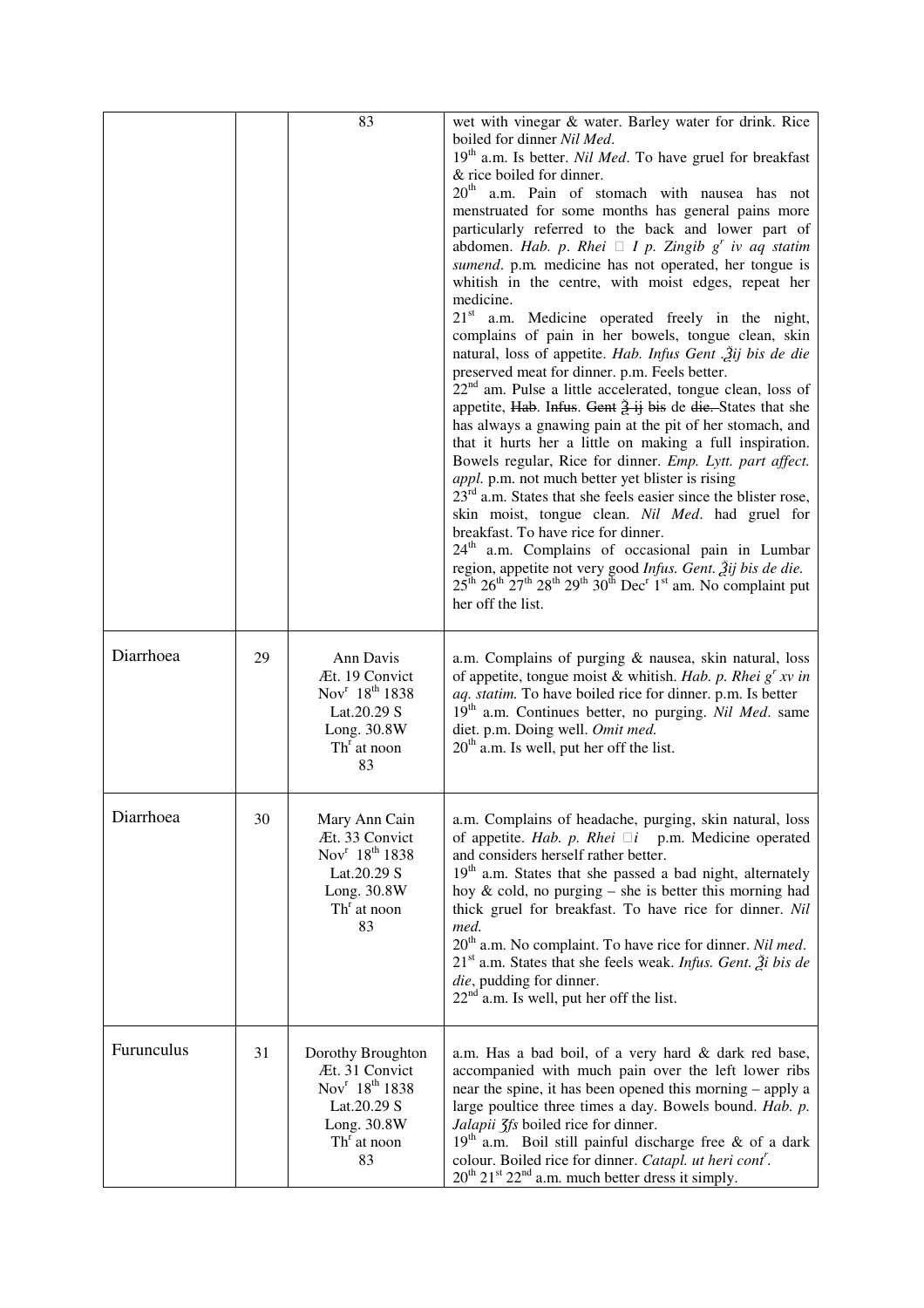|                           |    |                                                                                                                                           | $2nd 23rd 24th$ a.m. apply a small bit of sticking plaster and<br>put her off the list.                                                                                                                                                                                                                                                                                                                                                                                                                                                                                                                                                                                                                                                                                                                                                                                                                                                                                                                                                                                                                                                                                                                                                                                                                                                                                                                                                                                                                                                                                                                                                                                 |
|---------------------------|----|-------------------------------------------------------------------------------------------------------------------------------------------|-------------------------------------------------------------------------------------------------------------------------------------------------------------------------------------------------------------------------------------------------------------------------------------------------------------------------------------------------------------------------------------------------------------------------------------------------------------------------------------------------------------------------------------------------------------------------------------------------------------------------------------------------------------------------------------------------------------------------------------------------------------------------------------------------------------------------------------------------------------------------------------------------------------------------------------------------------------------------------------------------------------------------------------------------------------------------------------------------------------------------------------------------------------------------------------------------------------------------------------------------------------------------------------------------------------------------------------------------------------------------------------------------------------------------------------------------------------------------------------------------------------------------------------------------------------------------------------------------------------------------------------------------------------------------|
| Diarrhoea                 | 32 | <b>Frances Hopkins</b><br>Æt. 38 Convict<br>Nov <sup>r</sup> 19 <sup>th</sup> 1838<br>Lat.21.10 S<br>Long. 27.54 W<br>$Thr$ at noon<br>82 | a.m. States that she has been troubled with looseness<br>since the $16th$ Inst. Hab. p. Rhei $\Box i$ statim. To have<br>barley water for drink, rice for dinner. p.m. Is rather<br>better, complaint is from the heat & motion of the ship.<br>$20th$ a.m. pulse small and very quick, headache pains all<br>over the body, skin cool, tongue moist, and covered with<br>a brown fur, had one motion in the night. Hab. Sulph.<br><i>Magn</i> $2i$ statim p.m. no motion since morning, repeat her<br>medicine, pulse 94 and small, much heat of forehead &<br>pain, wet it with vinegar & water.<br>$21st$ a.m. Says she is no better – medicine operated freely<br>up & down, pulse 80 and fuller than yesterday, tongue<br>moist & covered with a brown fur, thirst, drinks tea. Lot.<br>frigid u a appl. Nitr. Potassæ gr iv in aq. Žij Solut ta<br>quaque hora sumend. p.m. pulse 75 feels better, tongue<br>moist and cleaner. Med. Salin cont <sup>r</sup> . Had two<br>teaspoonfuls of sago.<br>22 <sup>nd</sup> a.m Better, pulse 70. Med. Salin cont <sup>r</sup> . 4 <sup>ta</sup> q-que<br>hora Sago for dinner<br>23 <sup>rd</sup> a.m. Appetite pretty good. Med. Salin omitt <sup>r</sup> Gent.<br><i>Infus <math>\tilde{2}</math>ij bis de die - Rice for dinner &amp; a glass of wine</i><br>24 <sup>th</sup> am. Improving preserved meat for dinner. Med.<br>Amar<br>$25^{\text{th}} 26^{\text{th}} 27^{\text{th}} 28^{\text{th}} 29^{\text{th}}$ am Is well put her off the list.                                                                                                                                                                  |
| PA280459.JPG<br>Scorbutus | 33 | Mary Farmer<br>Æt. 18 Convict<br>Nov <sup>r</sup> 20 <sup>th</sup> 1838<br>Lat.23.24 S<br>Long. 25.52 W<br>$Thr$ at noon<br>1             | a.m. Legs & feet tumefied & slightly erysipelatous with<br>livid spots - Gums somewhat swollen and of a dark<br>colour with slight pain - states that they bled a little few<br>days ago. To have rice or pudding for dinner, and citric<br>acid diluted for drink $-$ a glass of wine after dinner.<br>Bandage the Legs.<br>21 <sup>st</sup> a.m. Swelling less, they have a cold feel, states that<br>about a week ago, when they first swelled that they were<br>hot $\&$ cold alternately – appetite good – bandage them<br>again - To Have preserved meat for dinner. Lemonade &<br>a glass of wine.<br>$23^{\text{rd}}$ a.m. appetite good – to have the same kind of diet as<br>yesterday etcetera.<br>$23rd$ a.m. (sic) Less swelling of Legs - still a few livid<br>spots – complains of pain along her shin bones. same<br>treatment.<br>24 <sup>th</sup> a.m. Rather better <i>omnia cont'</i> .<br>25 <sup>th</sup> a.m. Complains of pain in the upper part of left foot<br>- same livid spots on it. omnia cont <sup>r</sup> .<br>$26th$ a.m. She is improving <i>omnia cont</i> <sup>r</sup> .<br>$27th$ a.m. No complaint – a few livid spots still, [ ]<br>28 <sup>th</sup> 29 <sup>th</sup> a.m. Swelling almost gone. Spots disappeared,<br>appetite good – <i>omnia u.a. cont</i> ".<br>$30th$ am. Is purged, opium gr i st sumend, pudding for<br>dinner omit the acid drink $-$ a glass of wine.<br>$Decr 1st$ a.m. Bandage the Legs still. Bowels easy no<br>purging, continue a glass of wine – pudding or preserved<br>meat for dinner<br>$2nd 3rd omnia ut antea contr.$<br>4 <sup>th</sup> am. States that's he had a bleeding from her gums |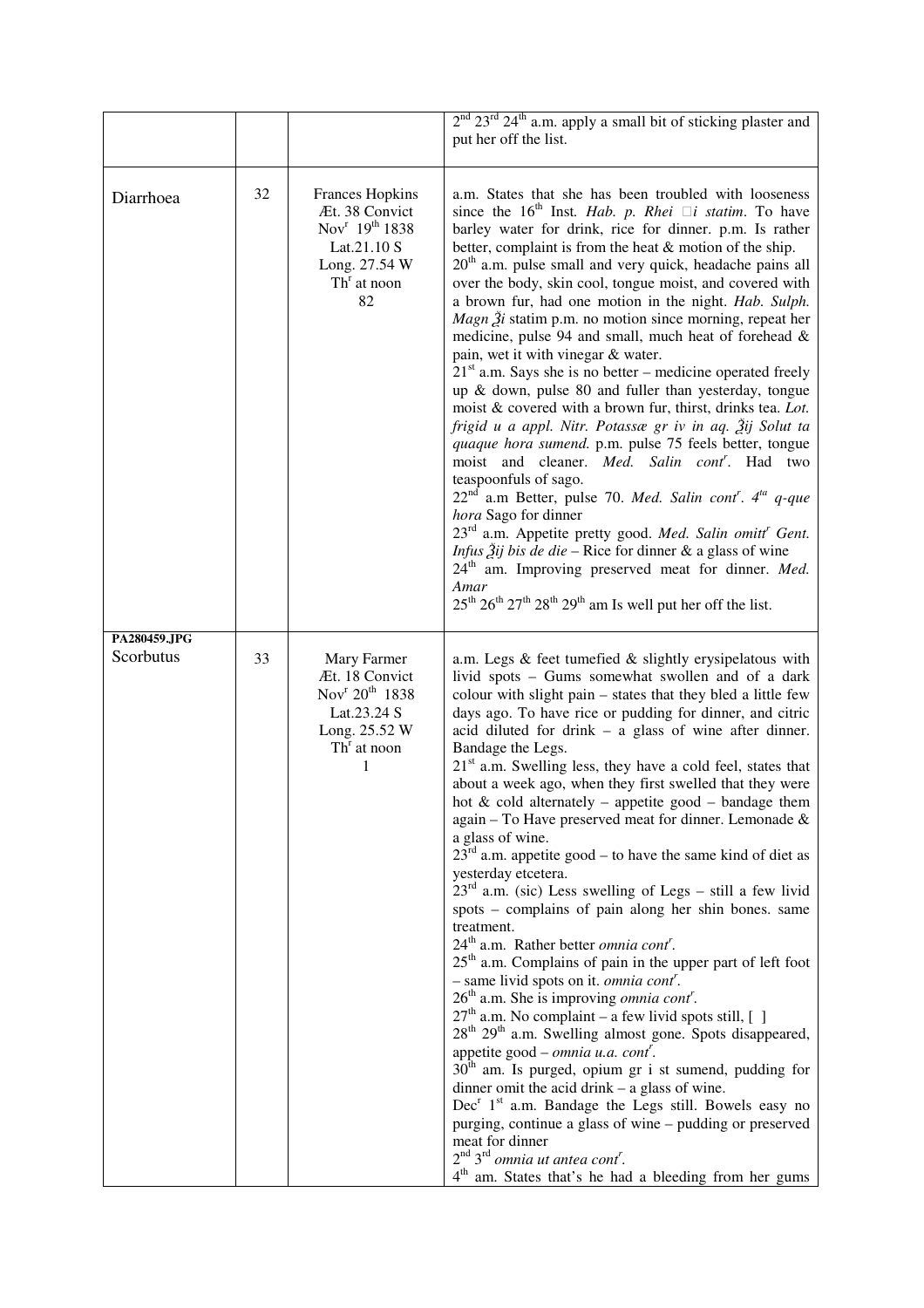|                             |    |                                                                                                                                    | yesterday, they look a little flabby still.<br>$5th 6th$ a.m. put her off the list.                                                                                                                                                                                                                                                                                                                                                                                                                                                                                                                                                                                                                                                                                                                                                                                                                                                                                                                                                                                                                                                                                                                                                                                                                                                                                                                                                                                          |
|-----------------------------|----|------------------------------------------------------------------------------------------------------------------------------------|------------------------------------------------------------------------------------------------------------------------------------------------------------------------------------------------------------------------------------------------------------------------------------------------------------------------------------------------------------------------------------------------------------------------------------------------------------------------------------------------------------------------------------------------------------------------------------------------------------------------------------------------------------------------------------------------------------------------------------------------------------------------------------------------------------------------------------------------------------------------------------------------------------------------------------------------------------------------------------------------------------------------------------------------------------------------------------------------------------------------------------------------------------------------------------------------------------------------------------------------------------------------------------------------------------------------------------------------------------------------------------------------------------------------------------------------------------------------------|
| Cephalalgia                 | 34 | Phillis Lockyer<br>Æt. 18 Convict<br>Nov <sup>r</sup> 21 <sup>st</sup> 1838<br>Lat.24.41 S<br>Long. 23.44 W<br>$Thr$ at noon 78    | a.m. Complains of a violent headache, tongue clean,<br>thirst, skin natural, pulse 54. Hab. p. Jalapii Žfs st.<br>p.m. Medicine operated, states that she feels better had<br>some rice for dinner.<br>22 <sup>nd</sup> a.m. Only complaint is griping pains. Nil med. Had<br>gruel from breakfast. To have boiled rice for dinner.<br>$23^{rd}$ a.m. Is quite well put her off the list.                                                                                                                                                                                                                                                                                                                                                                                                                                                                                                                                                                                                                                                                                                                                                                                                                                                                                                                                                                                                                                                                                    |
| Phlogosis                   | 35 | Ann Goddard<br>Æt. 29 Convict<br>Nov <sup>r</sup> 22 <sup>nd</sup> 1838<br>Lat.23.15 S<br>Long. 21.40 W<br>$Thr$ at noon<br>78     | a.m. Left cheek swelled and inflamed, she is of a full<br>habit of body - pulse a little accelerated, appetite bad,<br>bowels bound. Hab. p. Jalapii 3fs st. To have boiled rice<br>for dinner, cheek to be fomented and covered with<br>flannel<br>p.m. medicine operated feels sick at stomach, no appetite<br>$23rd$ a.m. Cheek rather better, loss of appetite, pulse<br>natural, <i>Infus Gent <math>\tilde{Z}</math> ij bis de die</i> . To have rice for<br>dinner, foment cheek & cover it with flannel as formerly.<br>24 <sup>th</sup> 25 <sup>th</sup> a.m. Face nearly well, complains of weakness<br>which she refers to her stomach chiefly - I have no doubt<br>the heat oppresses her. Med. Amar. preserved meat for<br>dinner.<br>26 <sup>th</sup> a.m. pulse small and accelerated, still complains of<br>weakness and loss of appetite - Nurse states that she eats<br>pretty well. p. Rhei $2$ fs. p.m. medicine and states that she<br>is better.<br>27 <sup>th</sup> a.m. Appetite good. Infus Gent. ut antea preserved<br>meat for dinner. p.m. continues better – to have a glass of<br>wine.<br>28 <sup>th</sup> a.m. Improving. omnia ut heri cont <sup>r</sup> .<br>29 <sup>th</sup> a.m. Feels squeamish <i>Nil med</i> . Rice for dinner.<br>$30th$ am. Better, preserved meat for dinner & a glass of<br>wine.<br>Dec <sup>r</sup> 1 <sup>st</sup> am. Infus Gent Žij bis de die etcetera ut antea<br>$2nd$ a.m. Is well put her off the list. |
| Menorrhagia<br>PA280460.JPG | 36 | Mary Ann Walker<br>Æt. 33 Convict<br>Nov <sup>r</sup> $23^{\text{rd}}$ 1838<br>Lat.25.49 S<br>Long. 19.55 W<br>$Thr$ at noon<br>78 | 7 a.m. Much pain about the umbilicus says she is<br>cramped – There is a general swelling at abdomen which<br>is tense, she is of a delicate habit of body. Hab. T. opii $gtt$<br>xL Ol. menth $g^t$ iij in aq. st sumend.<br>9 a.m. Feels a little easier pulse small, pain on pressure -<br>states that she was yesterday seized with considerable<br>flow of blood per vagina which weakened her a great<br>deal. Abdomen to be fomented with decoction of<br>camomile flowers. p.m. applied a bottle of hot water<br>which gave more relief than the decoction - head aches<br>much, no pain of abdomen when she remains quiet -<br>gnawing pain when she moves in bed.<br>1 p.m. Ol. Ricini 2fs 5 p.m. repeated it, and was soon<br>after vomited no appetite.<br>$24th$ a.m. Complains of gnawing pain in her stomach, less<br>headache, bowels have not been moved yet, pulse about<br>72, tongue a little whitish, slight thirst, had some tea this<br>morning as a drink, no appetite: Hab. p. Rhei gr xv p.<br>Tigli gr iv in aq. st. sumend p.m. medicine operated once<br>- complains of a bad headache. Emp. Lytt. inter scapula                                                                                                                                                                                                                                                                                                                                |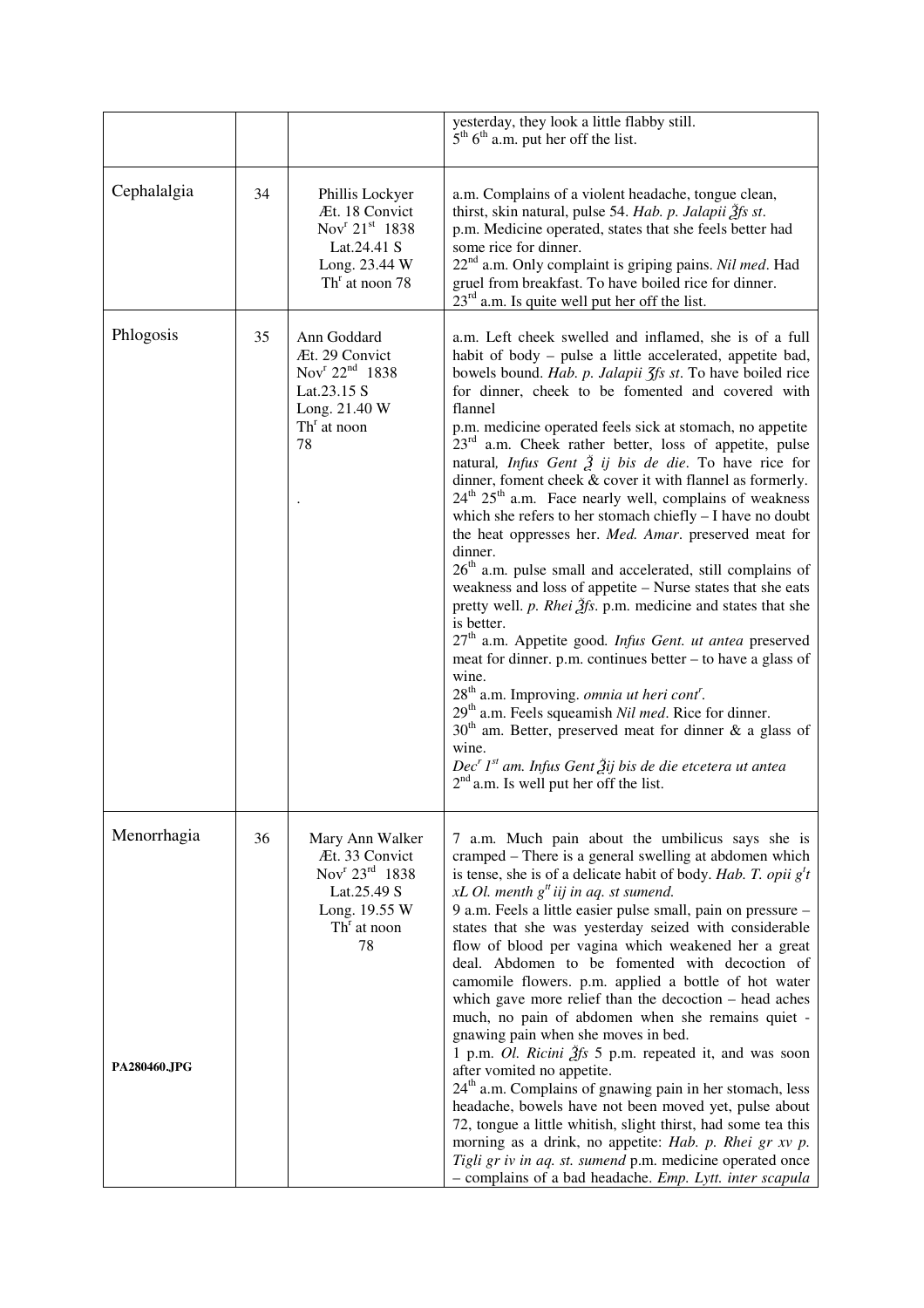|                   | appl.                                                                    |
|-------------------|--------------------------------------------------------------------------|
|                   | 25 <sup>th</sup> a.m. Blister rose well, very little headache, bad taste |
|                   | of mouth, tongue white no motion since yesterday                         |
|                   | afternoon, no appetite, some pain of stomach. Sumat                      |
|                   | Sulph Magn 2ij st. noon repeat it Vespere had one gentle                 |
|                   | motion - repeat it                                                       |
|                   | $26th$ a.m. Bowels were well opened in the night – pulse                 |
|                   | this morning fuller and about $85$ – states that she is better           |
|                   | but that every thing appears large to her accompanied                    |
|                   | with a lightness about her head. I understand that she has               |
|                   | been in a mad house for some time in London, her                         |
|                   | tongue is still foul, takes nothing but tea. Nit potassae $gr$           |
|                   | iv quaque hora sumend. p.m. feels better, pulse 82 - Had                 |
|                   | half a glass of wine in a little sago which she relished.                |
|                   | $27th$ a.m. States that she feels much better, pulse 75, skin            |
|                   | natural, no headache, a slight pain in her eyes, tongue                  |
|                   | cleaner. Had a little tea this morning. Med Salin ut heri                |
|                   | cont'. Sago for dinner. p.m. Complains of oppression                     |
|                   | about the Epigastric region Emp. Lytt. appl.                             |
|                   | 28 <sup>th</sup> am. States that she is fully worse, blister rose well,  |
|                   | dressed it simply, no motion in her bowels since the day                 |
|                   | before yesterday, skin pretty cool, pulse soft and about                 |
|                   | 78 Hab. Sulph Magn. Ži st. p.m. medicine operated freely                 |
|                   | and is better.                                                           |
|                   | $29th$ a.m. Feels a good deal better this morning, appetite              |
|                   | returning, dress the blister Nil med sago & a little wine in             |
|                   | it for dinner.                                                           |
|                   | 30 <sup>th</sup> a.m. Says that she does not feel quite so well about    |
|                   | her stomach. Infus Gent. Žij bis in die Sago or rice for                 |
|                   | dinner.                                                                  |
|                   | $Decr 1st$ a.m. Complains of some pain in the pit of the                 |
|                   | stomach, especially after eating, skin natural, appetite                 |
|                   | improving. To have a little pudding for dinner. Med ut                   |
|                   | heri contr.                                                              |
|                   | $2nd$ a.m. Says that she suffered a good deal from Globus                |
|                   | Hystericus in the night but is better this morning. Med                  |
|                   | Tonic contr. Rice pudding for dinner.                                    |
|                   | $3rd$ a.m. Much better – same diet and medicine as                       |
|                   | yesterday.                                                               |
|                   | $4th 5th$ a.m. Complains of some pain in her back – same                 |
|                   | diet and medicine as before, a glass of wine.                            |
| Cape of Good Hope | 6 <sup>th</sup> a.m. Is weak yet complains of pain in her loins,         |
|                   | preserved meat for dinner – a glass of wine.                             |
|                   | $7th$ a.m. Improving slowly fresh soup & Bouilli for<br>dinner.          |
|                   | 8 <sup>th</sup> a.m. Pain of loins and a considerable flow of blood      |
|                   | per vaginam. Sumat opii crudi gr ifs st. Feels very weak                 |
|                   | from the loss of blood $-$ she is in the recumbent posture               |
|                   | p.m. Is rather better, appetite bad. Nil med. To keep                    |
|                   | cool.                                                                    |
|                   | 9 <sup>th</sup> a,m. Is very weak, has nausea, and a bad headache,       |
|                   | pulse small and quick. Tinct. Cinn. comp 3fs st sumend.                  |
|                   | Emp. Lytt. inter scapula. appl. p.m. Feels better, pulse                 |
|                   | fuller, headache still. Had a little boiled rice for dinner.             |
|                   | $10th$ a.m. Headache better, blister rose well, pulse small              |
|                   | and quick, tongue clean, appetite bad, pain of back when                 |
|                   | she sat up in bed, to have her blister dressed a                         |
|                   | considerable flow of blood per vaginam took place and                    |
|                   | weakened her very much, applied wetted clothes to the                    |
|                   | external parts of generation. p.m. a recurrence of the                   |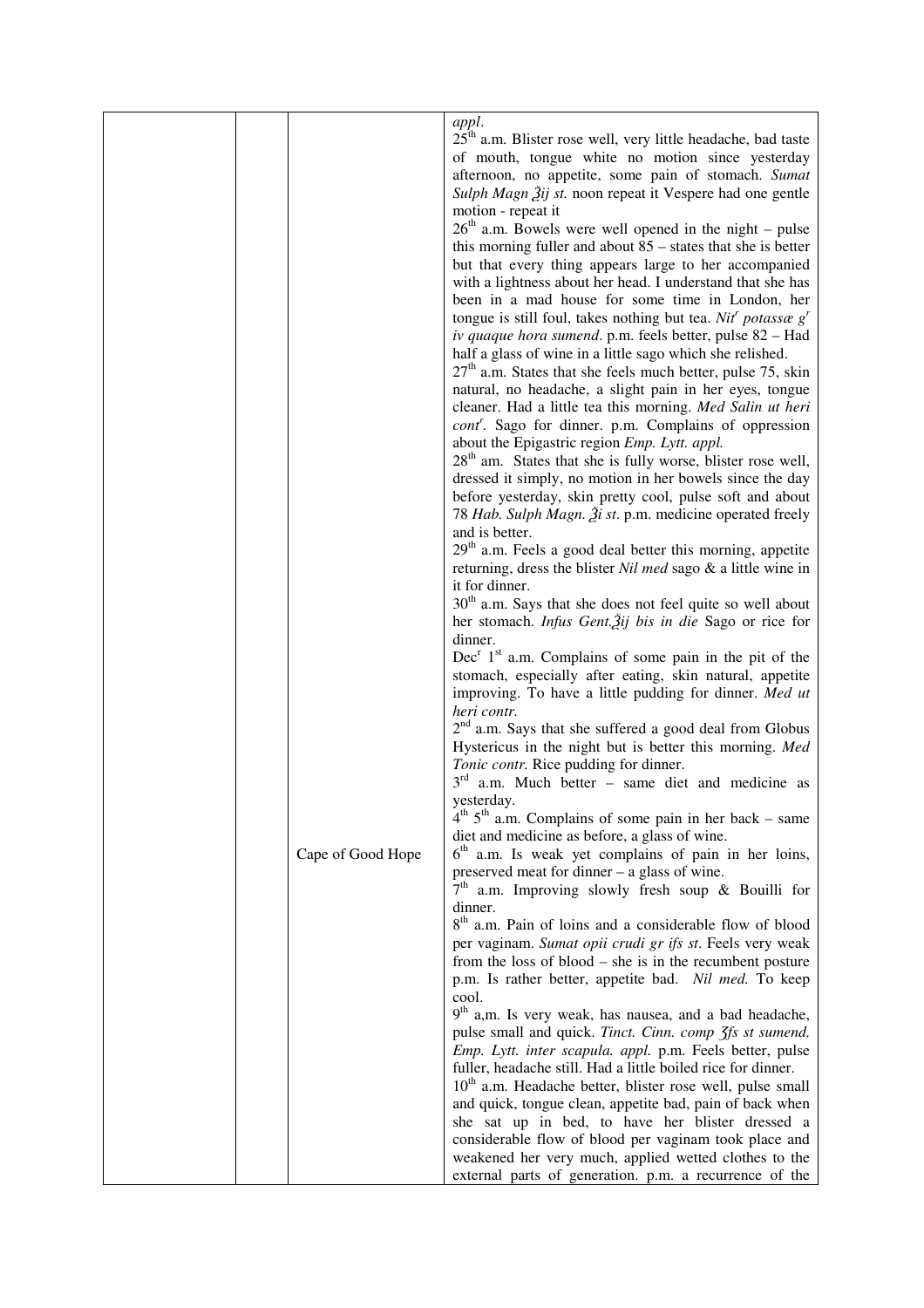| PA280461.JPG   |    | 1839                                                                                                                          | flow per vagina took place in attempting to sit up in bed.<br>Lot, frigid contr. pulse small and quick, much pain of<br>back. T. opii $g''$ xxx st. had a little boiled rice for dinner<br>and a citric dilute pro potu.<br>11 <sup>th</sup> a.m. States that she had wandering in her head did<br>not sleep any - pain of back was relieved by the<br>medicine, bowels bound, tongue moist, skin hot, thirst,<br>has a heaviness of spirits feels as if she had a weight on<br>the crown of her head. Ol. Ricini $\tilde{f}$ s st. noon repeated<br>the Castor Oil. Vespere, Thinks the medicine will<br>operate; pulse better. Nil med. Had a little arrowroot.<br>12 <sup>th</sup> a.m. Medicine operated twice, discharge returned<br>but in a less degree when at stool, states that she is better,<br>pulse less quick. Had some tea this morning. Nil Med.<br>p.m. Takes diluted citric acid for drink, feels better but<br>no inclination to eat anything. Had one motion in the<br>course of the day. Nil med.<br>$13th$ a.m. Had one alvine evacuation in the night, pulse<br>pretty full, skin natural some nausea, appetite bad, a<br>slight giddiness. There was a slight uterine discharge in<br>the day. Infus Gent. $\tilde{A}$ iij bis d die. p.m. Feels better, had<br>some bread pudding for [dinner].<br>14 <sup>th</sup> a.m. Is better this morning Med Amar. cont <sup>r</sup> . To<br>have some sheep's head and broth for dinner. p.m. Feels<br>much better.<br>$15th 16th 17th$ a.m. Same diet and medicine as before p.m.<br>sat up today.<br>18 <sup>th</sup> a.m. Improving To have every thing as before.<br>p.m. Bowels bound Sulph Magn. $\tilde{z}$ i st. Vespere, medicine<br>operated.<br>19 <sup>th</sup> a.m. Appetite good <i>omnia cont<sup>r</sup></i> .<br>20 <sup>th</sup> 21 <sup>st</sup> 22 <sup>nd</sup> 23 <sup>rd</sup> am. States that she is costive. <i>Hab</i> .<br>Sulph Magn. Ži st. p.m. Medicine operated.<br>24 <sup>th</sup> am. Is gatherine strength. Infus Gent. ij bis de die.<br>To have rice $\&$ some pudding for dinner.<br>$25th 26th$ am. <i>ut antea cont</i> <sup><i>'</i></sup> & a glass of wine.<br>$27th$ $28th$ $29th$ am. Preserved meat for dinner, wine as<br>before.<br>$30th 31st$ am. Preserved soup & Bouilli for dinner, a glass<br>of wine.<br>Jan <sup>y</sup> 1 <sup>st</sup> am. Doing well, preserved soup & Bouilli<br>etcetera ut antea<br>$2nd 3rd 4th 5th 6th 7th 8th 9th 10th 1s quite well put her off the$<br>list. |
|----------------|----|-------------------------------------------------------------------------------------------------------------------------------|--------------------------------------------------------------------------------------------------------------------------------------------------------------------------------------------------------------------------------------------------------------------------------------------------------------------------------------------------------------------------------------------------------------------------------------------------------------------------------------------------------------------------------------------------------------------------------------------------------------------------------------------------------------------------------------------------------------------------------------------------------------------------------------------------------------------------------------------------------------------------------------------------------------------------------------------------------------------------------------------------------------------------------------------------------------------------------------------------------------------------------------------------------------------------------------------------------------------------------------------------------------------------------------------------------------------------------------------------------------------------------------------------------------------------------------------------------------------------------------------------------------------------------------------------------------------------------------------------------------------------------------------------------------------------------------------------------------------------------------------------------------------------------------------------------------------------------------------------------------------------------------------------------------------------------------------------------------------------------------------------------------------------------------------------------------------------------------------------------------------------------------------------------------------------------------------------------------------------------------------------------------------------------------------------------------------------------------------------------------------------------------------------------------------------------------------------------------------------------------------------------------------|
| Diarrhoea Chr. | 37 | Emma Walker<br>Æt. 19 months<br>Nov <sup>r 15th d</sup> 1838<br>Lat.13.26 S<br>Long. 31.52 W<br>Th <sup>r</sup> at noon<br>84 | a.m. Daughter to Mary Ann Walker convict; child is<br>delicate - had a chronic complaint at the Mill Bank<br>penitentiary. It has had a ravenous sort of appetite the<br>most of the time it has been on board here, but every<br>thing it took soon passed through it. Had some rhubarb<br>and chalk mixture occasionally without any apparent<br>benefit. Stomach generally rejected medicine and even<br>its food sometimes, about a week ago it had aphthae of<br>the mouth & tongue accompanied with fever, gave it<br>some castor oil & Rhubarb, but nothing would remain on<br>its stomach – the weather was very warm. I sponged the<br>body with salt water and kept the head wet with vinegar<br>& water, with apparent benefit. Bowels now very loose,<br>stools always dark & foetid much restlessness. Hab. p.                                                                                                                                                                                                                                                                                                                                                                                                                                                                                                                                                                                                                                                                                                                                                                                                                                                                                                                                                                                                                                                                                                                                                                                                                                                                                                                                                                                                                                                                                                                                                                                                                                                                                        |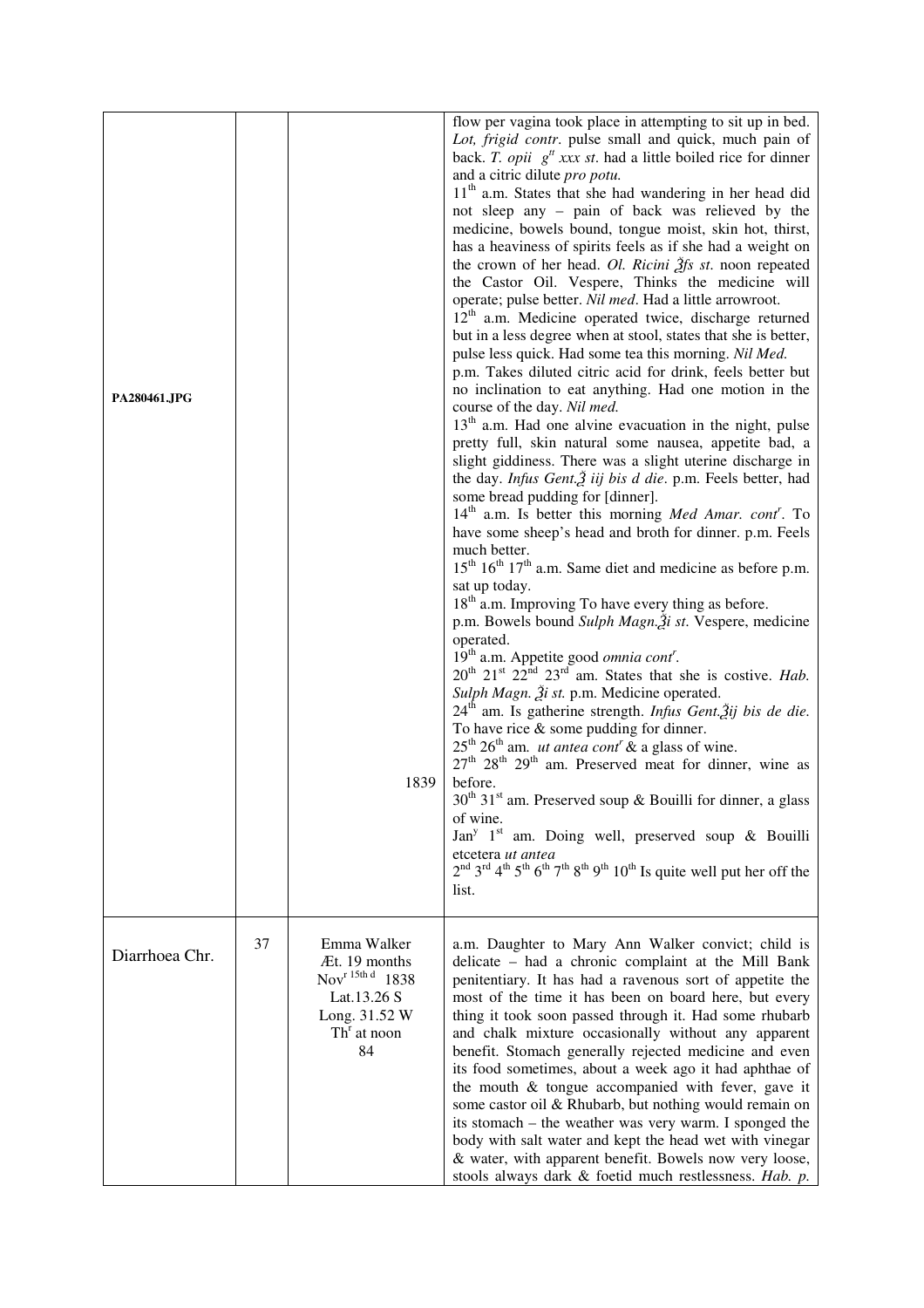|              |  | Rhei gr vi Magnesia gr viij in aq. st. sumend. p.m.                               |
|--------------|--|-----------------------------------------------------------------------------------|
|              |  | Bowels were well opened. Hab. Mist Cret. pro re nata,                             |
|              |  | takes gruel cool and biscuit $-$ its pulse is very quick with                     |
|              |  |                                                                                   |
|              |  | much thirst. The weather is very warm, it will not take                           |
|              |  | arrow-root or sago.                                                               |
|              |  | 16 <sup>th</sup> a.m. Vomits the most of what it takes, did not vomit             |
|              |  | any today. Hab Mist. Cret.pro re nata et adde $g^t$ v T.                          |
|              |  | opii quaque dos.                                                                  |
|              |  | $17th$ a.m. mother state that the child was much worse last                       |
|              |  | night – she stuffs it with pease and every thing that                             |
|              |  | comes in the way although I have forbidden her p.m. No                            |
|              |  | better.                                                                           |
|              |  | 18 <sup>th</sup> a.m. I see no benefit from any thing I give it, it eats          |
|              |  | and drinks ravenously, and soon passes up or down.                                |
|              |  | Takes gruel and biscuit by my directions, and weak                                |
|              |  | acidulated drink.                                                                 |
|              |  | $19th 20th 21st 22nd 23rd$ a.m. Is worse, takes a little arrow-                   |
|              |  | root with some wine in it.                                                        |
|              |  |                                                                                   |
|              |  | $24th 25th$ am. She is very weak, every thing she takes                           |
|              |  | passes rapidly through her and very liquid & offensive.                           |
|              |  | The white of her eye is turned up in her comatose sleep                           |
|              |  | sighs occasionally as if convulsed, takes a little wine in                        |
|              |  | her arrow-root. Tinct Catechu $g^t$ xij                                           |
|              |  | $26th$ a.m. Mouth open, hiccup p.m. Is quite comatose,                            |
|              |  | hiccup left her, took a little arrow - Vespere, cried a little                    |
|              |  | occasionally                                                                      |
|              |  | 8 p.m. Is very irritable, pulse small and quick, very                             |
|              |  | regular. To have some arrow-root and a little wine in it.                         |
|              |  | Had two liquid and foetid stools since morning.                                   |
|              |  | $27th$ a.m. Ate a great deal of arrow-root in the night – one                     |
|              |  | foetid stool – abdomen very tumid, pulse quick & hard,                            |
|              |  | skin hot, sponged it with a little vinegar & water, a little                      |
|              |  | heaving of the breast during respiration. Hab. Tinct. Rhei                        |
|              |  | $gtt xxi$ in aq. st sumend. 5 p.m. quite insensible, an                           |
|              |  | unfavourable change took place at noon deglutition gone,                          |
|              |  | eyes open, pulse almost imperceptible at times a kind of                          |
| PA280462.JPG |  | rattle in the throat, and heaving of the chest and abdomen                        |
|              |  | - wet her lips with wine and water - no motion by stool                           |
|              |  | since she took the medicine, fingers drawn into the palms                         |
|              |  | of her hands. Vespere, Revives and open her mouth for a                           |
|              |  | drink, gave her some – she also took a tea Spoonful of                            |
|              |  | castor oil and a drop of Ol. Menth, 7 p.m. Had some                               |
|              |  |                                                                                   |
|              |  | arrow-root.<br>28 <sup>th</sup> a.m. Passed a restless night, pulse quick & hard, |
|              |  | considerable heat about the forehead, takes drink when                            |
|              |  |                                                                                   |
|              |  | offered her. Had one small motion by stool in the night                           |
|              |  | of a dark colour & very offensive - made a great deal of                          |
|              |  | urine, swelling of abdomen much diminished is now                                 |
|              |  | restless and a little delirium. Took a small thing of                             |
|              |  | $arrow-root$ a little ago – cries occasionally – sponge the                       |
|              |  | forehead and temples with a little vinegar $\&$ water -                           |
|              |  | considerable having of the chest in respiration - her                             |
|              |  | sleep is accompanied with less noise of throat – eyes                             |
|              |  | never completely closed, and the white of them turned up                          |
|              |  | - noon quite comatose. 4 p.m. Revived, appears to wish                            |
|              |  | for a drink, opens her mouth occasionally and on getting                          |
|              |  | some drink which she takes with a desire, immediately                             |
|              |  | after falls into a stupor: gave her Ol. Ricini 3 I Ol. menth                      |
|              |  | $g^{tt}$ ij aq. st.                                                               |
|              |  | 29 <sup>th</sup> a.m. Was insensible during the night, belly tumid,               |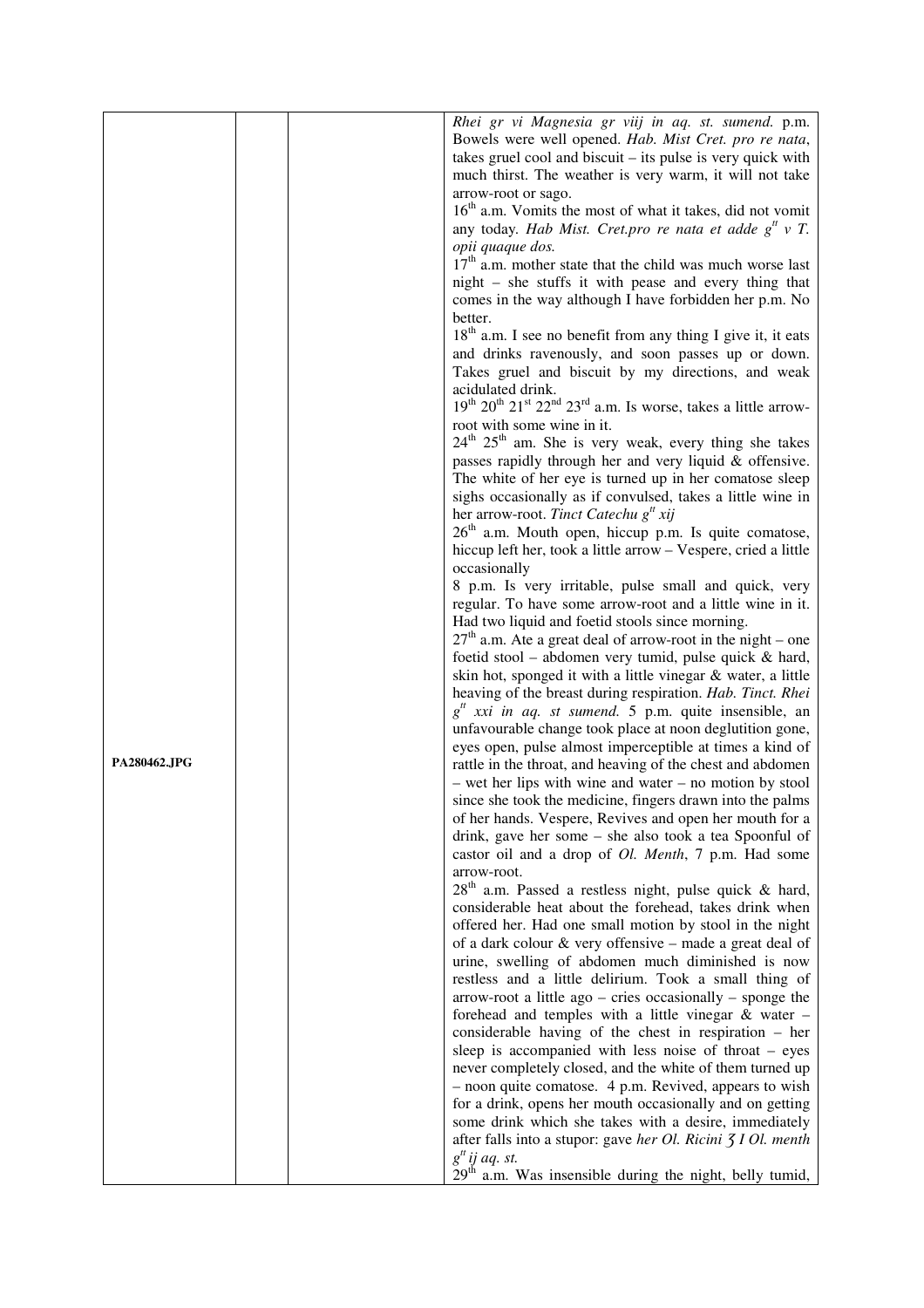|    |                                                                                                                                           | takes nothing pulse imperceptible at times - breathes<br>pretty easy, took nothing all night - lips were wetted<br>with wine & water. half past one p.m. died without a<br>struggle. Buried her in the evening.                                                                                                                                                                                                                                                                                                                                                                                                                                                                                                                                                                                                                                                                                                                                                                                                                                                                                                                                                                                                                                                                                                                                                        |
|----|-------------------------------------------------------------------------------------------------------------------------------------------|------------------------------------------------------------------------------------------------------------------------------------------------------------------------------------------------------------------------------------------------------------------------------------------------------------------------------------------------------------------------------------------------------------------------------------------------------------------------------------------------------------------------------------------------------------------------------------------------------------------------------------------------------------------------------------------------------------------------------------------------------------------------------------------------------------------------------------------------------------------------------------------------------------------------------------------------------------------------------------------------------------------------------------------------------------------------------------------------------------------------------------------------------------------------------------------------------------------------------------------------------------------------------------------------------------------------------------------------------------------------|
| 38 | Ann Mack<br>Æt. 17 Convict<br>Nov <sup>r</sup> $27^{th}$ 1838<br>Lat.31.11 S<br>Long. 10.25 W<br>$Thr$ at noon<br>72                      | a.m. Complains of a violent headache, pains in her limbs<br>pulse 72 and small skin cool, bad taste of mouth, tongue<br>whitish – states that she has not menstruated since she<br>came on board, bowels regular. Hab. p. Jalap 3fs st.<br>p.m. medicine operated once, headache the same, skin<br>cool, no bad taste of mouth, pulse 64 – had some gruel in<br>the course of the day. Sulph Magn $\tilde{\chi}$ i st. sumend.<br>28 <sup>th</sup> a.m. Bowels have been freely opened, headache<br>gone, nausea. Infus Gent. Žij bis de die. To have rice for<br>dinner<br>29 <sup>th</sup> a.m. No complaint. To have rice for dinner.<br>$30th$ am. Is well, put her off the list.                                                                                                                                                                                                                                                                                                                                                                                                                                                                                                                                                                                                                                                                                  |
| 39 | <b>Margaret Donohoe</b><br>Æt. 22 Convict<br>Nov <sup>r</sup> 28 <sup>th</sup> 1838<br>Lat.32.48 S<br>Long. 7.21 W<br>$Thr$ at noon<br>71 | a.m. Complains of purging, griping and a frequent desire<br>to go to stool accompanied with a headache - states that<br>she has been ill for three days pulse 78 skin cool. p. Rhei<br>$g^{r}$ xv st. rice for dinner. p.m. medicine operated and says<br>she is better.<br>29 <sup>th</sup> a.m. States that she has to go to stool every five<br>minutes and that her rectum comes down when at stool<br>and did so for some days, pulse small & quick, skin cool<br>headache. Opii Crudi g' i st sumend p.m. feels better had<br>three motions less straining.<br>30 <sup>th</sup> a.m. Had no motion since last evening, headache and<br>appetite better. Nil med. To have rice for dinner.<br>$1st Decr.$ a.m. No complaint – To have rice for dinner. Nil<br>med.<br>$2nd$ a.m. No complaint, put her off the list.                                                                                                                                                                                                                                                                                                                                                                                                                                                                                                                                              |
| 40 | Frances Hutchinson<br>Æt. 25 Convict<br>Nov <sup>r</sup> 28 <sup>th</sup> 1838<br>Lat.32.40 S<br>Long. 7.21 W<br>$Thr$ at noon<br>71      | a.m. Complains of a headache and pain across her eyes,<br>pulse 78 and small, tongue covered with brown fur, bad<br>taste of mouth, loss of appetite and pain of back, she is of<br>a dark complexion, a spare habit of body. p. Jalapii $\tilde{Z}$ fs<br>p.m No motion yet – Sulph. Magn Ži st sumend.<br>29 <sup>th</sup> a.m. No headache this morning, medicine operated,<br>skin cool, tongue clean, no appetite, pulse small and<br>about 80. she is very nervous. Infus Gent $\tilde{A}$ ij bis de die.<br>To have rice for dinner. p.m. Rather better.<br>30 <sup>th</sup> a.m. Pulse small and a little accelerated tongue<br>whitish appetite bad, complains of pain at the sternum<br>and some difficulty of breathing. Sulph Magn 2i st.<br>Empl. Lytt part dol. appl. p.m. medicine operated - states<br>that she feels a little better.<br>Dec <sup>r</sup> $1st$ a.m. Blister rose well, with relief, skin natural to<br>the feel, appetite improving. Nil med. Rice for dinner.<br>$2nd$ a.m. appetite good, states that she is better, but that<br>she has a stitch in her right side $-$ if it continues till noon<br>apply a blister to her side. Nil med. Rice for dinner.<br>p.m. No pain of side.<br>3rd a.m. Infus Gent Žij bis de die.<br>$4th$ a.m. Is well put her off the list.<br>a.m. Complains of a bad headache, and general pains bad |
|    |                                                                                                                                           |                                                                                                                                                                                                                                                                                                                                                                                                                                                                                                                                                                                                                                                                                                                                                                                                                                                                                                                                                                                                                                                                                                                                                                                                                                                                                                                                                                        |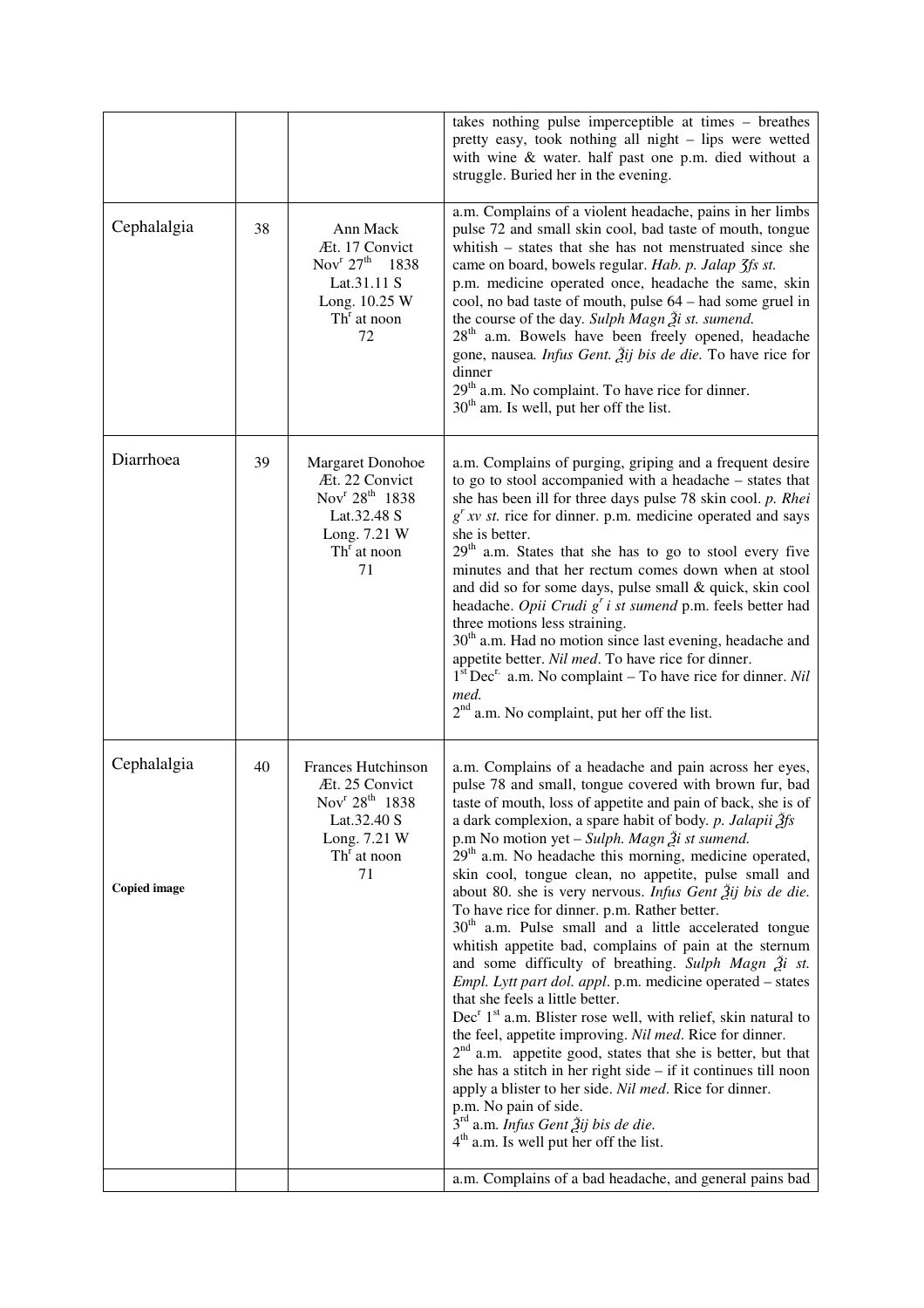| Cephalalgia   | 41 | Mary Kelly<br>Æt. 17 Convict<br>$Dec^r 1^{st} 1839$<br>Lat.33.2 S<br>Long. 3.46 E<br>Th <sup>r</sup> at noon<br>64                                       | taste of mouth, tongue whitish, skin cool – states that she<br>has not menstruated for four months and that she has<br>been unwell for three days, bowels bound. Sumat p. Rhei<br>$\int$ fs p. Zingib g' iv in aq. st. p.m. medicine has not<br>operated yet. Sulph Magn Ži st.<br>2 <sup>nd</sup> a.m. medicine operated, headache better, appetite<br>bad, complains of griping pains, bad taste of mouth still.<br>p. Rhei $g^r xiv - Zingib g^r v$ in aq. st sumend. Boiled rice<br>for dinner p.m. medicine operated once Ol. Ricini Ži<br>statim sumend.<br>3 <sup>rd</sup> a.m. Medicine operated freely once, feels better. Now<br>complains of weakness in her bowels, bad taste of<br>mouth, tongue a little whitish, appetite not very good,<br>skin & pulse natural. <i>Infus Gent <math>\tilde{A}</math>ij bis de die</i> . To have<br>rice for dinner.<br>$4th$ a.m. Is well put her off the list.                                                                                                                                                                    |
|---------------|----|----------------------------------------------------------------------------------------------------------------------------------------------------------|-------------------------------------------------------------------------------------------------------------------------------------------------------------------------------------------------------------------------------------------------------------------------------------------------------------------------------------------------------------------------------------------------------------------------------------------------------------------------------------------------------------------------------------------------------------------------------------------------------------------------------------------------------------------------------------------------------------------------------------------------------------------------------------------------------------------------------------------------------------------------------------------------------------------------------------------------------------------------------------------------------------------------------------------------------------------------------------|
| Vomitus       | 42 | Elizabeth King<br>Æt. 45 Convict<br>Dec <sup>r</sup> $2^{nd}$ 1839<br>Lat.35.16 S<br>Long. $4.13$ WEh <sup>r</sup> at<br>noon<br>63<br>Cape of Good Hope | a.m. Has vomited a great deal of bilious matter during<br>the night, tongue foul, is squeamish $\&$ weak, headache,<br>pulse accelerated, she never was sea sick until now, it<br>blows, bowels were out of order, constipated; Hab p.<br><i>Rhei</i> $\Box i$ <i>p. Zingib g' iv in aq. st.</i> p.m. The medicine<br>operated slightly, less sickness at stomach, headache a<br>little better.<br>3 <sup>rd</sup> a.m. Rather better, had some gruel for breakfast. To<br>have boiled rice for dinner. <i>Infus Gent</i> . $\tilde{A}$ <i>ij bis de die.</i><br>p.m. Nothing worse.<br>4 <sup>th</sup> a.m. Improving <i>omnia ut heri cont<sup>r</sup></i> .<br>$5th$ a.m. Better <i>omnia ut antea cont</i> <sup>r</sup><br>6 <sup>th</sup> a.m. As yesterday ut supra<br>$7th$ a.m. To have fresh Soup & Bouilli for dinner.<br>8 <sup>th</sup> a.m. No compliant put her off the list.                                                                                                                                                                                         |
| Dolor Lateris | 43 | Maria Hitchen<br>Æt. 20 Convict<br>Dec <sup>r</sup> $2^{nd}$ 1839<br>Lat.35.16 S<br>Long. 4.13 E<br>$Thr$ at noon<br>63                                  | a.m. Complains of pain in her left side, Hypochondriac<br>region with which she states that she has been troubled<br>for some weeks, and says that it weakens her much,<br>bowels bound. Hab. p. Rhei $\Box i$ p. Zingib g' iv in aq. st<br>sumend. Emp. Lytt. part dol. appl. p.m. medicine<br>operated slightly still pain of side.<br>3 <sup>rd</sup> a.m. Pain of side better, states that she is uneasy in<br>her bowels, appetite pretty good, blister rose well - dress<br>it simply. Sulph Magn. i statim p.m. No motion yet, but<br>feels better.<br>4 <sup>th</sup> a.m. Bowels not yet moved. p. Jalapii 3fs st.<br>p.m. medicine operated freely, bowels easy. Nil med.<br>$5th$ a.m. No complaint but from the blister – dress it<br>simply and let her have pudding for dinner.<br>6 <sup>th</sup> a.m. States that she passed a bad night from pain at<br>her heart. Sulph Magn $\tilde{z}$ i st. p.m. medicine operated and<br>is better.<br>$7th$ a.m. No complaint. To have fresh beef & soup for<br>dinner.<br>8 <sup>th</sup> a.m. Is well put he off the list. |
| PA280463.JPG  | 44 | Phillis Lockyer<br>Æt. 18 Convict                                                                                                                        | a.m. Burn of left forearm in two narrow stripes, caused<br>by a fall on the ribs of the Galley Grate last evening                                                                                                                                                                                                                                                                                                                                                                                                                                                                                                                                                                                                                                                                                                                                                                                                                                                                                                                                                                   |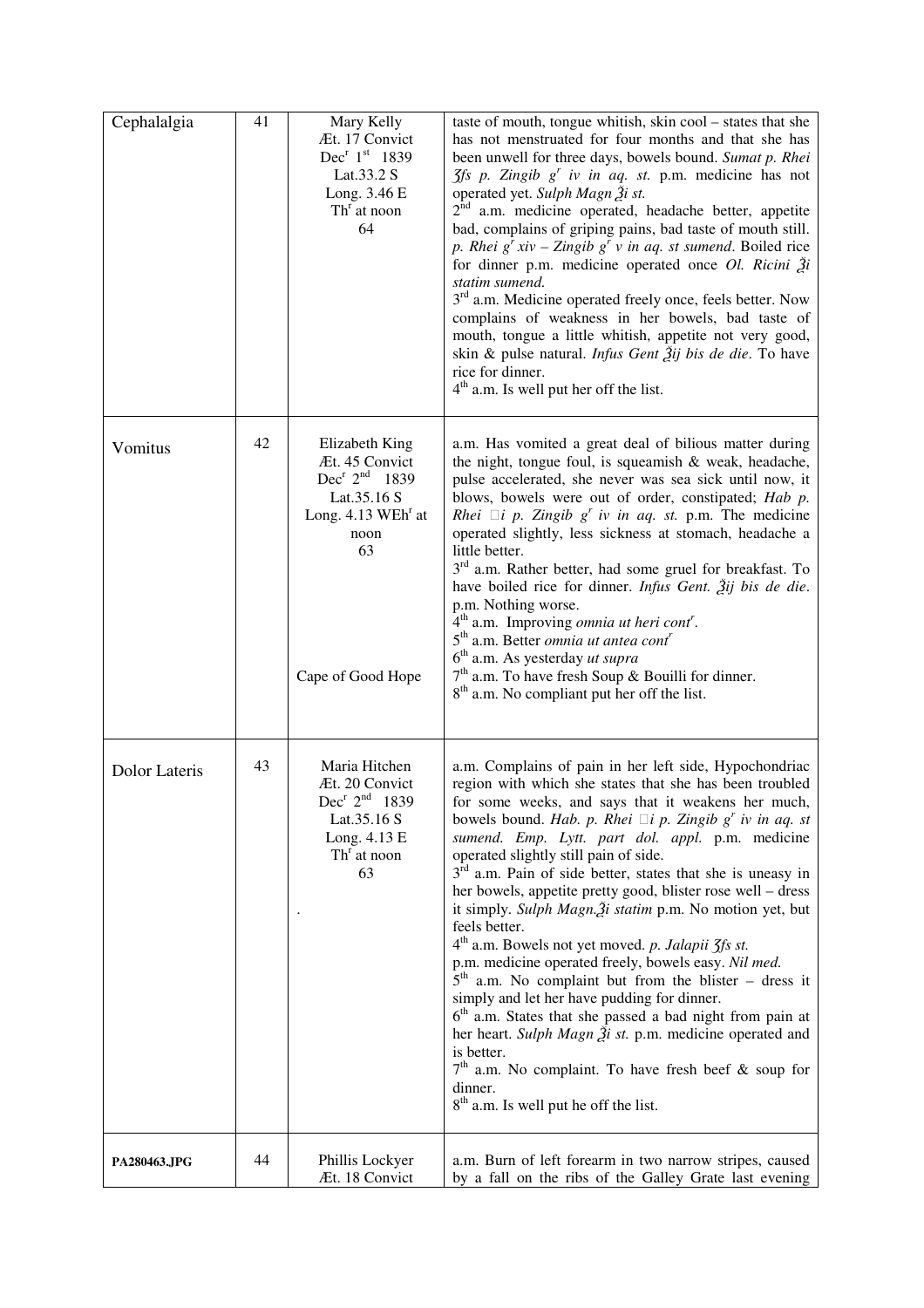| Phlogosis                              |    | Dec <sup>r</sup> 4 <sup>th</sup> 1838<br>Lat.35.12 S<br>Long. 12.24 W<br>$Thr$ at noon<br>65                                               | blowing fresh, dressed it with a piece of lint, applied a<br>bandage and diluted aq. Lith Acet.<br>$5th$ a.m. Was sea sick in the night and vomited a good<br>deal – much motion of the ship, arm not very painful<br>continues the same application as yesterday. Her bowels<br>are bound, to have <i>Jalapii p.</i> $\tilde{f}$ s <i>statim</i> p.m. medicine<br>operated and feels better. Had rice for dinner.<br>$6th$ a.m. Doing well – dress the Burn with simple cerate<br>lotion occasionally to be used. To have pudding for<br>dinner.<br>7 <sup>th</sup> a.m. Doing well <i>omnia ut heri contr</i> .<br>8 <sup>th</sup> am. Is healed, put her off the list.                                                                                                                                                                                                                                                                                                                                                                                                                                                                                                                                                                                                                                                                                                            |
|----------------------------------------|----|--------------------------------------------------------------------------------------------------------------------------------------------|--------------------------------------------------------------------------------------------------------------------------------------------------------------------------------------------------------------------------------------------------------------------------------------------------------------------------------------------------------------------------------------------------------------------------------------------------------------------------------------------------------------------------------------------------------------------------------------------------------------------------------------------------------------------------------------------------------------------------------------------------------------------------------------------------------------------------------------------------------------------------------------------------------------------------------------------------------------------------------------------------------------------------------------------------------------------------------------------------------------------------------------------------------------------------------------------------------------------------------------------------------------------------------------------------------------------------------------------------------------------------------------|
| Constipatio<br>At Cape of<br>Good Hope | 45 | Mary Jones<br>Æt. 19 Convict<br>Dec <sup>r</sup> 4 <sup>th</sup> 1838<br>Lat.35.12 S<br>Long. 12.24 W<br>Th <sup>r</sup> at noon<br>65     | a.m. pain and uneasiness of bowels which are bound,<br>loss of appetite. Jalapii p. $\tilde{g}$ fs st. p.m. No motion yet Ol<br>Ricini $\tilde{Z}$ i statim sumend.<br>5 <sup>th</sup> a.m. medicine operated last evening complains of<br>griping pains, and some headache, tongue a little foul,<br>appetite bad. Sulph. Magn $\tilde{A}$ i st p.m. Bowels have been<br>freely opened, and is better. Had rice for dinner. Nil med.<br>$6th$ a.m. Feels weak & squeamish, I have no doubt the<br>motion of the ship tends to it, to have rice or pudding for<br>dinner. p.m. Better.<br>$7th$ a.m. Much better, to have fresh soup & Bouilli for<br>dinner. Nil med.<br>8 <sup>th</sup> a.m. Is well, put her off the list.                                                                                                                                                                                                                                                                                                                                                                                                                                                                                                                                                                                                                                                        |
| Menorrhagia                            | 46 | Jane Jackson<br>Æt. 23 Convict<br>Dec <sup>r</sup> 4 <sup>th</sup> 1838<br>Lat.35.12 S<br>Long. 12.24 W<br>$Thr$ at noon<br>65             | a.m. Yesterday afternoon complained of general pains,<br>more especially in the small of her back with much flow<br>per vaginam – weather bad with rain $&$ wind pulse was<br>accelerated and small gave her Tinct. Opii $g^{tt}$ xxx Tinct<br><i>Cinn comp.g<sup>tt</sup> xx in aq.</i> This morning complains of her<br>back and nausea - states that she lost a good deal per<br>vaginam, but not so much as yesterday, pains of back,<br>tongue foul, pulse small and accelerated, bowels bound.<br>p. Rhei $\tilde{Z}$ fs P. Zingib. $g^r$ iv in aq st. To have gruel or rice<br>for dinner. p.m. medicine has not yet operated, she feels<br>rather better, pulse 80, skin natural, tongue pretty clean.<br>Sulph Magn. 3i st.<br>$5th$ a.m. medicine operated much pain in the small of her<br>back but is otherwise better. Tinct opii $g^{tt}$ xxv Cinn comp.<br>$gtt xx$ in aq. st. sumend. To have rice for dinner.<br>p.m. Feels better Nil med.<br>$\bar{6}^{th}$ a.m. Complains of pain in her back, pulse a little<br>accelerated, tongue clean, skin natural, appetite pretty<br>good, p. Doveri g' xv h.s.s. p.m. Had rice for dinner.<br>Back much the same as in the morning.<br>$7th$ a.m. Perspired pretty freely, and is much better. To<br>have pudding fresh beef & Bouilli for dinner. Nil med.<br>8 <sup>th</sup> a.m. No complaint, put her off the list. |
| Constipatio                            | 47 | Catherine Coddington<br>Æt. 26 Convict<br>Dec <sup>r</sup> 5 <sup>th</sup> 1838<br>Lat.34.20 S<br>Long. 15.08 W<br>Th <sup>r</sup> at noon | a.m. yesterday afternoon complained of bowels being in<br>a constipated state with pain of stomach $\&$ a headache<br>for which she had p. Jalapii $\tilde{Z}$ fs no motion yet – states<br>that she vomited the medicine soon after taking it -<br>tongue pretty clean, stomach better, skin natural - Sulph<br><i>Magn <math>\tilde{A}</math>i st.</i> p.m. medicine operated freely & is better. To                                                                                                                                                                                                                                                                                                                                                                                                                                                                                                                                                                                                                                                                                                                                                                                                                                                                                                                                                                               |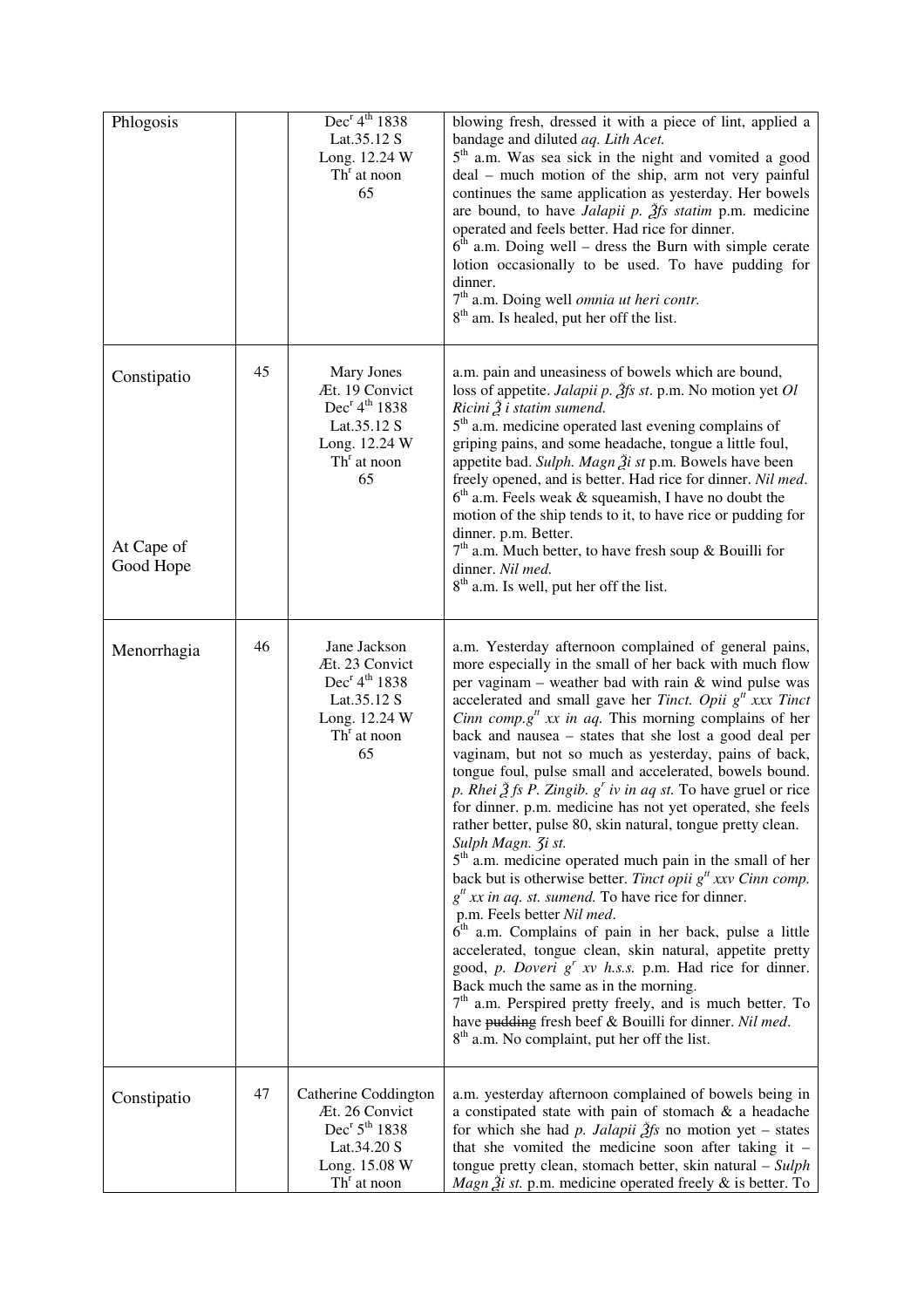|              |    | 69                                                                       | have some rice for dinner. Nil med.                                                                                                                                                                                                                       |
|--------------|----|--------------------------------------------------------------------------|-----------------------------------------------------------------------------------------------------------------------------------------------------------------------------------------------------------------------------------------------------------|
|              |    |                                                                          | 6 <sup>th</sup> a.m. Keeps better. Nil med. pudding for dinner.                                                                                                                                                                                           |
|              |    |                                                                          | $7th$ a.m. Is well, put her off the list.                                                                                                                                                                                                                 |
| PA280464.JPG |    |                                                                          |                                                                                                                                                                                                                                                           |
|              | 48 | Frances Elsom<br>Æt. 33 Convict<br>Dec <sup>r</sup> 5 <sup>th</sup> 1838 | a.m. Yesterday afternoon, was seized with pains in her<br>limbs, her back, pulse quick – has had a cold for some                                                                                                                                          |
| Cystitis     |    | Lat.34.20 S<br>Long. 15.08 E<br>$Thr$ at noon                            | days back – was sea sick night before last and vomited a<br>good deal – yesterday morning had p. Rhei $\zeta i$ p. Zingib <sup>gr</sup><br>iv in aq. which operated pretty well. Last night had<br>Cream of Tartar dissolved in a large quantity of water |
|              |    | 69                                                                       | and sweetened for a drink – her bowels have been well<br>evacuated, headache a little better this morning, pulse                                                                                                                                          |
|              |    | Considerable motion<br>of ship                                           | small, quick $&$ pretty hard – she is of a delicate habit of<br>body, states that she did not menstruate since she came                                                                                                                                   |
|              |    |                                                                          | on board. Hab. p. Ipec. comp. $g^{r}$ xij st vomited medicine<br>soon after taking it. 9 a.m. a general moisture of skin – to<br>have some warm diluent drink when she can take it.<br>p.m. perspired a good deal - complains of pain and                 |
|              |    |                                                                          | hardness in the region of the bladder – apply hot water in<br>a bottle.                                                                                                                                                                                   |
|              |    |                                                                          | 7 p.m. Had some ease from the application, tongue pretty<br>clean, skin moist and cooler, perspires freely, bowels                                                                                                                                        |
|              |    |                                                                          | very open - Stomach irritable. Nil med. To drink what<br>will suit her, head aches much, but is more cool - states<br>that she did not make water since yesterday morning, and                                                                            |
|              |    | Cape of Good Hope                                                        | then with difficulty and pain. Foment Hyposgastric<br>region Sumat Nitr Potassae $g^r$ iv in aq. st.                                                                                                                                                      |
|              |    |                                                                          | $6th$ a.m. States that she is in every respect better except in<br>the Hypogastric region – made no water yet $\&$ perspired                                                                                                                              |
|              |    |                                                                          | freely in the night. Vomited the medicine shortly after<br>taking it $-$ she also vomited some barley water she took<br>for drink in the night. There is not much swelling or                                                                             |
|              |    |                                                                          | hardness about the bladder, apply a bottle of hot water to<br>it. Nitras Potass $g^r v$ aq. $\tilde{g}$ ij solve $4^{ta}$ q.que hora sumend.                                                                                                              |
|              |    |                                                                          | 10 a.m. The warmth from the hot water relieved her, has<br>occasional shooting pains still. 1p.m. made some water<br>with pain – skin moist, bowels very loose, states that's he                                                                          |
|              |    |                                                                          | has much relief from the Bottle. 4 p.m skin moist,<br>bowels very loose, bladder easier. Med. Salin. omitt' ate                                                                                                                                           |
|              |    |                                                                          | about a spoonful of boiled rice.<br>$7th$ 4 a.m. Made about half a pint of urine with pain &                                                                                                                                                              |
|              |    |                                                                          | scalding – perspired much in the night $\&$ less fever, has<br>occasional shooting pains in her bladder. Sumat T. Opii<br>$gt$ xxx st. Is inclined to sleep, had no motion since she                                                                      |
|              |    |                                                                          | took the medicine but complains of some headache,<br>tongue clean $\&$ dry, some thirst, continue the hot                                                                                                                                                 |
|              |    |                                                                          | application to the bladder. To have cream of Tartar very<br>weak for drink. Vespere. Made some water with                                                                                                                                                 |
|              |    |                                                                          | difficulty, bowels very loose – perspired very freely –<br>urine was high coloured with a good deal of sediment -<br>omit the acid drink, and substitute barley water. Sumat                                                                              |
|              |    |                                                                          | <i>opii crudi</i> g <sup><i>t</i></sup> <i>ifs</i><br>8 <sup>th</sup> a.m. States that she passed a restless night, and that                                                                                                                              |
|              |    |                                                                          | she vomited the medicine, complains of pain in her left<br>side, made water this morning twice, and in small                                                                                                                                              |
|              |    |                                                                          | quantities, rather easier. apply warmth to her side 7am.<br>Sumat T. opii $g''$ xxx st. 9 a.m. Feels easier – states that                                                                                                                                 |
|              |    |                                                                          | the warmth of the Bottle always relieves her - continue<br>it. Relished a small bit of fish some bread and about half                                                                                                                                     |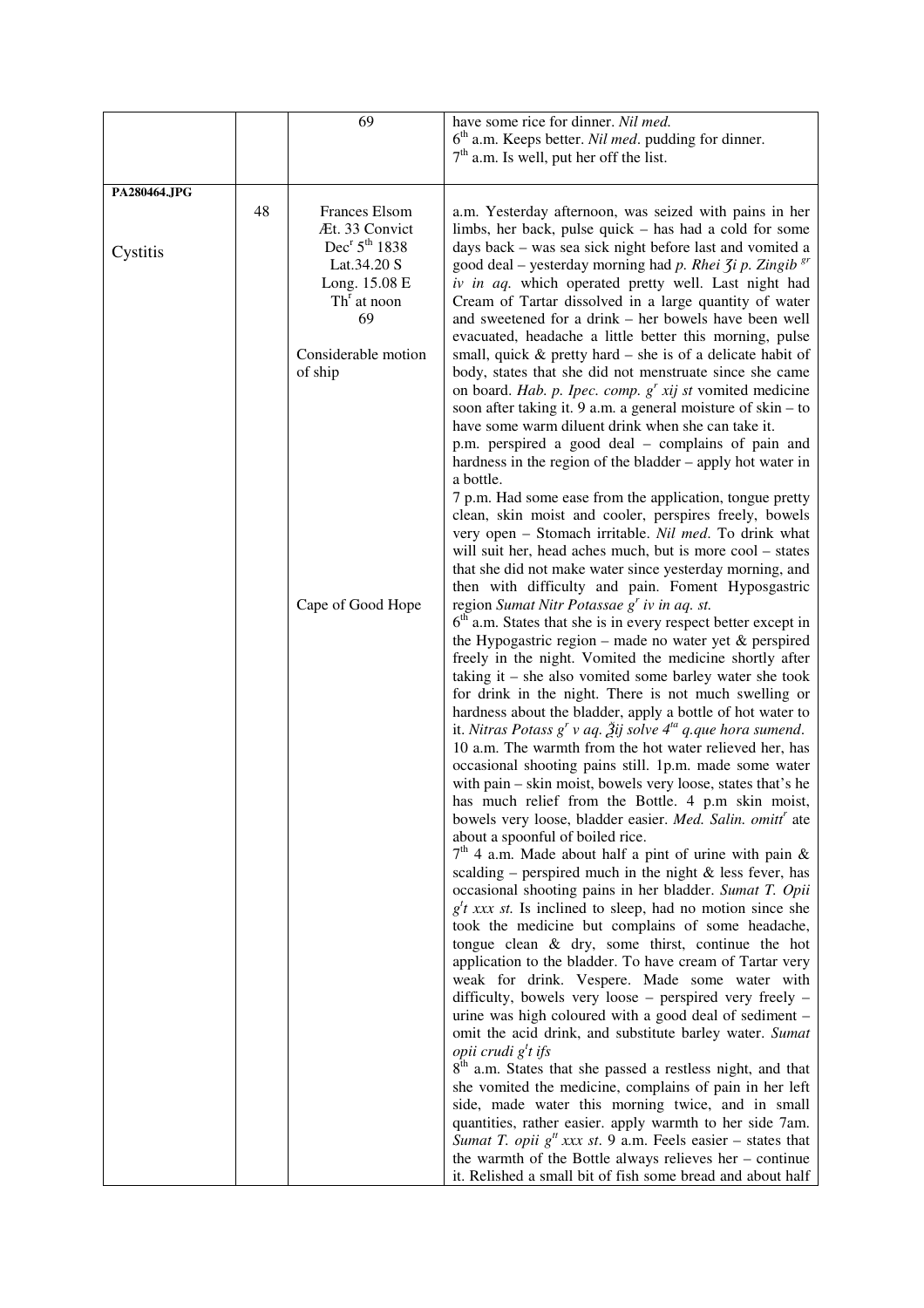|              | a pint of tea for breakfast. Vespere. Had two motions of                              |
|--------------|---------------------------------------------------------------------------------------|
|              |                                                                                       |
|              | a gelatinous nature, and streaked with a little blood in the                          |
|              | course of the day -head quite easy took a little rice $\&$                            |
|              | Barley water for drink – Threw up a little of the barley                              |
|              | water. Skin moist, pulse still a little accelerated, a salted                         |
|              | taste of mouth, continue the hot water to the side. Sumat                             |
|              | T. opii $g^t$ xxx statim.                                                             |
|              | $9th$ a.m. States that she was much purged & griped in the                            |
|              | night, perspires a great deal, less pain of bladder, but still                        |
|              | pain and difficulty in making water. Sumat opii crude $gr$                            |
|              | ifs 10 a.m. Her skin is moist, very little headache, had                              |
| PA280465.JPG | one stool since she took the opium - took some tea and                                |
|              |                                                                                       |
|              | toast with a relish – feels easier, has a bottle of hot water                         |
|              | over the bladder. 4 p.m. Was sick at stomach after                                    |
|              | drinking some barley water and vomited.                                               |
|              | $10th$ a.m. States that she was a good deal purged in the                             |
|              | night, stools are more natural, urine high colour, states                             |
|              | that she has always some pain in her bladder $-$ continue                             |
|              | the same application - tongue clean and of a reddish                                  |
|              | colour & rather dry, some thirst, her stomach is still                                |
|              | irritable perspires a good deal, slight headache. 2 p.m.                              |
|              | Takes a little arrow-root or sago occasionally, complains                             |
|              | of purging & griping. Let her put three or four grains of                             |
|              |                                                                                       |
|              | opium up the rectum, continue the bottle. Vespere. To                                 |
|              | have citric acid well diluted for drink. Thinks the opium                             |
|              | has given her some relief. 8 p.m. States that the opium                               |
|              | came away.                                                                            |
|              | $11th$ 7 a.m. Was purged in the night, stools more natural.                           |
|              | Sumat Opii crudi $g^r$ ij st. 9 a.m. Had some tea and a                               |
|              | small bit of bread for breakfast, feels easier - some pain                            |
|              | across the lower part of the abdomen - makes water                                    |
|              | better. Is inclined to sleep. Vespere. Had two or three                               |
|              | stools in the course of the day, perspires a good deal -                              |
|              | less thirst.                                                                          |
|              | 12 <sup>th</sup> a.m. pulse less quick, skin natural, was purged a                    |
|              |                                                                                       |
|              | good deal in the night, but I think she makes more                                    |
|              | complaint than necessary. 2pm. Spec pro conf opii $g^r xv$                            |
|              | vomited soon after taking it. Vespere. Had two or three                               |
|              | motions more natural. Took some sago. Spec pro conf.                                  |
|              | opii $s^r$ xv h.s.s.                                                                  |
|              | $13th$ a.m. Still complains of looseness & straining. p.                              |
|              | <i>Rhei</i> $g^r x$ <i>P. Zingib</i> $g^r iv$ <i>in aq.</i> Vespere, vomited a little |
|              | after taking her medicine, stools are now more natural -                              |
|              | had some soup this afternoon $-$ no complaint in making                               |
|              | water - complains of griping and wishes to get                                        |
|              | something to make her sleep -Spec pro conf. opii $g^{r}$ xij                          |
|              | h.s.s.                                                                                |
|              | $14th$ a.m. States that she slept well till 12 o'clock and that                       |
|              |                                                                                       |
|              | she was griped and purged a good deal since, and is                                   |
|              | better this morning. Nil med. To have arrow-root for                                  |
|              | breakfast. Vespere. Had some sheep's head and broth for                               |
|              | dinner, states that she is griped and wishes to get                                   |
|              | something to make her sleep. p. Rhei $g^{r}$ x p. Zingib $g^{r}$ iv                   |
|              | h.s.s.                                                                                |
|              | 15 <sup>th</sup> a.m. Is better this morning, tongue pretty clean,                    |
|              | appetite returning - stats that she was purged and griped                             |
|              | in the night. Had some tea this morning. To have some                                 |
|              | sheep's head & broth for dinner. Vespere, states that she                             |
|              | was griped & purged in the day. Hab. Spec. pro conf.                                  |
|              | opii $g^r xv$ h.s.                                                                    |
|              |                                                                                       |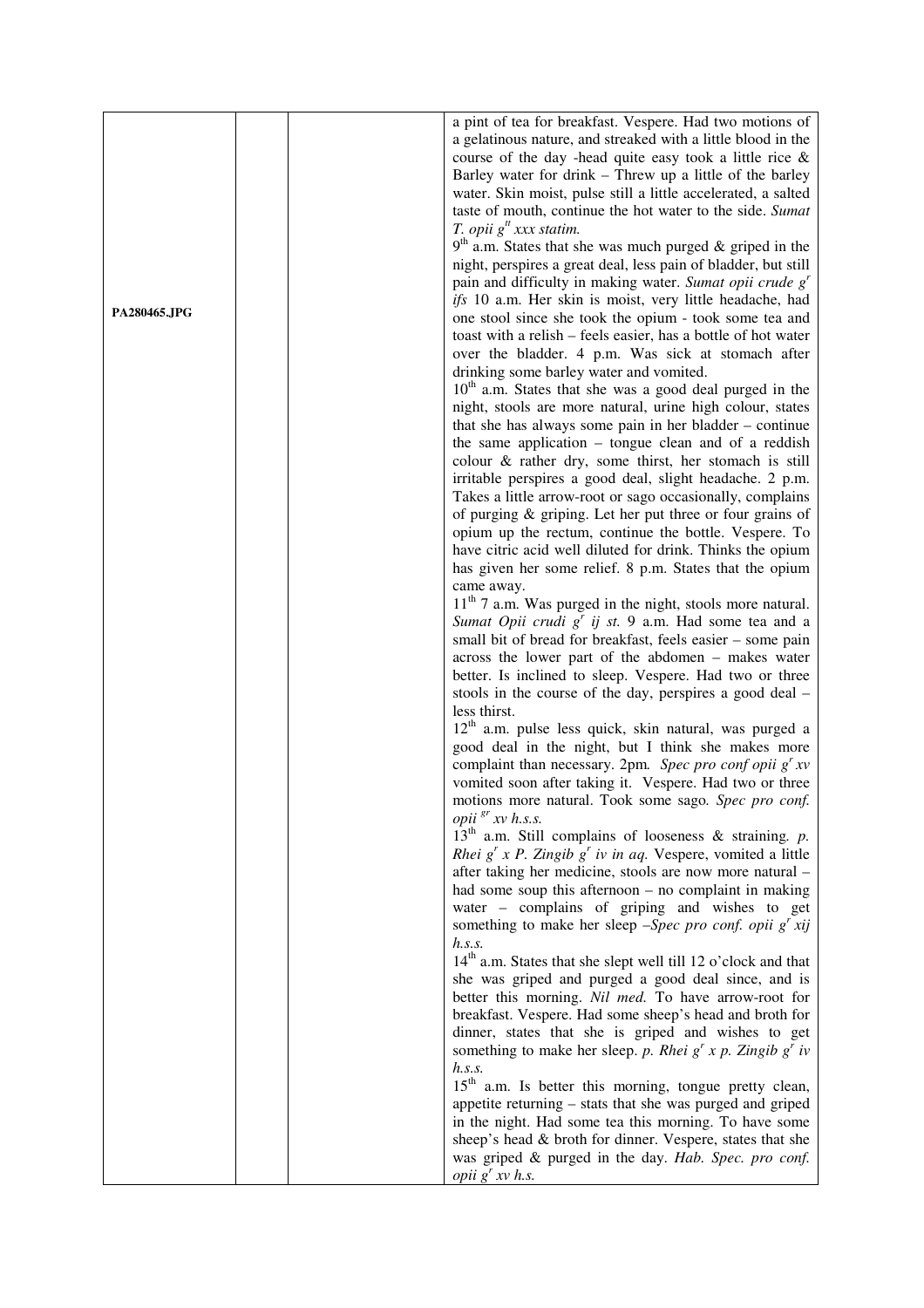| PA280466.JPG |    |                                          | $16th$ a.m. Passed a good night, and is in every respect<br>better. Nil med. same diet as yesterday. Vespere, states<br>that she was griped $\&$ purged in the course of the day. $P$ .<br>Rhei $g'v$ P. Zingib $g'$ iij h.s.s.<br>$17th$ a.m. States that she was purged & griped a little in<br>the night. Ol Ricini $\tilde{\mathcal{X}}$ i Tinct opii $g^t$ xv st sumend.<br>Vespere, slept a good deal or rather dozed, had two<br>stools less griping. Took some sheep's tongue & broth<br>for dinner.<br>8 p.m. States that she had a motion some time ago with<br>griping. Spec pro conf. opii $gt t$ xij h.s.s.<br>$19th$ a.m. States that she was purged & griped a little in<br>the night. Tinct Catechu Zij in aq. st. sumend. 10 a.m.<br>Had sago for breakfast was once purged and easier. Nil<br>med. To have less food today. Vespere. Had rice for<br>$d$ inner – states that she has been twice griped & purged<br>since morning. T. Catechu rept'.<br>$20th$ a.m. Passed a good night, she is improving, states<br>that she was purged twice this morning, tongue clean, no<br>thirst. T. Catechu 3i. To have gruel for breakfast.<br>Vespere, she was out of bed the most of the day, and<br>pretty well. Says that she had two motions since morning<br>with griping. T. catechu reptr.<br>$21st$ a.m. Tongue and pulse natural. Had gruel for<br>breakfast. To have rice for dinner. Vespere, sat up the<br>most of the day, stats that she was purged a little, and has<br>griping pains. Spec. pro Conf. Opii g' xij h.s.s.<br>$22nd$ a.m. No complaints, appetite good. To have rice for<br>dinner. Nil med. Vespere. Had some sheep's head for<br>dinner, sat up all day.<br>$23rd$ a.m. States that she had a stool with griping at six<br>o'clock this morning – pulse $&$ skin natural – had gruel<br>for breakfast. Nil med. To have rice for dinner. Vespere.<br>Improving.<br>24 <sup>th</sup> a.m. Passed a good night, appetite good, bowels<br>regular - she is out of bed. Nil med. Rice boiled for<br>dinner.<br>25 <sup>th</sup> a.m. Doing well - Had gruel for breakfast Nil med.<br>Rice for dinner $-$ a glass of wine.<br>26 <sup>th</sup> a.m. Improving, bowels regular. Nil med. Rice for<br>dinner & a glass of wine.<br>27 <sup>th</sup> 28 <sup>th</sup> a.m. No complaint, gathering strength fast,<br>preserved meat for dinner. Vespere, complains of loose<br>bowels. Spec pro conf opii $g^{r}$ xv st sumend<br>29 <sup>th</sup> a.m. Complains of head ache & loss of appetite. Nil<br>med. p.m. Better - Had rice for dinner.<br>$30th$ a.m. No complaints. To have preserved soup &<br>Bouilli for dinner.<br>$31st$ a.m. Doing well – Nil med. prefers rice to preserved<br>soup $-$ let her have it.<br>Jan <sup>y 1st</sup> 1839 a.m. No complaint. Same diet as yesterday.<br>$2nd$ a.m. <i>ut heri contr</i> . Vespere, was on deck and caught a<br>cold. p. Ipec comp $g^r$ xij h.s.s.<br>3 <sup>rd</sup> a.m. perspired freely and is better. same diet as<br>before.<br>$4^{\text{th}}$ 5 <sup>th</sup> 6 <sup>th</sup> 7 <sup>th</sup> 8 <sup>th</sup> 9 <sup>th</sup> am. Is well, put her off the list. |
|--------------|----|------------------------------------------|-----------------------------------------------------------------------------------------------------------------------------------------------------------------------------------------------------------------------------------------------------------------------------------------------------------------------------------------------------------------------------------------------------------------------------------------------------------------------------------------------------------------------------------------------------------------------------------------------------------------------------------------------------------------------------------------------------------------------------------------------------------------------------------------------------------------------------------------------------------------------------------------------------------------------------------------------------------------------------------------------------------------------------------------------------------------------------------------------------------------------------------------------------------------------------------------------------------------------------------------------------------------------------------------------------------------------------------------------------------------------------------------------------------------------------------------------------------------------------------------------------------------------------------------------------------------------------------------------------------------------------------------------------------------------------------------------------------------------------------------------------------------------------------------------------------------------------------------------------------------------------------------------------------------------------------------------------------------------------------------------------------------------------------------------------------------------------------------------------------------------------------------------------------------------------------------------------------------------------------------------------------------------------------------------------------------------------------------------------------------------------------------------------------------------------------------------------------------------------------------------------------------------------------------------------------------------------------------------------------------------------------------------------------------------------------------------------------------------------------------------------------------------------------------------------------------------------------------------------------------------------------------------------------------------------------------------------------------------------------------------------------------------------------------------------------------------------------------------------------------------------------------------------------------------------|
| Diarrhoea    | 49 | <b>Harriet Thorney</b><br>Æt. 25 Convict | a.m. yesterday afternoon complained of much looseness<br>& griping pains for which she had Spec.pro conf Opii $gr$                                                                                                                                                                                                                                                                                                                                                                                                                                                                                                                                                                                                                                                                                                                                                                                                                                                                                                                                                                                                                                                                                                                                                                                                                                                                                                                                                                                                                                                                                                                                                                                                                                                                                                                                                                                                                                                                                                                                                                                                                                                                                                                                                                                                                                                                                                                                                                                                                                                                                                                                                                                                                                                                                                                                                                                                                                                                                                                                                                                                                                                          |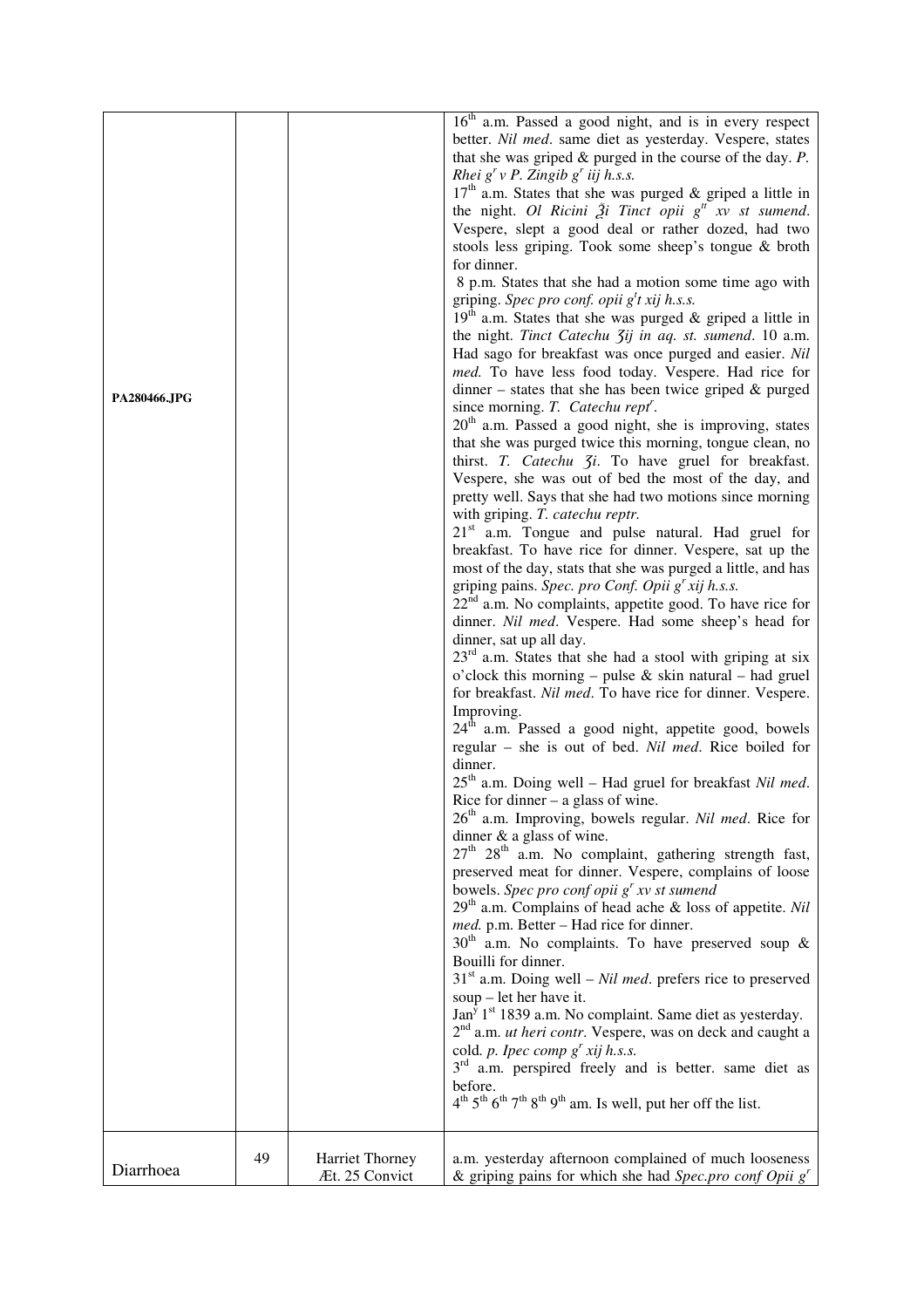|                             |    | Dec <sup>r</sup> 12 <sup>th</sup> 1838<br>Lat.36.35 S<br>Long. 21. 42 E                                                                 | $xv$ States that it stopped the purging, has pain of bowels<br>accompanied with general pains in hr limbs, pulse<br>accelerated, tongue foul, bad taste of mouth. Sulph<br><i>Magn.</i> $\tilde{A}$ <i>i</i> st. p.m. was freely purged & vomited.<br>Headache, not much heat of skin, apply a cold<br>application to her forehead. had some rice for dinner.<br>$13th$ a.m. Is purged a little griping and nausea –<br>considerable motion of the ship. To have gruel & Barley<br>water. Nil med. p.m. griping pulse & skin natural, less<br>headache Spec. pro conf. Opii gr xij<br>$14th$ a.m. States that she was relieved by the medicine last<br>night, but that she has still purging, tongue foul, had bad<br>taste of mouth pulse 82 skin natural complains of<br>giddiness, had some gruel for breakfast. Infus. Gent Žij<br>bis de die. p.m. Improving Nil med.<br>$15th$ am. Is well, put her off the list.            |
|-----------------------------|----|-----------------------------------------------------------------------------------------------------------------------------------------|------------------------------------------------------------------------------------------------------------------------------------------------------------------------------------------------------------------------------------------------------------------------------------------------------------------------------------------------------------------------------------------------------------------------------------------------------------------------------------------------------------------------------------------------------------------------------------------------------------------------------------------------------------------------------------------------------------------------------------------------------------------------------------------------------------------------------------------------------------------------------------------------------------------------------------|
| Constipatio<br>PA280467.JPG | 50 | <b>Agnes Hutton</b><br>Æt. 20 Convict<br>Dec <sup>r</sup> 15 <sup>th</sup> 1838<br>Lat.37.57 S<br>Long. 31. 8 E<br>$Thr$ at noon        | a.m. Complains of pain in her bowels which are bound-<br>mouth is blistered <i>Ol. Ricini</i> $\tilde{A}$ <i>i st.</i> p.m. No motion <i>Sulph</i> .<br>Magn. Ži<br>16 <sup>th</sup> a.m. Complains of pain & difficulty of breathing<br>regio Epigastri. Empl. Lytt. part dolent. appl. 2 p.m.<br>medicine has not operated but states that she is easier.<br>Sulph. Magn 2i st. Vespere. Medicine operated freely,<br>tongue moist and clean, she feels relieved in her<br>breathing, blister rose well - appetite pretty good. Nil<br>med. To have some Sheep's head and broth for dinner.<br>Vespere. Is much better.<br>$18th 19th$ Same diet.<br>$20th$ No complaint, put her off the list.                                                                                                                                                                                                                                  |
| Cephalalgia                 | 51 | Ellen Hart<br>Æt. 34 Convict<br>Dec <sup>r</sup> 17 <sup>th</sup> 1838<br>Lat.38.58 S<br>Long. 36. 5 E<br>Th <sup>r</sup> at noon<br>72 | a.m. Complained last evening of a headache for which<br>she had <i>pulveris doveri</i> $s^r$ xij – perspired a little in the<br>night - This morning, headache, tongue foul pulse quick,<br>nausea, appetite bad. p. Rhei $\Box i$ p. Zingib g' iv in aq.<br>Vespere. Had some rice for dinner, medicine not<br>operated yet. $-$ Ol. Ricini $\tilde{A}$ i statim sumend.<br>18 <sup>th</sup> a.m. Medicine operated freely, and is better. Had<br>some gruel for breakfast. Infus. Gent. Žij bis de die.<br>$19th$ a.m. Complains of pains along the right side of her<br>head, bad taste of mouth, tongue foul and moist, pulse<br>small & quick, some thirst, appetite bad. Nitr potassae $gr$<br>iv Solve in aq. $\tilde{A}$ ij q.que hora sumend.<br>$20th$ a.m. States that her appetite is pretty good, headache<br>better. Nil med. To have broth & sheep's head for dinner.<br>$21st$ a.m. Is well, put her off the list. |
| Catarrh                     | 52 | Hannah Spooner<br>Æt. 45 Convict<br>Dec <sup>r</sup> 29 <sup>th</sup> 1838<br>Lat.39.34 S<br>Long. 80. 12E<br>$Thr$ at noon<br>65       | a.m. Last evening presented herself with a bad<br>hoarseness – gave her p. Ipec comp. $g^{r} x i j$ . Medicine had<br>no effect, is no better, complains of a bad headache,<br>tongue whitish and moist, skin dry and somewhat above<br>the natural standard – pulse about 80 p. Jalap comp $\Box ij$<br><i>st sumend</i> . Vespere, medicine operated freely, and thinks<br>she is a little better, has hoarseness and cough. T. Opii $gtt$<br>xxv Vin Antim $g^t$ xxx in aq. st sumend.<br>$30th$ a.m. passed a good night, perspired pretty freely,                                                                                                                                                                                                                                                                                                                                                                             |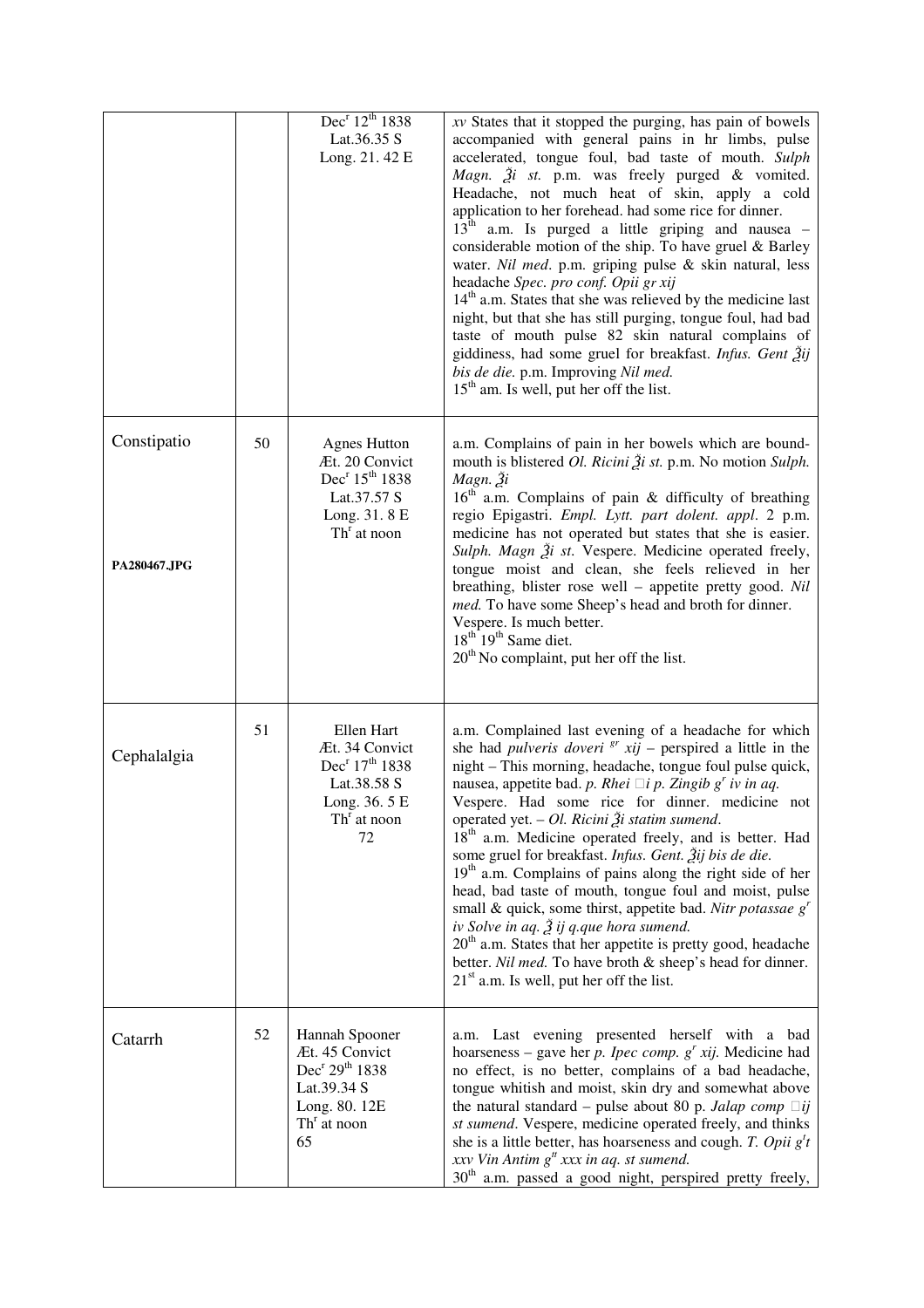| camomile tea which she likes.<br>xij<br>Stimulants revived her.<br>PA280468.JPG<br>breakfast.<br>contr.<br>4 <sup>th</sup> a.m. Improving <i>omnia ut heri contr</i> .<br>5 <sup>th</sup> a.m. appetite good and feels better <i>ut antea contr</i> .<br>relief – dress it simply.<br>7 <sup>th</sup> 8 <sup>th</sup> a.m. Med. Amar. same diet.<br>9 <sup>th</sup> a.m. Sone hoarseness still Vespere. much the same<br>T. Opii $g^t x x v$ Vin Antim $g^t x x x$ in aq. st sumend.<br>medicine operated – she feels better.<br>for dinner.<br>$12^{th}$ a.m. No complaint put her off the list. |  |  | pulse 74 and soft - tongue clean - she had some<br>Camomile Tea last night – vomited her tea this morning<br>- to remain in bed - hoarseness rather better. Nil med.<br>feels better, appetite bad. To drink plentifully of<br>$31st$ a.m. perspired freely in the night, is better, but<br>complains of a tightness across the lower part of her<br>sternum, tongue clean, bowels regular. Emp. Vesicat part<br>dol. appl. Vespere. Blister rising, and considers herself<br>better, hoarseness still – appetite bad. p. Ipec. comp. $g^{r}$<br>Jan <sup>y</sup> 1 <sup>st</sup> 1839 am. Is still hoarse, but states that she feels<br>less tight about the chest, blister rose well - bowels<br>bound. Ol. Ricini Žij st sumend. skin cool appetite bad.<br>Vespere. Got up at noon and fainted away. Gave her Liq.<br>Vol. corn Cervi $gtt$ xxx and appl. Carb. Amm. to her<br>nostrils. medicine operated by stool and she is better.<br>$2nd$ a.m. States that she is better, hoarseness continues,<br>appetite bad, tongue clean. Infus Gent. Žij bis de die. To<br>have preserved soup & Bouilli for dinner. Had gruel for<br>3 <sup>rd</sup> a.m. Is much better. Med Amar etc omnia ut heri<br>6 <sup>th</sup> a.m. Complains of tightness across the upper part of<br>her chest, very little cough, some hoarseness. Emp.<br>Vesicat part aff appl. Vespere, Blister rose well with<br>$10^{th}$ a.m. Perspired a little, complains of dizziness &<br>headache, tongue foul and moist – bad taste of mouth $\&$<br>loss of appetite. p. Rhei $\Box i$ p. Zingib g' iv in aq. Vespere<br>11 <sup>th</sup> a.m. much better <i>Nil med</i> . preserved soup & Bouilli |
|---------------------------------------------------------------------------------------------------------------------------------------------------------------------------------------------------------------------------------------------------------------------------------------------------------------------------------------------------------------------------------------------------------------------------------------------------------------------------------------------------------------------------------------------------------------------------------------------------|--|--|--------------------------------------------------------------------------------------------------------------------------------------------------------------------------------------------------------------------------------------------------------------------------------------------------------------------------------------------------------------------------------------------------------------------------------------------------------------------------------------------------------------------------------------------------------------------------------------------------------------------------------------------------------------------------------------------------------------------------------------------------------------------------------------------------------------------------------------------------------------------------------------------------------------------------------------------------------------------------------------------------------------------------------------------------------------------------------------------------------------------------------------------------------------------------------------------------------------------------------------------------------------------------------------------------------------------------------------------------------------------------------------------------------------------------------------------------------------------------------------------------------------------------------------------------------------------------------------------------------------------------------------------------------------------------------|
|---------------------------------------------------------------------------------------------------------------------------------------------------------------------------------------------------------------------------------------------------------------------------------------------------------------------------------------------------------------------------------------------------------------------------------------------------------------------------------------------------------------------------------------------------------------------------------------------------|--|--|--------------------------------------------------------------------------------------------------------------------------------------------------------------------------------------------------------------------------------------------------------------------------------------------------------------------------------------------------------------------------------------------------------------------------------------------------------------------------------------------------------------------------------------------------------------------------------------------------------------------------------------------------------------------------------------------------------------------------------------------------------------------------------------------------------------------------------------------------------------------------------------------------------------------------------------------------------------------------------------------------------------------------------------------------------------------------------------------------------------------------------------------------------------------------------------------------------------------------------------------------------------------------------------------------------------------------------------------------------------------------------------------------------------------------------------------------------------------------------------------------------------------------------------------------------------------------------------------------------------------------------------------------------------------------------|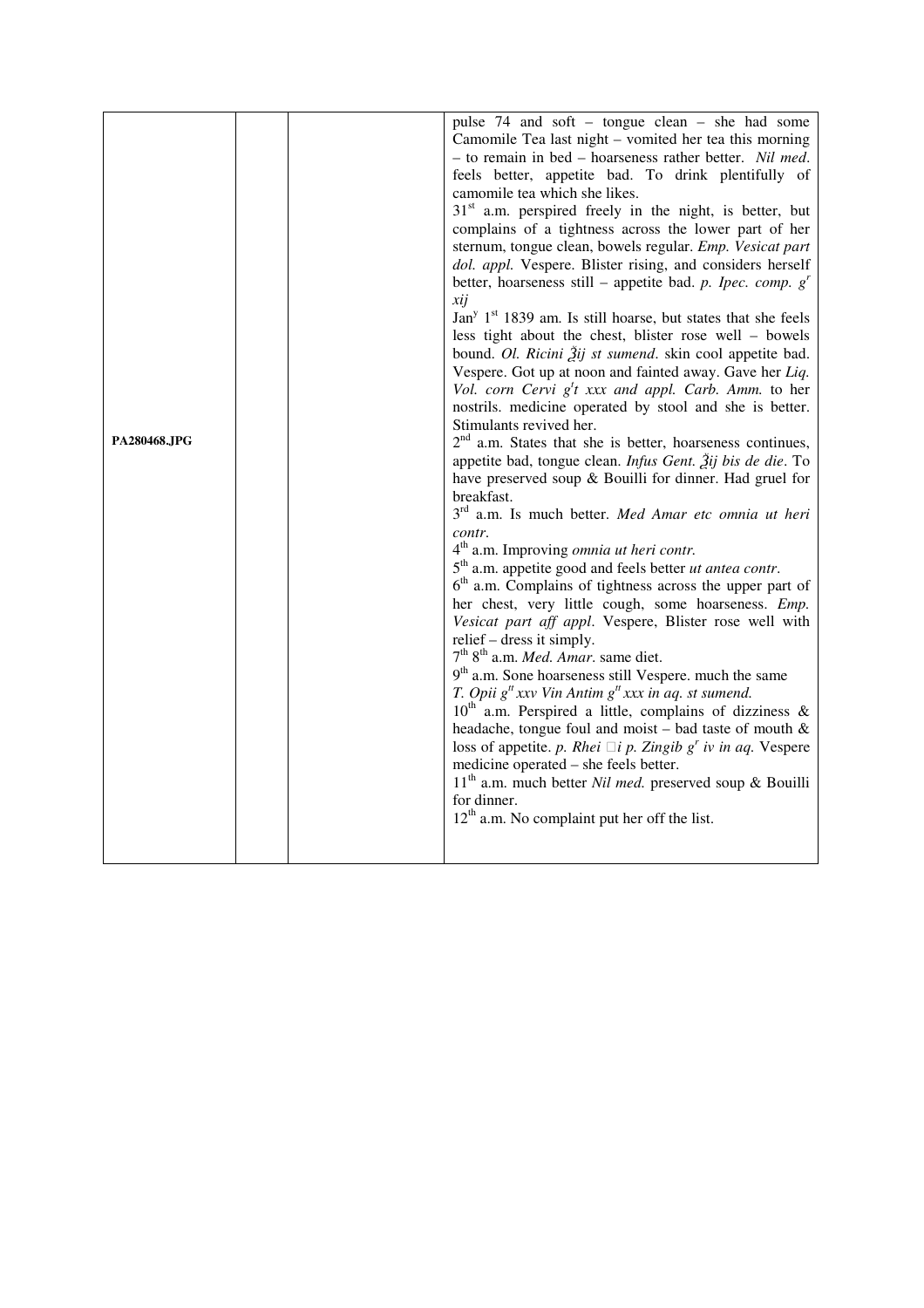## **A Nosological Synopsis of the Sick Book kept during the Period of this Journal, in conformity with the 30th Article of the Surgeons' Instructions.**

|                                                  | <b>Numbers</b> |                       |                         |               |           |           |                                                         |
|--------------------------------------------------|----------------|-----------------------|-------------------------|---------------|-----------|-----------|---------------------------------------------------------|
| <b>Diseases</b><br><b>Nosologically arranged</b> | <b>Total</b>   | Discharged to<br>Duty | Sent to the<br>Hospital | Died on board | Invalided | Remaining | Nos. of such Cases<br>as are detailed in<br>the Journal |
| Pyrexiae                                         |                |                       |                         |               |           |           |                                                         |
| Ord. I. Febres.                                  |                |                       |                         |               |           |           |                                                         |
| Internulleates Quotutiana<br>Tertiana            |                |                       |                         |               |           |           |                                                         |
| Continuae Synochus                               |                |                       |                         |               |           |           |                                                         |
| Typhus                                           |                |                       |                         |               |           |           |                                                         |
| Cephalalgia                                      | 13             | 13                    |                         |               |           |           | 13                                                      |
| Ord. II. Phlegmasiae.                            |                |                       |                         |               |           |           | $\overline{4}$                                          |
| Phlogosis                                        | $\overline{4}$ | $\overline{4}$        |                         |               |           |           |                                                         |
| Pneumonia                                        |                |                       |                         |               |           |           |                                                         |
| Fununculus                                       | 1              | $\mathbf{1}$          |                         |               |           |           | 1                                                       |
| Rheumatismus                                     |                |                       |                         |               |           |           |                                                         |
| Volitica                                         | 1              | $\mathbf{1}$          |                         |               |           |           | 1                                                       |
| Cystitis                                         | $\mathbf{1}$   | $\mathbf{1}$          |                         |               |           |           | $\mathbf{1}$                                            |
| Opthalmia Tarsi                                  | $\mathbf{1}$   | $\mathbf{1}$          |                         |               |           |           | $\mathbf{1}$                                            |
| Dolor Lat.                                       | $\overline{c}$ | $\overline{c}$        |                         |               |           |           | $\overline{2}$                                          |
| Ord. III. Exanthemata.                           |                |                       |                         |               |           |           |                                                         |
| Variola                                          |                |                       |                         |               |           |           |                                                         |
| Rubeola                                          |                |                       |                         |               |           |           |                                                         |
| Erysipelas                                       |                |                       |                         |               |           |           |                                                         |
| Vaccina                                          |                |                       |                         |               |           |           |                                                         |
| Ord. IV. Haemorrhagiae                           |                |                       |                         |               |           |           |                                                         |
| Haemoptysis                                      |                |                       |                         |               |           |           |                                                         |
| Phthisis incipiens                               |                |                       |                         |               |           |           |                                                         |
| Phthisis confirmata                              |                |                       |                         |               |           |           |                                                         |
| <b>Abortus</b>                                   | 1              | $\mathbf{1}$          |                         |               |           |           | 1                                                       |
| Menorrhagia                                      | 4              | 4                     |                         |               |           |           | 4                                                       |
| Ord. V. Profluvia.                               |                |                       |                         |               |           |           |                                                         |
| Catarrhus                                        | $\mathfrak{2}$ | $\,1$                 | $\mathbf{1}$            |               |           |           | $\mathfrak{2}$                                          |
| Dysenteria                                       |                |                       |                         |               |           |           |                                                         |
| Neuroses.                                        |                |                       |                         |               |           |           |                                                         |
| Ord. I. Comata.                                  |                |                       |                         |               |           |           |                                                         |
| Apoplexia                                        |                |                       |                         |               |           |           |                                                         |
| Ord. II. Adynamiae.                              |                |                       |                         |               |           |           |                                                         |
| Dyspepsia                                        |                |                       |                         |               |           |           |                                                         |
| <b>Vomitus</b>                                   | 3              | 3                     |                         |               |           |           | 3                                                       |
| Ord. III. Spasmi.                                |                |                       |                         |               |           |           |                                                         |
| Asthma                                           |                |                       |                         |               |           |           |                                                         |
| Diarrhoea                                        | $\overline{9}$ | $\overline{8}$        |                         | 1             |           |           | $\overline{9}$                                          |
| Colica                                           |                |                       |                         |               |           |           |                                                         |
| Infant convulsis                                 | $\mathbf{1}$   |                       |                         | $\mathbf{1}$  |           |           | 1                                                       |
| Ord. Iv. Vesaniae.                               |                |                       |                         |               |           |           |                                                         |
| Amentia                                          |                |                       |                         |               |           |           |                                                         |
| Mania                                            |                |                       |                         |               |           |           | 1                                                       |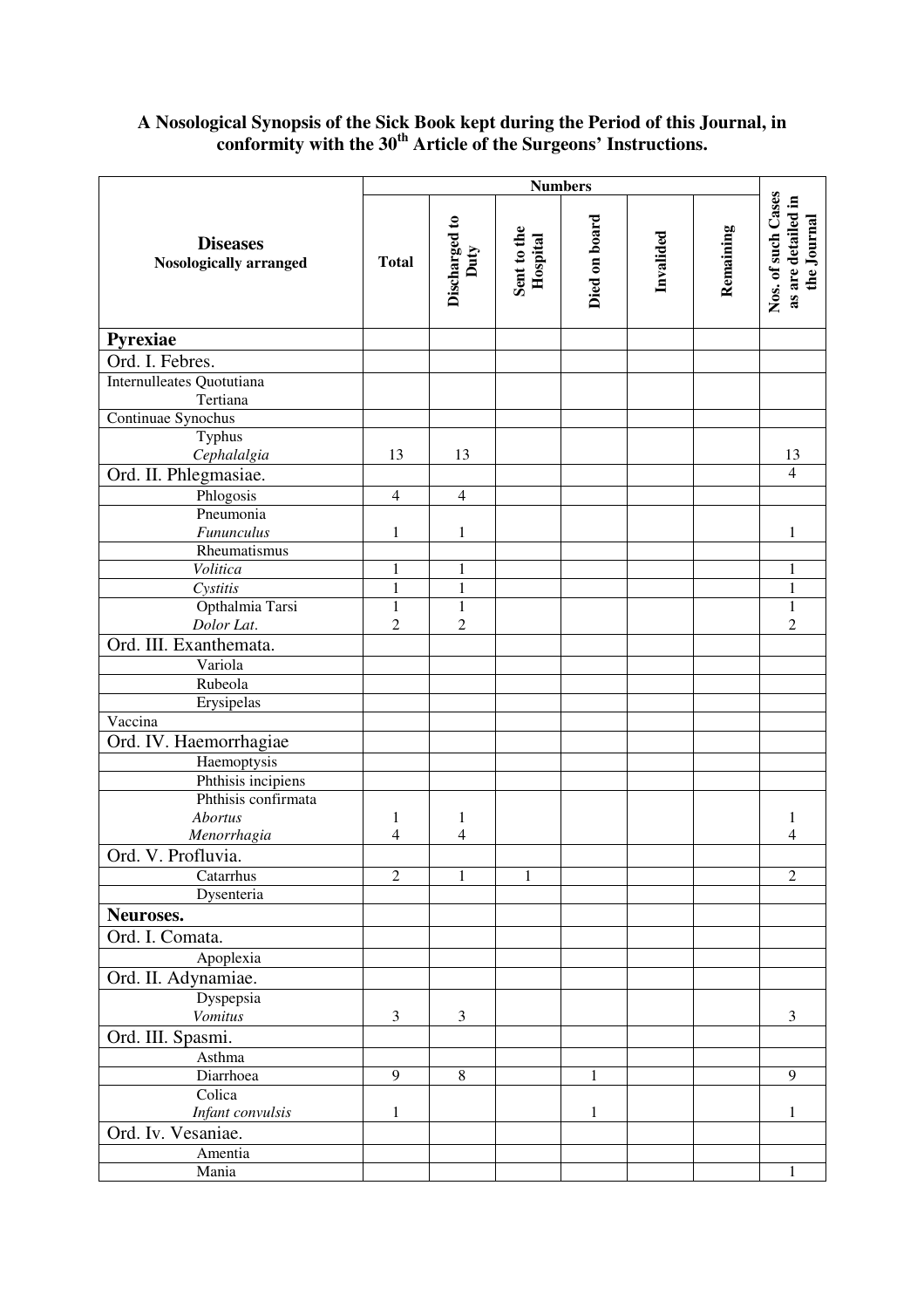| Cachexiae.                                                                                                                                                                              |    |                 |              |                |  |  |    |
|-----------------------------------------------------------------------------------------------------------------------------------------------------------------------------------------|----|-----------------|--------------|----------------|--|--|----|
| Ord. I. Marcores.                                                                                                                                                                       |    |                 |              |                |  |  |    |
| Tabes                                                                                                                                                                                   |    |                 |              |                |  |  |    |
| Ord. II. Intumescentiae.                                                                                                                                                                |    |                 |              |                |  |  |    |
| Anasarca                                                                                                                                                                                |    |                 |              |                |  |  |    |
| Ascites                                                                                                                                                                                 |    |                 |              |                |  |  |    |
| Hydrothorax                                                                                                                                                                             |    |                 |              |                |  |  |    |
| Ord. III. Impetigines.                                                                                                                                                                  |    |                 |              |                |  |  |    |
| Syphilis                                                                                                                                                                                |    |                 |              |                |  |  |    |
| Scrophula                                                                                                                                                                               |    |                 |              |                |  |  |    |
| Icterus                                                                                                                                                                                 |    |                 |              |                |  |  |    |
| Scorbutus                                                                                                                                                                               | 1  | 1               |              |                |  |  | 1  |
| Locales.                                                                                                                                                                                |    |                 |              |                |  |  |    |
| Ord. I. Dysaethesiae.                                                                                                                                                                   |    |                 |              |                |  |  |    |
| Amaurosis                                                                                                                                                                               |    |                 |              |                |  |  |    |
| Ord. II. Dysorexiae.                                                                                                                                                                    |    |                 |              |                |  |  |    |
| Ord. III. Dyscinesiae.                                                                                                                                                                  |    |                 |              |                |  |  |    |
| Ord. IV. Apocenoses.                                                                                                                                                                    |    |                 |              |                |  |  |    |
| Gonorrhoea                                                                                                                                                                              |    |                 |              |                |  |  |    |
| Ord. V. Epischeses                                                                                                                                                                      |    |                 |              |                |  |  |    |
| Ischuria                                                                                                                                                                                |    |                 |              |                |  |  |    |
| Constipatio bel Obstipatio                                                                                                                                                              | 6  | 6               |              |                |  |  | 6  |
| Dysuria                                                                                                                                                                                 |    |                 |              |                |  |  |    |
| Ord. VI. Tumores.                                                                                                                                                                       |    |                 |              |                |  |  |    |
| Aneurisma                                                                                                                                                                               |    |                 |              |                |  |  |    |
| Ord. VII. Ectopiae.                                                                                                                                                                     |    |                 |              |                |  |  |    |
| Hernia                                                                                                                                                                                  |    |                 |              |                |  |  |    |
| Prolapsus                                                                                                                                                                               |    |                 |              |                |  |  |    |
| Luxatio                                                                                                                                                                                 |    |                 |              |                |  |  |    |
| Ord. VIII. Dialyses.                                                                                                                                                                    |    |                 |              |                |  |  |    |
| Vulnus                                                                                                                                                                                  |    |                 |              |                |  |  |    |
| Uleus                                                                                                                                                                                   |    |                 |              |                |  |  |    |
| Contusio<br>1<br>1                                                                                                                                                                      |    |                 |              |                |  |  | 1  |
| <b>GENERAL TOTAL</b>                                                                                                                                                                    | 53 | $\overline{50}$ | $\mathbf{1}$ | $\overline{2}$ |  |  | 53 |
| NOTE.—Medical Officers are desired particularly to Notice that the Numbers in each Disease and the general<br>$\pi$ , the set of the set of $\pi$ , the set of $\pi$ , the set of $\pi$ |    |                 |              |                |  |  |    |

Total must not only correspond with the Sick Book, but also with the particulars contained in the several Nosological Returns for the period.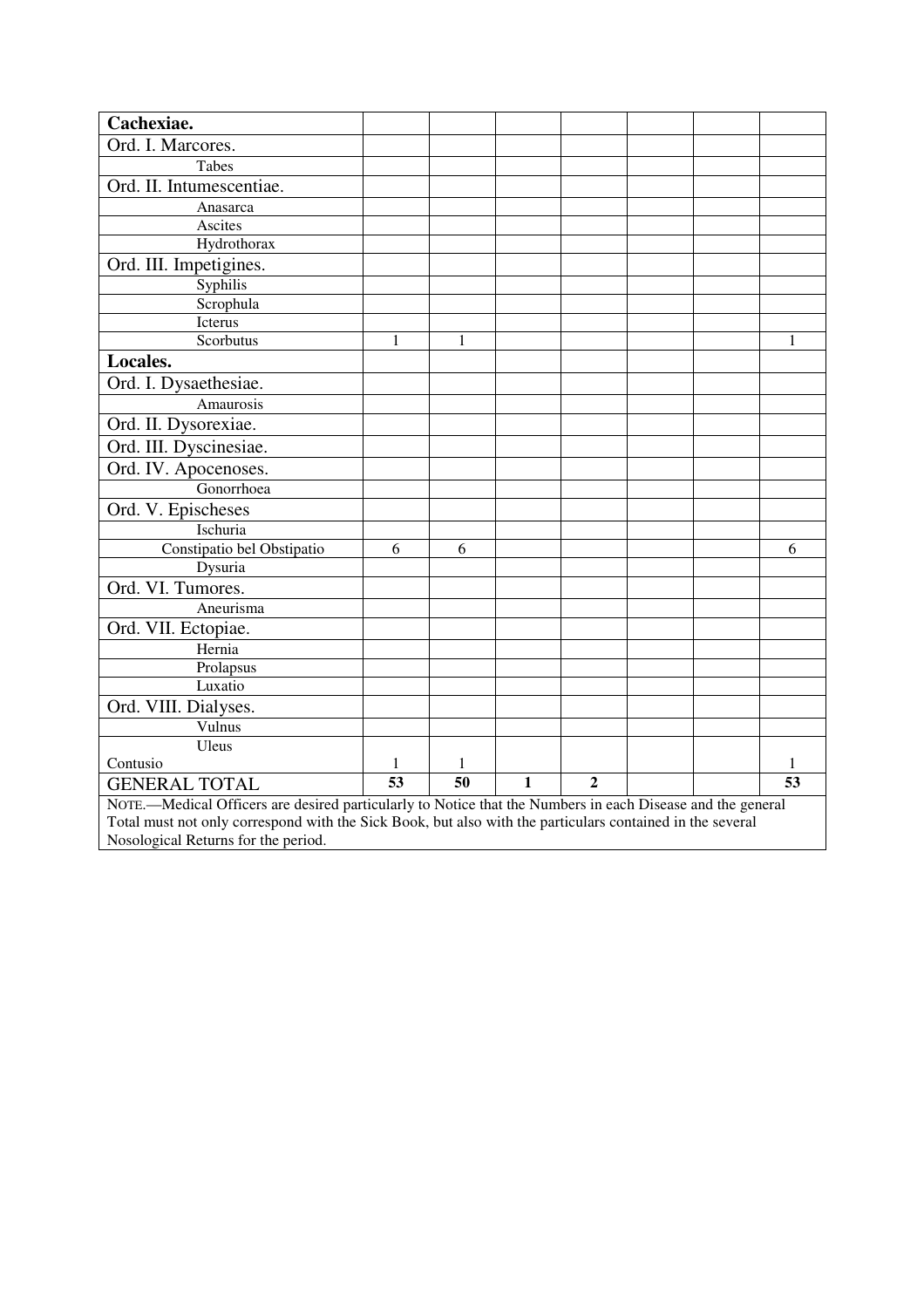## **GENERAL REMARKS**

|                                                                   |                                                |                                                      |             | On the 12 <sup>th</sup> Sept 1838 Received from Portsmouth Gaol |                            | 4 prisoners                                                                                                          |
|-------------------------------------------------------------------|------------------------------------------------|------------------------------------------------------|-------------|-----------------------------------------------------------------|----------------------------|----------------------------------------------------------------------------------------------------------------------|
|                                                                   | $15^{\text{th}}$ D <sup>o</sup> D <sup>o</sup> | $D^{\circ}$                                          |             | $D^{\circ}$ Springfield Gaol Chelmsford 4 prisoners             |                            |                                                                                                                      |
|                                                                   | $D^o$ $D^o$ $D^o$                              | $D^{\circ}$                                          |             | $D^{\circ}$ Lincoln Castle Gaol                                 |                            | $1\;\;D^{\circ}$                                                                                                     |
|                                                                   |                                                | $14^{\text{th}}$ $D^{\circ}$ $D^{\circ}$ $D^{\circ}$ | $D^{\circ}$ | Southampton Do                                                  |                            | $D^{\circ}$                                                                                                          |
|                                                                   | $D^o\ \ D^o\ \ D^o$                            | $D^{\rm o}$                                          |             | $D^{\circ}$ Fisherton Anger $D^{\circ}$                         |                            | $1\;\mathrm{D}^{\mathrm{o}}$                                                                                         |
|                                                                   | $D^o$ $D^o$ $D^o$                              | $D^{\circ}$                                          | $D^{\circ}$ | $Gen1$ pent <sup>y</sup> Millbank                               |                            | 39 $D^{\circ}$                                                                                                       |
|                                                                   |                                                |                                                      |             |                                                                 |                            | Two of whom Elia Wright & Elizabeth Starkil, the latter on the $23rd$ Sept <sup>r</sup> and the former on the $25th$ |
|                                                                   |                                                |                                                      |             |                                                                 |                            | of Sept <sup>r</sup> were sent on board the "planter" female convict ship, then lying off Woolwich for New South     |
| Wales.                                                            |                                                |                                                      |             |                                                                 |                            |                                                                                                                      |
| 14 <sup>th</sup> Sept <sup>r</sup> from Stamford Gaol             |                                                |                                                      |             |                                                                 |                            | $4\;\mathrm{D}^{\mathrm{o}}$                                                                                         |
| $D^{\circ}$ $D^{\circ}$ $D^{\circ}$ Exeter $D^{\circ}$            |                                                |                                                      |             |                                                                 |                            | $2\;\mathrm{D}^{\mathrm{o}}$                                                                                         |
| $15th$ D <sup>o</sup> Castle of Chester                           |                                                |                                                      |             |                                                                 |                            | 13 D <sup>o</sup>                                                                                                    |
| $D^{\circ}$ $D^{\circ}$ $D^{\circ}$ Liverpool House of Correction |                                                |                                                      |             |                                                                 |                            | 10                                                                                                                   |
|                                                                   |                                                |                                                      |             |                                                                 |                            | One of whom was sent, Ann Murphy, was sent on board the $27th$ Sept <sup>r</sup> , "Unite" Hospital Ship off         |
| Woolwich.                                                         |                                                |                                                      |             |                                                                 |                            |                                                                                                                      |
| 15 <sup>th</sup> Sept <sup>r</sup> from Ilchester Gaol            |                                                |                                                      |             |                                                                 | 6                          | $D^{\circ}$                                                                                                          |
| $D^{\circ}$<br>$D^{\circ}$                                        |                                                | $D^{\circ}$ Stafford $D^{\circ}$                     |             |                                                                 | 5                          | $D^{\circ}$                                                                                                          |
| $D^{\circ}$<br>$D^{\circ}$                                        |                                                | $D^{\circ}$ Devon County $D^{\circ}$ Exeter          |             |                                                                 | 3                          | $D^{\circ}$                                                                                                          |
| $D^{\circ}$<br>$D^{\circ}$                                        |                                                | $D^{\circ}$ Kirkdale $D^{\circ}$                     |             |                                                                 | 3                          | $D^{\mathrm{o}}$                                                                                                     |
| $D^{\circ}$<br>$D^{\circ}$                                        |                                                | $D^{\circ}$ Coventry $D^{\circ}$                     |             |                                                                 | $\overline{2}$             | $D^{\circ}$                                                                                                          |
| $D^{\circ}$<br>$D^{\circ}$                                        |                                                |                                                      |             | D <sup>o</sup> Hospital Ship "Unite" off Woolwich               | 1                          | $D^{\circ}$                                                                                                          |
| $16^{\text{th}}$<br>$D^{\circ}$                                   |                                                | $D^{\circ}$ Plymouth Gaol                            |             |                                                                 | 1                          | $D^{\circ}$                                                                                                          |
| 17 <sup>th</sup><br>$D^{\circ}$                                   |                                                | $D^{\circ}$ Salford $D^{\circ}$ Lancashire           |             |                                                                 | 8                          | $D^{\circ}$                                                                                                          |
| 17 <sup>th</sup><br>$D^{\circ}$                                   |                                                | D <sup>o</sup> Warwick Gaol                          |             |                                                                 | 16                         |                                                                                                                      |
| $23^{\text{rd}}$ D <sup>o</sup>                                   |                                                |                                                      |             | D <sup>o</sup> "Planter" Ann Parker & Ann Sullivan              |                            |                                                                                                                      |
|                                                                   |                                                |                                                      |             |                                                                 |                            |                                                                                                                      |
|                                                                   |                                                |                                                      |             |                                                                 |                            |                                                                                                                      |
|                                                                   |                                                |                                                      |             |                                                                 |                            |                                                                                                                      |
| in place of the two above mentioned.                              |                                                |                                                      |             |                                                                 | $\overline{2}$<br>126<br>3 |                                                                                                                      |

Deduct the three sent away, and there will remain - 123 prs.

All the prisoners embarked were in a healthy condition with the exception of the one that I had to send to the Hospital Ship "Unite", and the child that died on board. I have the satisfaction to state that I saw them disembark in a higher condition, good spirits, and all healthy. There were one on the sick list for fourteen days previous to their disembarkation.

 Touching at the Cape of Good Hope was of essential benefit to them, many of them previous to touching there had swollen Legs & Boils. I had about twenty-four more on the list than are in the Journal, but they were all slight cases like the slightest cases in the Journal, of bowels & stomach complaints.

 I kept the prisoners always on deck during the day while the weather and duty of the ship admitted of it, excepting when I sent them below for punishment.

 I had two women to superintend the cleaning of the deck below, one on each side with four or five women under her. There was scarcely a day, that they were not sprinkled, scrubbed or scraped – by that plan with which I commenced, I ended, and am pretty well convinced, I had much less trouble, and the duty performed at the same time performed with more efficiency than by the adoption of the Admiralty Instructions.

I never had occasion to use any of the Chloride of Lime, nor any of the Stoves.

P. Fisher.